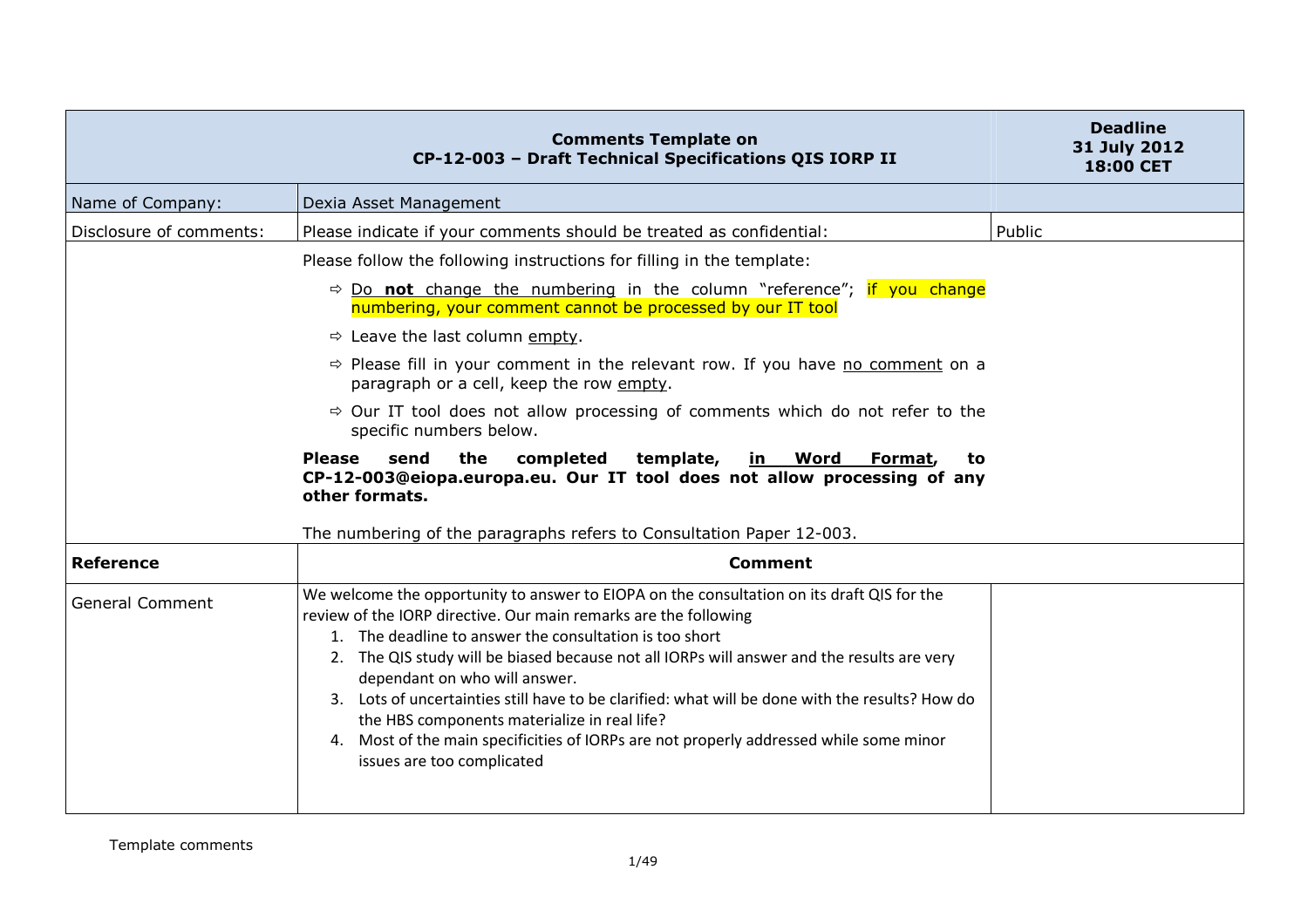| <b>Comments Template on</b><br>CP-12-003 - Draft Technical Specifications QIS IORP II                                                                                                                                                                                                                                                                                                                                                                                                                                                                                                                                                                                                                                                                                                                                                                             | <b>Deadline</b><br>31 July 2012<br>18:00 CET |
|-------------------------------------------------------------------------------------------------------------------------------------------------------------------------------------------------------------------------------------------------------------------------------------------------------------------------------------------------------------------------------------------------------------------------------------------------------------------------------------------------------------------------------------------------------------------------------------------------------------------------------------------------------------------------------------------------------------------------------------------------------------------------------------------------------------------------------------------------------------------|----------------------------------------------|
| We would like to stress that<br>1. The timeframe to read, understand and answer to the consultation is very short (only 6<br>weeks during summer holidays)<br>2. Most of IORPs across Europe are not used to Solvency II like exercises and are thus<br>unable to run such a study in due time<br>3. The IORPs who could be able to run these studies are only those with a sufficient financial<br>surface which is likely to provide a wrong image of the actual IORPs landscape.<br>As EIOPA noted in previous consultations, there are 150 000 IORPs across Europe. Ratings by<br>authorized rating agencies (and sometimes accounting data) are only readily available for a few<br>sponsors. This is going to create a significant bias in the study if we consider the dramatic impact<br>of these data on the resulting balance sheets.                   |                                              |
| We also believe that the objective of the review of the IORP directive should be more focused on<br>facilitating the setting up of IORPs rather than promoting cross-border IORPs. IORPs prudential<br>regulation cannot be properly treated in isolation from the Social and Labor Laws (SLLs).<br>Prudential regulation is aimed at securing social benefits, and therefore should be adapted to<br>diverse local practices and SLLs. An excessive harmonization could result in a poor fit of the<br>regulation to the actual pension environment and become ineffective and costly. If costs and<br>affordability are not properly taken into account, fewer employers will be willing to provide<br>occupational pensions. This would go against the objectives of the European Commission and<br>more generally of the sustainability of social protection. |                                              |
| We regret that so much emphasize is put on Solvency II related parts of the Holistic Balance Sheet<br>(HBS) whereas IORPs specificities are over simplified, especially in a context where the Omnibus 2<br>directive is still under negotiation. The complexity of SCR calculations is not very useful to<br>understand the situation of IORPs while sponsor support valuation is not always applicable<br>1. The most general case is either several sponsors $\Leftrightarrow$ 1 IORP (multiemployer arrangements)                                                                                                                                                                                                                                                                                                                                             |                                              |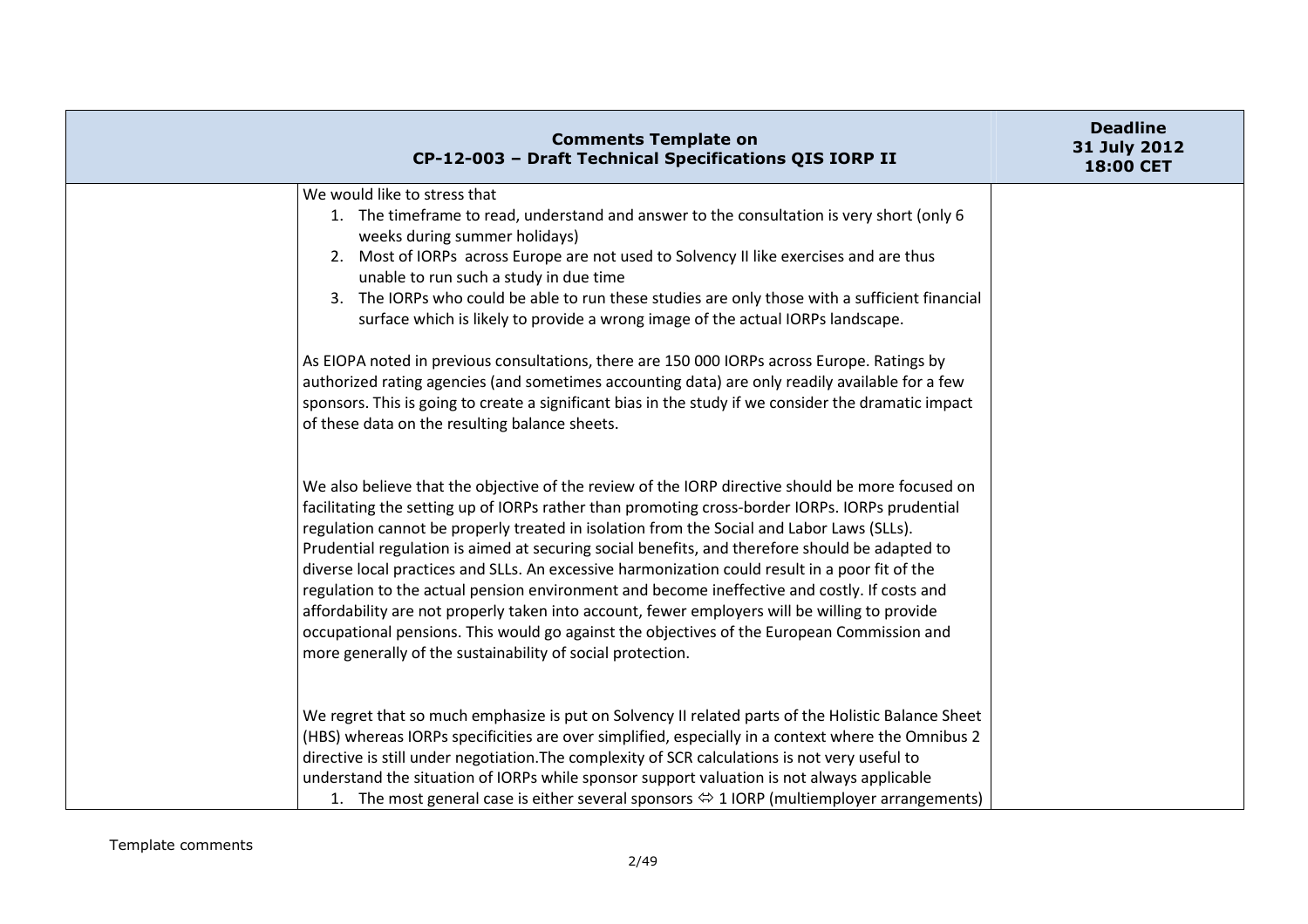| <b>Comments Template on</b><br>CP-12-003 - Draft Technical Specifications QIS IORP II                                                                                                                                                                                                                                                                                                                                                                                                                                                                                                                                                                                                                                                                                                                                                                                                                                                                                                                                                                                                                                                                                                                                                                                                                                 | <b>Deadline</b><br>31 July 2012<br><b>18:00 CET</b> |
|-----------------------------------------------------------------------------------------------------------------------------------------------------------------------------------------------------------------------------------------------------------------------------------------------------------------------------------------------------------------------------------------------------------------------------------------------------------------------------------------------------------------------------------------------------------------------------------------------------------------------------------------------------------------------------------------------------------------------------------------------------------------------------------------------------------------------------------------------------------------------------------------------------------------------------------------------------------------------------------------------------------------------------------------------------------------------------------------------------------------------------------------------------------------------------------------------------------------------------------------------------------------------------------------------------------------------|-----------------------------------------------------|
| or 1 sponsors $\Leftrightarrow$ several IORPs (several schemes within a company). In the first case it is<br>unclear how collective schemes could evaluate sponsor support: inter-employer solidarity<br>as a risk mitigating arrangement is not properly addressed and using the biggest<br>employers could give a wrong picture. In the second case, it does not give any indication<br>on how to share the sponsor support between the different IORP.<br>2. The legal entity liable to the IORP can be a cost center of a broader group but with implicit<br>group support. In this case, sponsor support is not fairly valued by the HBS<br>3. In general collective bargaining between the sponsor, the employees and the IORP within<br>the employment relationship is not treated while it is the very specificity of IORPs as<br>compared with insurance companies<br>4. The use of rating is not adapted to multiemployer arrangements and available for a few<br>sponsors only. In any case neither rating nor accounting data are sufficient to estimate<br>the ability and willingness to fulfill the pension promise. The evaluation could be made on<br>a case by case basis (including qualitative assessment) to match the reality of a country /<br>industry / firm / pension scheme specificities. |                                                     |
| Three fundamental questions have not yet been answered by EIOPA, which should have been<br>clarified before any computation is made<br>1. What supervisory judgement would make EIOPA for some example HBSs? How should a<br>healthy IORP look like? How does EIOPA interprete a possible deficit? What kind of tiering<br>of assets is to be expected?<br>2. How does sponsor support translate in real world? Hard money requirement (recovery<br>plan)? Accounting provisions? A more general theoretical "ability to pay" of the sponsor?<br>Or a mix of the previous three?<br>3. Removing the HBS deficit imply financing safety buffers. Who has a claim on these<br>buffers, the sponsor or the IORP?<br>a. EIOPA assumes that the sponsor can recover the surplus (in the case of deterministic<br>valuation at least), but in this case any surplus of assets against level A TP is a liability<br>for the IORP. Thus what will cover safety buffers?                                                                                                                                                                                                                                                                                                                                                       |                                                     |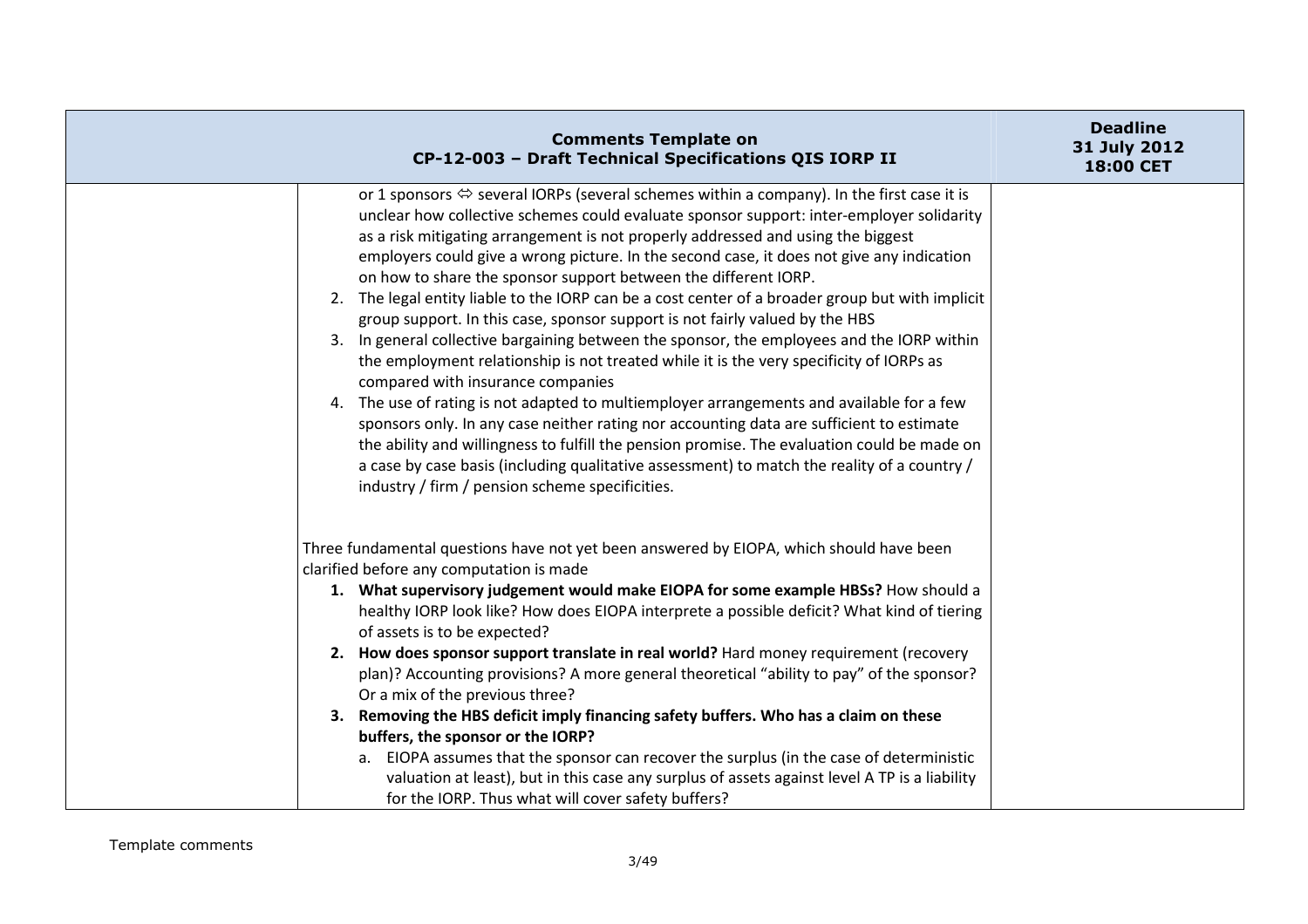|     | <b>Comments Template on</b><br>CP-12-003 - Draft Technical Specifications QIS IORP II                                                                                                                                                                                                                                                                                                                                                                                                                                                                              | <b>Deadline</b><br>31 July 2012<br>18:00 CET |
|-----|--------------------------------------------------------------------------------------------------------------------------------------------------------------------------------------------------------------------------------------------------------------------------------------------------------------------------------------------------------------------------------------------------------------------------------------------------------------------------------------------------------------------------------------------------------------------|----------------------------------------------|
|     | b. If it were the IORP, it would mean that the sponsor is not longer committed to only<br>pay pensions but rather to capitalize an insurance company. If technical provisions are<br>accurately estimated, the sponsor is paying more than the actual pension cost.<br>Anyhow, it will cost much more than most sponsors are able or willing to pay and go<br>against the objective of promoting second pillar pensions in Europe.                                                                                                                                 |                                              |
|     | Finally we do not agree with the excessive focus on market consistency when:<br>1. Two market consistent balance sheets can look very different<br>2. Most of the long term risks IORPs are facing cannot be hedged on the market<br>3. The reference to Solvency II is flawed since Solvency II framework is not yet finalized.                                                                                                                                                                                                                                   |                                              |
| Q1. | Q1. Do stakeholders agree with the general set-up of the QIS exercise as put forward in the<br>Introduction (Chapter 1)? What improvements do stakeholders suggest?                                                                                                                                                                                                                                                                                                                                                                                                |                                              |
|     | We do not agree with the general set-up of the QIS.                                                                                                                                                                                                                                                                                                                                                                                                                                                                                                                |                                              |
|     | The deadline is very tight and the consultation takes place during the summer holidays period.<br>Moreover, the QIS exercise is very new to the IORPs who are much less equipped to run<br>quantitative studies than the financial industry is. The costs an IORP would face for the production<br>of its HBS is a deterrent for many to undertake such a study. It raises the question of what EIOPA<br>itself can expect from a consultation where the vast majority of the stakeholders have no idea of<br>what the big picture of their own situation will be. |                                              |
|     | We believe that IORPs specific security mechanisms are little developed while minor items are too<br>complicated (SCR calculations). The proposed framework is only adapted to the framework of 1<br>IORP $\Leftrightarrow$ 1 parent company, which is not relevant in the general case.                                                                                                                                                                                                                                                                           |                                              |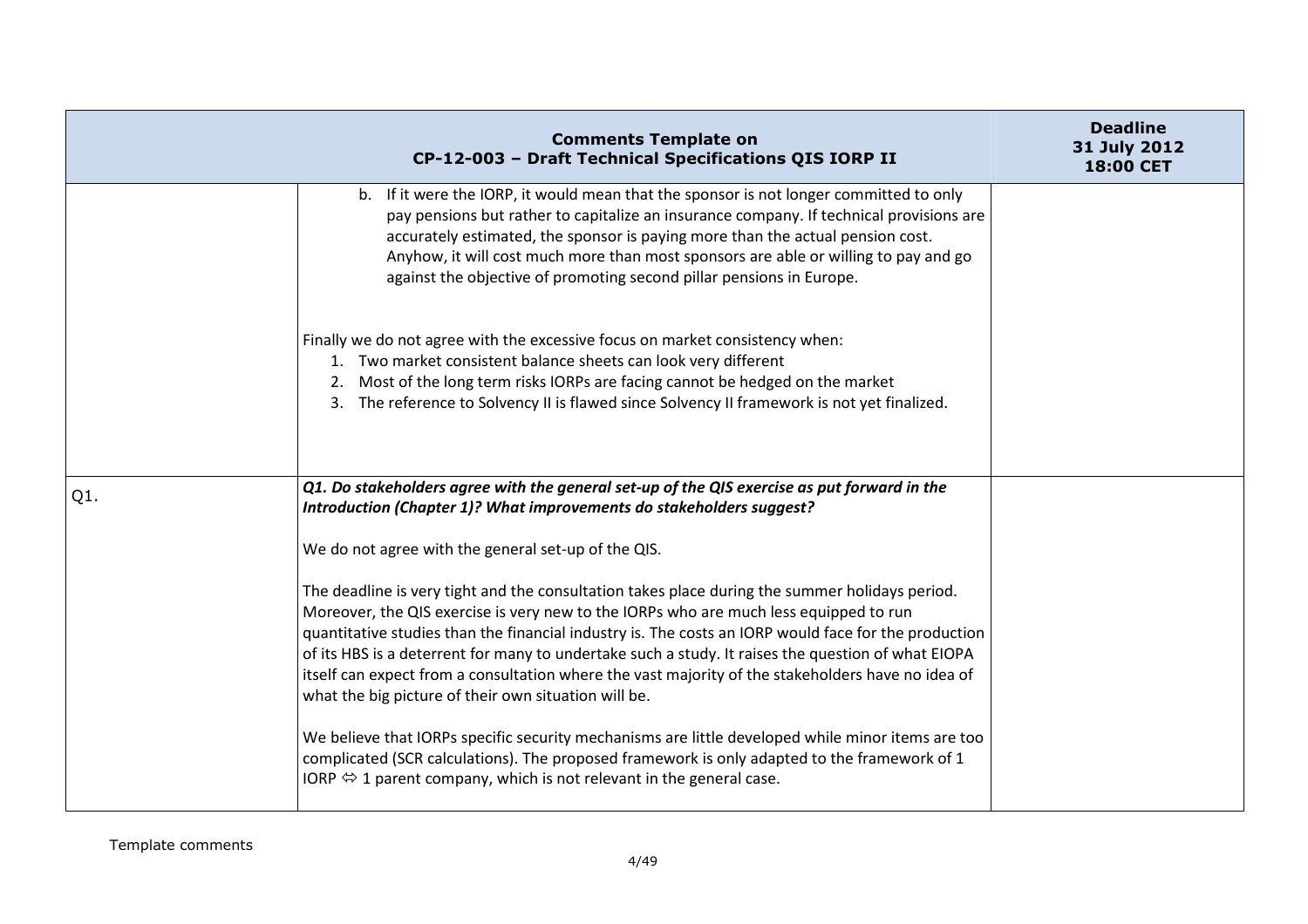|                  | <b>Comments Template on</b><br>CP-12-003 - Draft Technical Specifications QIS IORP II                                                                                                                                                                                                                                                                                                                                                                                                   | <b>Deadline</b><br>31 July 2012<br><b>18:00 CET</b> |
|------------------|-----------------------------------------------------------------------------------------------------------------------------------------------------------------------------------------------------------------------------------------------------------------------------------------------------------------------------------------------------------------------------------------------------------------------------------------------------------------------------------------|-----------------------------------------------------|
|                  | Lots of uncertainties on how to evaluate the solvency of an IORP remain and the tiering of assets<br>should be clarified:<br>How should we interpret a large reliance on security mechanisms?<br>If invested assets are lower than level A TP, what kind of assets should be put in front of a<br>possible deficit?                                                                                                                                                                     |                                                     |
|                  | Finally, we regret the excessive focus on market consistency when:<br>Two market consistent balance sheets can look very different<br>Most of long term risks IORPs are facing cannot be hedged on the market<br>The reference to Solvency II is flawed since Solvency II framework is not yet finalized.                                                                                                                                                                               |                                                     |
| Q <sub>2</sub> . | Q2. Do stakeholders believe that the adjustment (discretionary and conditional benefits, last<br>resort benefit reductions) and security mechanisms (sponsor support, pension protection<br>schemes) IORPs dispose of are taken into account adequately?                                                                                                                                                                                                                                |                                                     |
|                  | We do not believe adjustment and security mechanisms IORPs dispose of are taken into account<br>adequately. In our opinion, they are over-simplified and not adapted for analyzing the actual<br>IORPs landscape.                                                                                                                                                                                                                                                                       |                                                     |
|                  | First, the possibility to use last resort benefit reduction is unclear, especially the "option of benefit<br>reduction in case of sponsor default". We also would like to stress that for many IORPs a sponsor<br>default is the worst possible event, so using the word "option" for a benefit reduction where a<br>stakeholder does not fulfill its promise is not appropriate.                                                                                                       |                                                     |
|                  | Second, we do not understand the "option for benefit reduction in case of sponsor default"<br>valuation in the case where no PPS exists. The benefit reduction is necessarily equal to the<br>difference between what the IORP promised and what he can afford to pay without sponsor<br>support. What the IORP can afford to pay without sponsor support for its members is the market<br>value of assets plus any amount recovered from the sponsor so we would use the same value as |                                                     |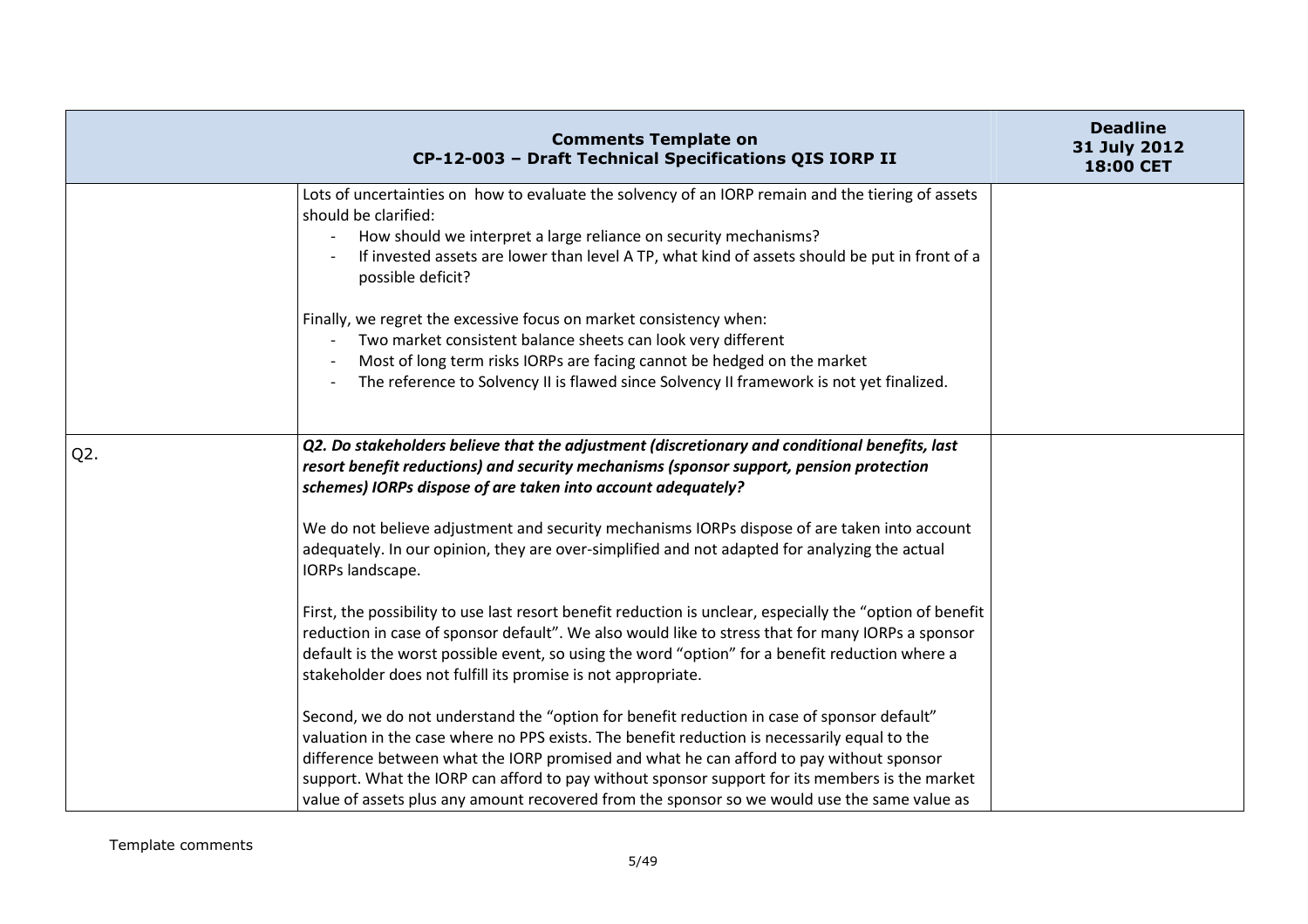| <b>Comments Template on</b><br>CP-12-003 - Draft Technical Specifications QIS IORP II                                                                                                                                                                                                                                                                                                                                                                                                                                                                                                                                                                                                                                                                                                                                                                                                                                                                                                                                                                                                                                                                                                                                                                                                                                                                                                                                                                                                                                                                                                                                                                                                                                                                                                                                                                                                                                                                                                    | <b>Deadline</b><br>31 July 2012<br>18:00 CET |
|------------------------------------------------------------------------------------------------------------------------------------------------------------------------------------------------------------------------------------------------------------------------------------------------------------------------------------------------------------------------------------------------------------------------------------------------------------------------------------------------------------------------------------------------------------------------------------------------------------------------------------------------------------------------------------------------------------------------------------------------------------------------------------------------------------------------------------------------------------------------------------------------------------------------------------------------------------------------------------------------------------------------------------------------------------------------------------------------------------------------------------------------------------------------------------------------------------------------------------------------------------------------------------------------------------------------------------------------------------------------------------------------------------------------------------------------------------------------------------------------------------------------------------------------------------------------------------------------------------------------------------------------------------------------------------------------------------------------------------------------------------------------------------------------------------------------------------------------------------------------------------------------------------------------------------------------------------------------------------------|----------------------------------------------|
| when a PPS exists (assuming PPS actual coverage rate of 0%)                                                                                                                                                                                                                                                                                                                                                                                                                                                                                                                                                                                                                                                                                                                                                                                                                                                                                                                                                                                                                                                                                                                                                                                                                                                                                                                                                                                                                                                                                                                                                                                                                                                                                                                                                                                                                                                                                                                              |                                              |
| Third, sponsor support valuation is simple but is not adapted to multiemployer arrangements,<br>enterprises that sponsor several IORPs or sponsor who are subsidiaries of a group. It also relies<br>too much on rating and accounting data. For a DB with unconditional benefits, even in the case 1<br>IORP $\Leftrightarrow$ 1 sponsor, the sponsor support valuation is unworkable<br>1. In most of countries, the sponsor is prohibited by law to recover pension's assets. The<br>assumption of possible restitutions set out in HBS.6.21.iii and HBS.6.47 for example is not<br>correct.<br>2. EIOPA considers that sponsor support (and PPS) is only committed to cover level A TP: do<br>the level A TP include the risk margin?<br>a. In the case the answer is positive, it implies that security mechanisms implicitely<br>include the financing of the cost of capital of an insurance company, and relation<br>between security mechanisms and recovery plans becomes less clear. Moreover,<br>In this case do level B TP also include a risk margin?<br>b. If the answer is negative, as long as invested assets do not cover all the liability<br>side of the balance sheet, the HBS will be in deficit.<br>3. As a consequence, three situations can happen, none of them being sponsor friendly<br>a. There are less assets than TP: security mechanisms cover the deficit of assets<br>against level A TP but additional buffers are not covered by any asset. Moreover,<br>the higher the invested assets value, the smaller the sponsor guarantee so as long<br>as invested assets remain below TP, we do not have an improvement, only a<br>different split of assets<br>b. There is more assets than TP and restitutions are possible: excess of assets against<br>TP is a liability for the IORP in addition to the buffers, so there is no improvement<br>for the IORP<br>There are more assets than TP and restitutions are not possible: the gap starts<br>C. |                                              |
| diminishing and a surplus can eventually exist but at a high price for the sponsor                                                                                                                                                                                                                                                                                                                                                                                                                                                                                                                                                                                                                                                                                                                                                                                                                                                                                                                                                                                                                                                                                                                                                                                                                                                                                                                                                                                                                                                                                                                                                                                                                                                                                                                                                                                                                                                                                                       |                                              |
| who contributed far more than what is required to cover the pension obligation.<br>Two main options are offered: either the holistic balance sheet is in deficit or the sponsor has                                                                                                                                                                                                                                                                                                                                                                                                                                                                                                                                                                                                                                                                                                                                                                                                                                                                                                                                                                                                                                                                                                                                                                                                                                                                                                                                                                                                                                                                                                                                                                                                                                                                                                                                                                                                      |                                              |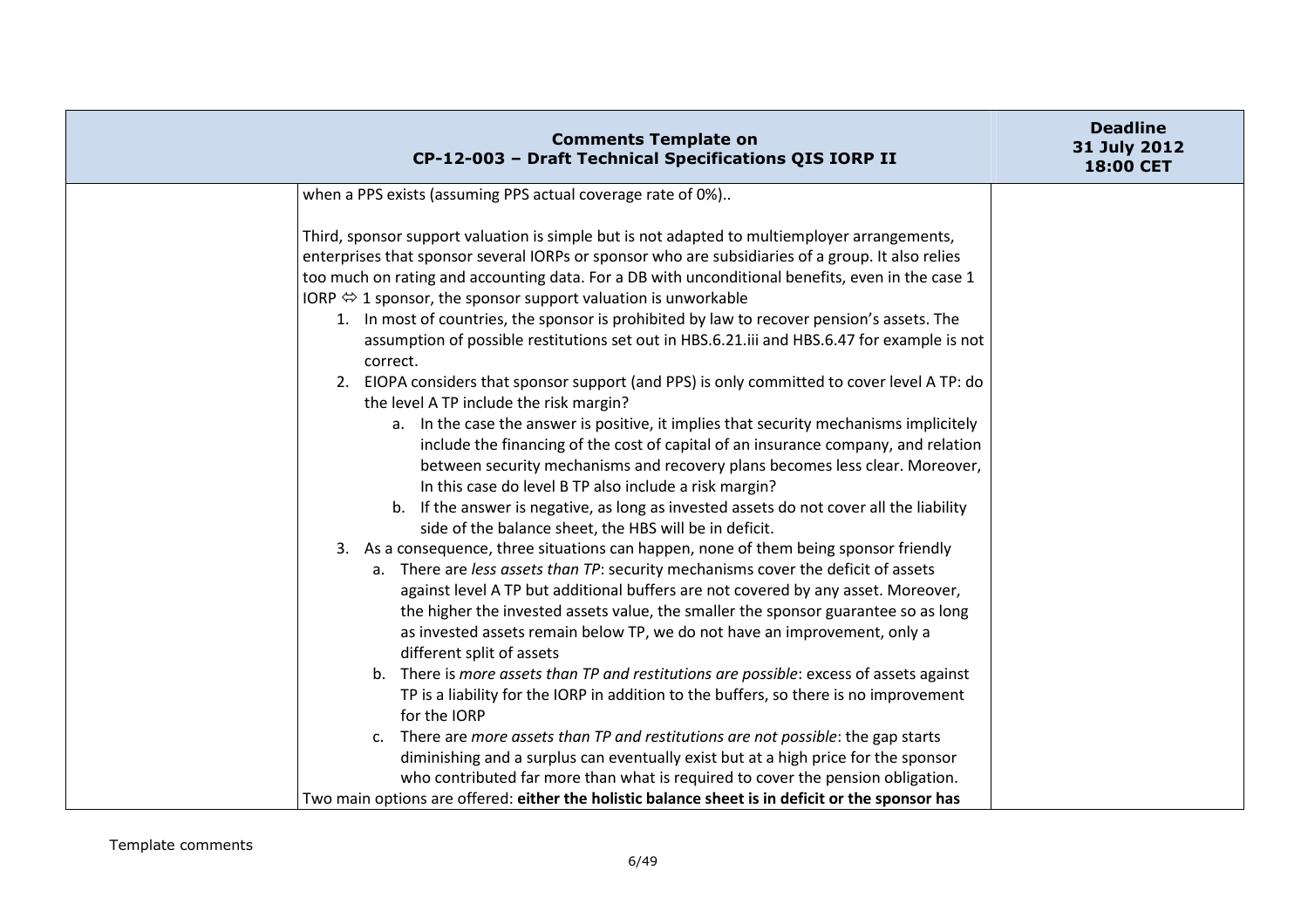|                  | <b>Comments Template on</b><br>CP-12-003 - Draft Technical Specifications QIS IORP II                                                                                                                                                                                                                                                                                                                                                                                                                                                                                                                                                                                                                                                                                                                                                                                                                                                                                                          | <b>Deadline</b><br>31 July 2012<br><b>18:00 CET</b> |
|------------------|------------------------------------------------------------------------------------------------------------------------------------------------------------------------------------------------------------------------------------------------------------------------------------------------------------------------------------------------------------------------------------------------------------------------------------------------------------------------------------------------------------------------------------------------------------------------------------------------------------------------------------------------------------------------------------------------------------------------------------------------------------------------------------------------------------------------------------------------------------------------------------------------------------------------------------------------------------------------------------------------|-----------------------------------------------------|
|                  | already contributed more than needed and is not allowed to ask for any restitution.<br>We do not see any incentive for the sponsor to accelerate the funding of its pension scheme.<br>Fourth, we note that sponsor support is a very theoretical valuation exercise since<br>it does not take into account collective bargaining as a steering mechanism<br>no indication is given on its practical outcomes: Should the calculated cash-flows in the<br>deterministic approach be used as a basis for recovery plans? Would some accounting<br>provisions be allowed? Is the sponsor support an assessment of some theoretical "ability<br>to pay" without any accounting or treasury impact?<br>We also regret that security mechanisms such as a strict risk management policy of invested<br>assets (stop loss, portfolio protection techniques) are not included as a risk mitigating element.                                                                                           |                                                     |
| Q <sub>3</sub> . | Q3. Do stakeholders believe that the draft technical specifications provide enough information<br>and are sufficiently clear and understandable? Which parts could be improved upon?<br>We do not believe technical specifications are sufficiently clear and understandable. We regret<br>that the excessive complication stems from Solvency II parts which are not well fitted to IORPs<br>environment and the over-simplification from what is IORPs specific.<br>1. Security mechanisms are not well developed and do not reflect actual IORPs landscape.<br>Sponsor support valuation is not adapted to multiemployer schemes and companies who<br>sponsor several IORPs or are subsidiaries of stronger parent companies.<br>2. There is only little guidance on how to treat ex post benefit reduction and conditional and<br>discretionary benefits.<br>3. SCR calculations are too complicated, especially for minor issues (concentration, disability,<br>catastrophe, operational) |                                                     |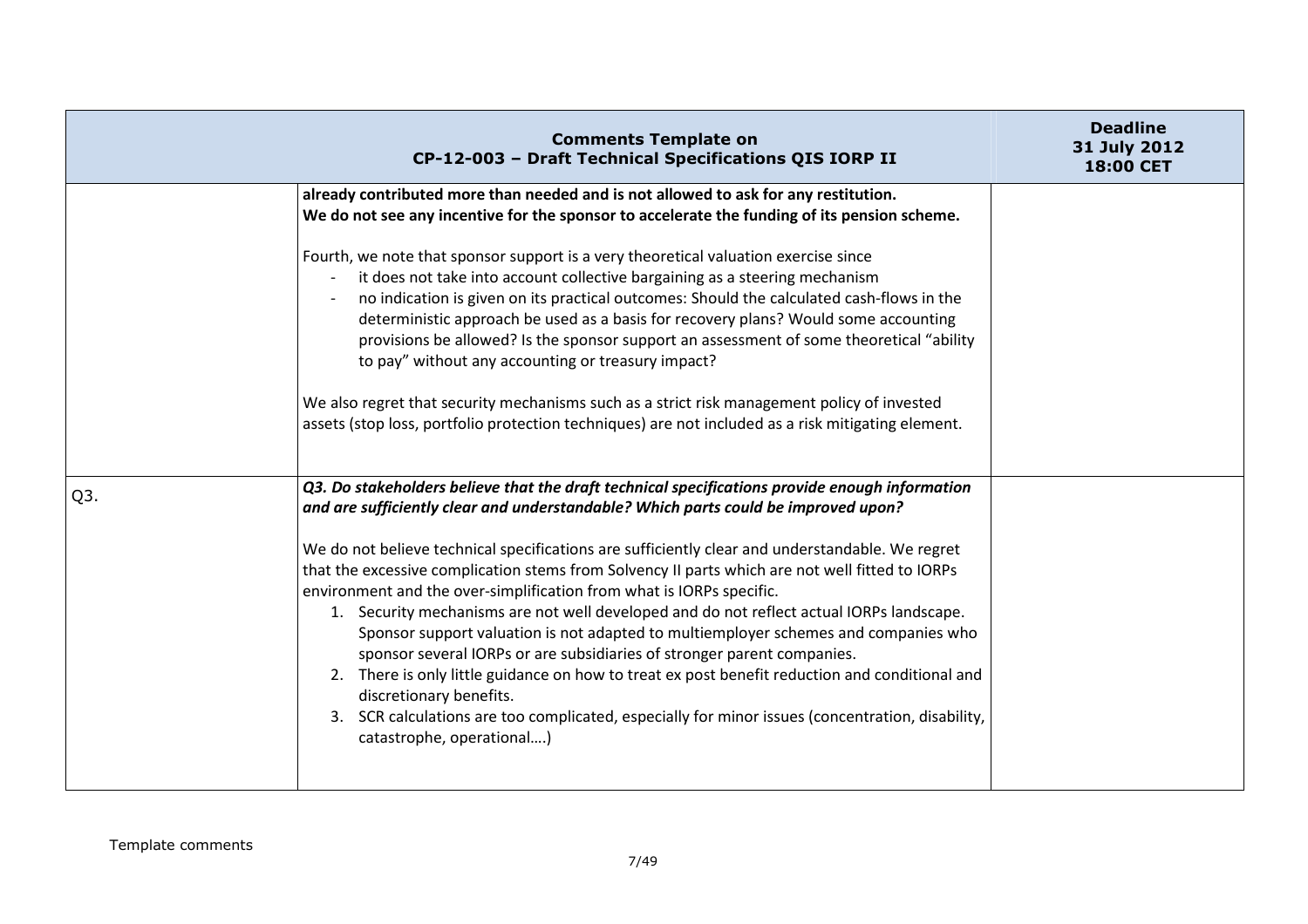|     | <b>Comments Template on</b><br>CP-12-003 - Draft Technical Specifications QIS IORP II                                                                                                                                                                                                                                                                                                                                                                                                                                                                                                                                                                            | <b>Deadline</b><br>31 July 2012<br>18:00 CET |
|-----|------------------------------------------------------------------------------------------------------------------------------------------------------------------------------------------------------------------------------------------------------------------------------------------------------------------------------------------------------------------------------------------------------------------------------------------------------------------------------------------------------------------------------------------------------------------------------------------------------------------------------------------------------------------|----------------------------------------------|
| Q4. | Q4. Do stakeholders believe that the calculations proposed in the technical specifications are<br>feasible at appropriate costs and with appropriate accuracy within the given timeframe of the<br>QIS?                                                                                                                                                                                                                                                                                                                                                                                                                                                          |                                              |
|     | The timeframe to read, understand and answer to the consultation is very short (only 6 weeks<br>during summer holidays). Most of IORP s across Europe are not used to Solvency II like exercises<br>and are thus unable to run such a study in due time. The IORPs who could be able to run these<br>studies are only those with a sufficient financial surface which is likely to provide a wrong image<br>of the actual IORPs landscape.                                                                                                                                                                                                                       |                                              |
| Q5. | Q5. Do stakeholders believe that the draft technical specifications provide enough guidance on<br>how to set up and value the holistic balance sheet as discussed in Chapter 2? If not, which parts<br>could be improved upon and in what way?                                                                                                                                                                                                                                                                                                                                                                                                                   |                                              |
|     | The guidance provided in the QIS is not sufficient to consistently assess the solvency of an IORP<br>and compare IORPs with each other.                                                                                                                                                                                                                                                                                                                                                                                                                                                                                                                          |                                              |
|     | We provide below examples of situations which remain unclear to us:<br>The definition of the possibility or not to end the accrual of new benefits should be<br>clarified<br>In which case is it possible to include a reduction of benefits in case of sponsor default?<br>How to calculate ex post benefit reduction?<br>Who sponsors multiemployer IORPs?<br>What is the rating of multiemployer schemes? What rating to use when the sponsor is a<br>subsidiary supported by a rated group?<br>In which case deterministic or stochastic sponsor valuation should be used? With or<br>without the possibility for the sponsor to recover a possible surplus? |                                              |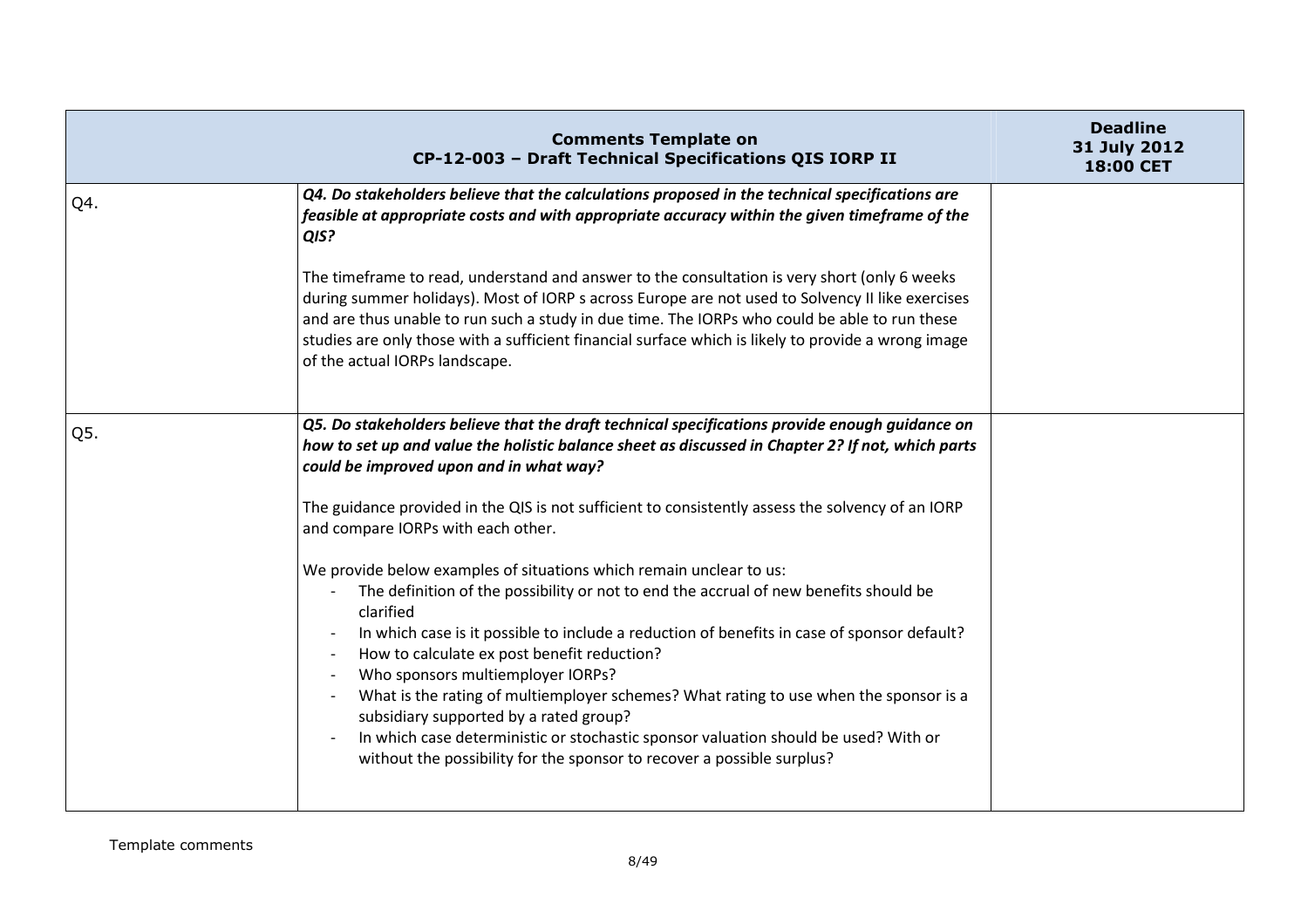|     | <b>Comments Template on</b><br>CP-12-003 - Draft Technical Specifications QIS IORP II                                                                                                                                                                                                                                                                                                                                                                                                                                                                                                                                                                                                                                                                                                                                                                                                                                                                                                                                                                                                                 | <b>Deadline</b><br>31 July 2012<br>18:00 CET |
|-----|-------------------------------------------------------------------------------------------------------------------------------------------------------------------------------------------------------------------------------------------------------------------------------------------------------------------------------------------------------------------------------------------------------------------------------------------------------------------------------------------------------------------------------------------------------------------------------------------------------------------------------------------------------------------------------------------------------------------------------------------------------------------------------------------------------------------------------------------------------------------------------------------------------------------------------------------------------------------------------------------------------------------------------------------------------------------------------------------------------|----------------------------------------------|
| Q6. | Q6. Given the purpose of the QIS, do stakeholders consider the proposed simplifications for the<br>valuation of the holistic balance sheet (for the risk margin in section 2.5, sponsor support and<br>pension protection schemes in 2.6 and amounts recoverable from insurance in 2.7) adequate?<br>Do you have suggestions for additional simplifications that would be appropriate?                                                                                                                                                                                                                                                                                                                                                                                                                                                                                                                                                                                                                                                                                                                |                                              |
|     | More simplifications would be a good step forward.<br>1. Risk margin should be deleted<br>a. IORPs are not for profit and they cannot raise capital on the market so the cost of<br>capital is not applicable: they cannot "take over and meet the pension obligation"<br>of an other IORP<br>b. If risk margin reflects a possible adverse deviation of the actual situation<br>compared with the best estimate, there is some double counting with the SCR<br>c. If risk margin reflects a provision for a possible sponsor default and the financing<br>of the transfer of pension obligations to an insurance company, the notion of not-<br>for-profit IORP is lost and the costs are rising (the sponsor is expected to pay for<br>possible future profit of another firm).<br>Sponsor support and Pension Protection Scheme (PPS) are over-simplified.<br>2.<br>3. Other items<br>a. The calculations of recoverable from insurance contracts are too complicated<br>b. SCR calculations are too complicated for sometimes minor Items (concentration,<br>morbidity, catastrophe, operational) |                                              |
| Q7. | Q7. The best estimate of technical provisions should be based on the most recent mortality<br>tables including the future trend in mortality rates (Section 2.4). Do stakeholders believe that<br>IORPs will be able to take into account this trend in mortality rates? Can you explain?<br>We think that the reliability of the estimate of future cash flows payable by the IORPs is of<br>primary importance for a solvency regime. However we think it will be difficult to enforce this<br>principle into valuation:                                                                                                                                                                                                                                                                                                                                                                                                                                                                                                                                                                            |                                              |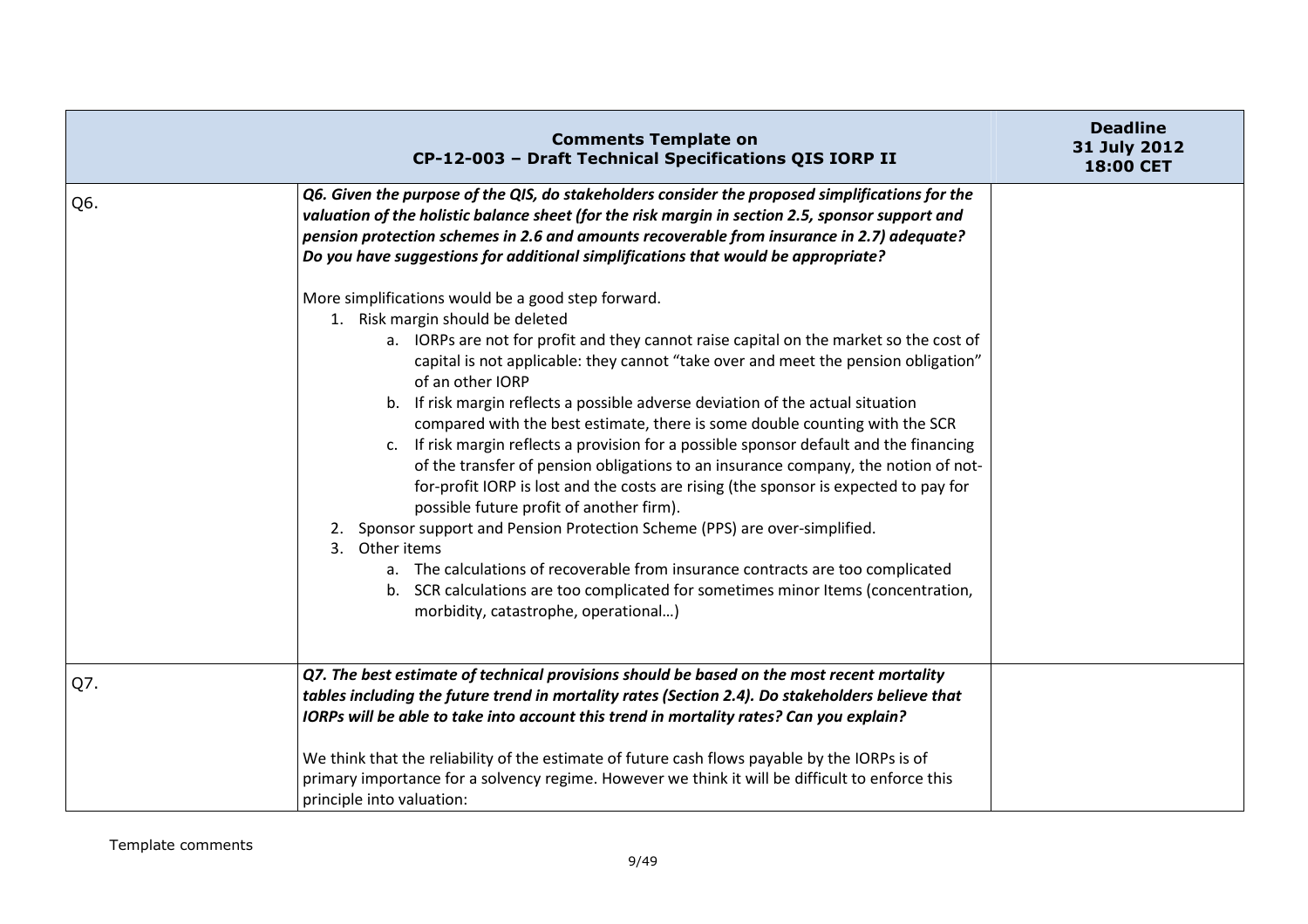|     | <b>Comments Template on</b><br>CP-12-003 - Draft Technical Specifications QIS IORP II                                                                                                                                                                                                                                                                                                                                                                                                                                                                                                                                                                                                                                                                                                                                                                                                                                                                                                                       | <b>Deadline</b><br>31 July 2012<br><b>18:00 CET</b> |
|-----|-------------------------------------------------------------------------------------------------------------------------------------------------------------------------------------------------------------------------------------------------------------------------------------------------------------------------------------------------------------------------------------------------------------------------------------------------------------------------------------------------------------------------------------------------------------------------------------------------------------------------------------------------------------------------------------------------------------------------------------------------------------------------------------------------------------------------------------------------------------------------------------------------------------------------------------------------------------------------------------------------------------|-----------------------------------------------------|
|     | Mortality tables and data are not available to all IORPs and mortality projection requires<br>professional judgment<br>Mortality tables should be industry / income group / region specific to be accurate, which<br>is an additional data issue for IORPs.                                                                                                                                                                                                                                                                                                                                                                                                                                                                                                                                                                                                                                                                                                                                                 |                                                     |
| Q8. | Q8. Is it clear enough from the technical specifications what cash flows should be taken into<br>account in the calculation of the best estimate (e.g. in relation to benefits (unconditional, pure<br>conditional, pure discretionary, mixed), contributions, expenses, etc.) and how the projection of<br>these cash flows should be made (Section 2.4)?<br>The cash-flows calculations is unclear on several points :<br>The definition of the possibility or not to end the accrual of new benefits<br>The calculation of ex post benefit reduction<br>The definition of discretionary and conditional benefits<br>The difference between ex ante and ex post benefit reduction                                                                                                                                                                                                                                                                                                                         |                                                     |
| Q9. | Q9. EIOPA is considering to take into account in the QIS the possibility in some member states to<br>reduce benefits in case of sponsor default (for example, when a pension protection scheme does<br>not guarantee the full level of benefits) in the valuation of the best estimate of technical<br>provisions (see Reduction of benefits in case of sponsor default in Section 2.4 and Pension<br>protection schemes in Section 2.6). Do stakeholders agree and, if yes, should it only apply in<br>case of sponsor support backed up by a pension protection scheme or to sponsor support in<br>general?<br>We agree to take the possibility of benefit reduction in case of sponsor default even when there is<br>no PPS because when the sponsor of an underfunded scheme defaults there is no choice but to<br>reduce benefits. However, the possibility to reduce benefits should be enforced in Social and<br>Labor Law as a security mechanism for the sustainability of the pension promise and |                                                     |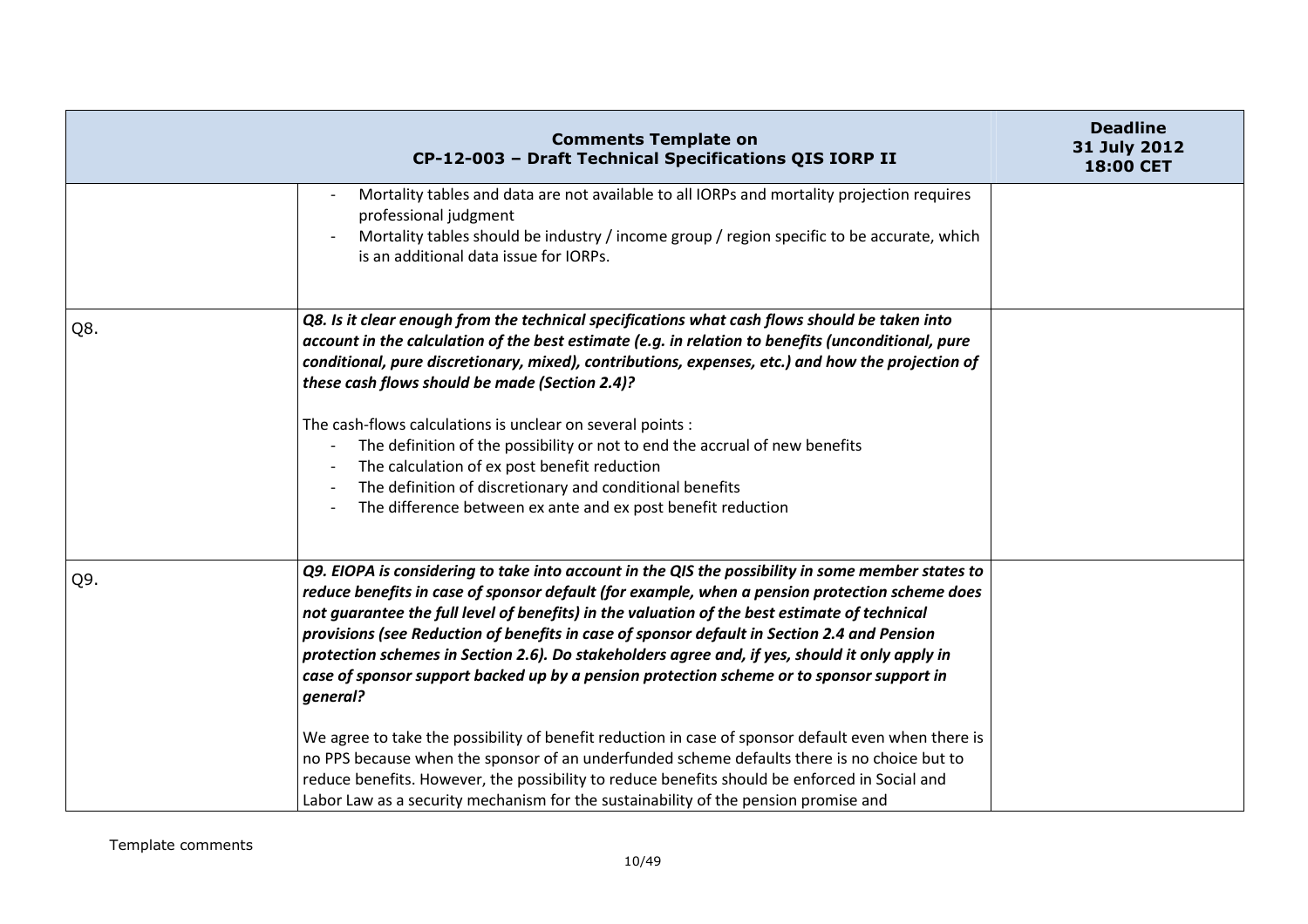|      | <b>Comments Template on</b><br>CP-12-003 - Draft Technical Specifications QIS IORP II                                                                                                                                                                                                                                                                                                                                                                                                                                                                                                                                                                                                                                                                                                                                                                                                                                                                                                                                                                                                                                                                                                                                                                                      | <b>Deadline</b><br>31 July 2012<br>18:00 CET |
|------|----------------------------------------------------------------------------------------------------------------------------------------------------------------------------------------------------------------------------------------------------------------------------------------------------------------------------------------------------------------------------------------------------------------------------------------------------------------------------------------------------------------------------------------------------------------------------------------------------------------------------------------------------------------------------------------------------------------------------------------------------------------------------------------------------------------------------------------------------------------------------------------------------------------------------------------------------------------------------------------------------------------------------------------------------------------------------------------------------------------------------------------------------------------------------------------------------------------------------------------------------------------------------|----------------------------------------------|
|      | communicated to the members. This issue goes beyond current consultation but underlines the<br>interaction between Social and Labor Laws and prudential regulation.<br>We do not understand the "option for benefit reduction in case of sponsor default" valuation in<br>the case where no PPS exists. The benefit reduction is necessarily equal to the difference between<br>what the IORP promised and what he can afford to pay without sponsor support. What the IORP<br>can afford to pay without sponsor support for its members is the market value of assets plus any<br>amount recovered from the sponsor so we would use the same value as when a PPS exists<br>(assuming a PPS actual coverage rate of 0%).                                                                                                                                                                                                                                                                                                                                                                                                                                                                                                                                                   |                                              |
| Q10. | Q10. The technical specifications propose that security mechanisms should be valued on a<br>market consistent basis, i.e. by calculating the probability-weighted average of (discounted)<br>expected payments from the sponsor and the pension protection scheme (Section 2.6). Do<br>stakeholders agree with the principles for the valuation of sponsor support and pension<br>protection schemes? If not, what alternatives would you propose?<br>We do not believe market consistency is relevant for sponsor support to a pension scheme. This<br>would imply to deduct sponsor support from equity, bonds, options and CDS markets, which is<br>not a sensible approach when the majority of sponsors is not rated and not listed on securities<br>markets. In general, the "probability-weighted average of discounted cash-flows" valuation is too<br>simplistic and not reliable:<br>EBTDA projections over long time horizons are not reliable<br>Accounting data are not always relevant for assessing a sponsor (for example<br>multiemployer schemes or subsidiaries)<br>Rating are not available for most of sponsors<br>Many parameters are not justified, for example the percentage of sponsor free capital<br>and future profits available to the IORP. |                                              |
|      | We think sponsor support is a much more complex asset than mentioned in the QIS and many                                                                                                                                                                                                                                                                                                                                                                                                                                                                                                                                                                                                                                                                                                                                                                                                                                                                                                                                                                                                                                                                                                                                                                                   |                                              |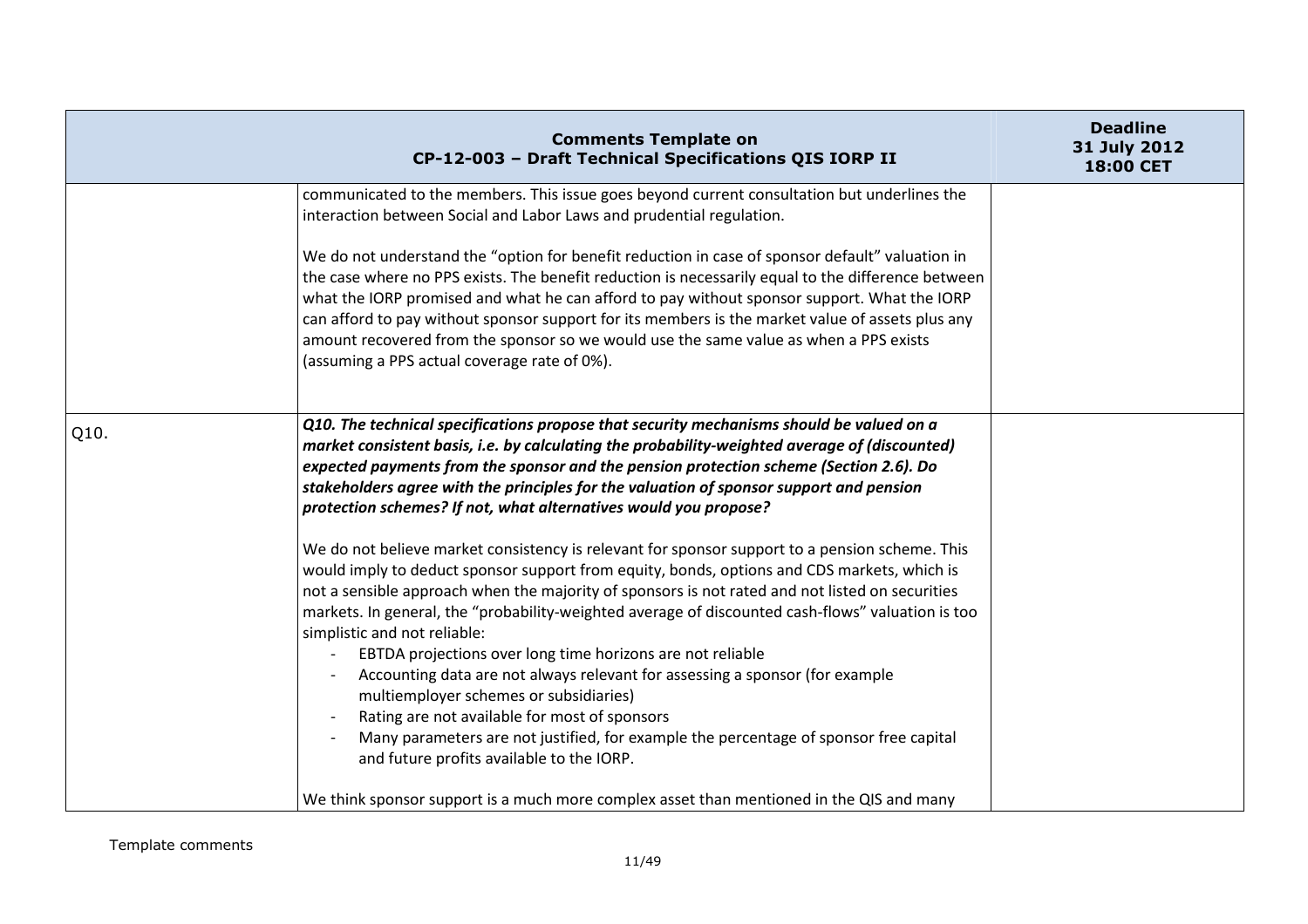|      | <b>Comments Template on</b><br>CP-12-003 - Draft Technical Specifications QIS IORP II                                                                                                                                                                                                                                                                                       | <b>Deadline</b><br>31 July 2012<br>18:00 CET |
|------|-----------------------------------------------------------------------------------------------------------------------------------------------------------------------------------------------------------------------------------------------------------------------------------------------------------------------------------------------------------------------------|----------------------------------------------|
|      | qualitative elements such as collective bargaining should be taken into account.                                                                                                                                                                                                                                                                                            |                                              |
| Q11. | Q11. Do stakeholders have suggestions for the parameters - such as the probability of default<br>and the recovery rate in the event of default - used in the valuation of sponsor support and<br>pension protection schemes (Section 2.6)?                                                                                                                                  |                                              |
|      | Ratings have a dramatic impact and overreliance on rating agencies - especially for social<br>protection - should be thoroughly assessed. In any case, rating agencies do not have enough<br>resources to estimate the health of every IORP sponsor in Europe. We also think the choice of the<br>parameters should at least be further explained (why 50% recovery rate?). |                                              |
| Q12. | Do stakeholders agree with the methodology set out to value the maximum value of sponsor<br>support (Section 2.6)? Do stakeholders have suggestions for the parameters used in valuing the<br>maximum amount of sponsor support? In particular, with regard to the proportions of future<br>profits / EBTDA and the time period of the calculations.                        |                                              |
|      | We do not agree with the methodology to estimate maximum sponsor support.<br>1. It is not adapted to multiemployer schemes, sponsors with several IORPs and sponsor<br>which are subsidiaries of a group<br>2. It depends on unreliable estimates (future profits and EBTDA over long periods)                                                                              |                                              |
|      | Many parameters in the sponsor support valuation are not justified, for example the percentage<br>of sponsor free capital and future profits available for the IORP.                                                                                                                                                                                                        |                                              |
|      | We believe sponsor support is one of the most important value in the QIS and therefore require<br>deeper analysis. We think it cannot go without some qualitative assessment on a case by case<br>basis.                                                                                                                                                                    |                                              |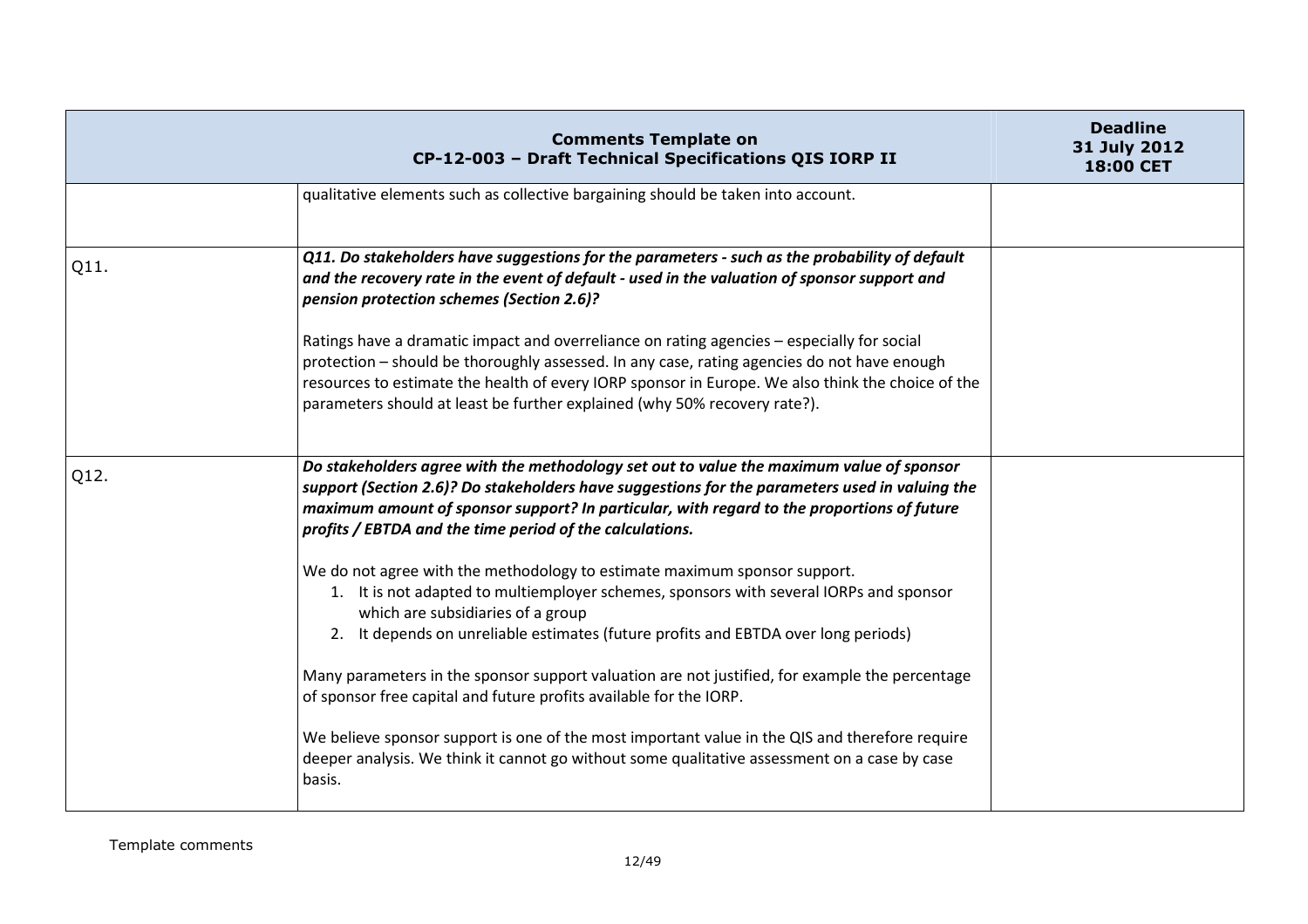|      | <b>Comments Template on</b><br>CP-12-003 - Draft Technical Specifications QIS IORP II                                                                                                                                                                                                                                                                                                                                                                                        | <b>Deadline</b><br>31 July 2012<br>18:00 CET |
|------|------------------------------------------------------------------------------------------------------------------------------------------------------------------------------------------------------------------------------------------------------------------------------------------------------------------------------------------------------------------------------------------------------------------------------------------------------------------------------|----------------------------------------------|
| Q13. | Q13. The draft technical specifications propose performing an upward shift in the basic risk-free<br>interest rate curve to approximate the so-called counter cyclical premium or to allow IORPs -<br>under conditions - to apply the so-called matching premium (Section 2.8). Do stakeholders<br>agree with this approach to take into account the long-term nature of pension liabilities?                                                                                |                                              |
|      | We think it would be simpler and more useful to lower the volatility of discount rates using an<br>extrapolation of the swap curve from year 10 to year 30 to an UFR of 4.2%, all the more when<br>little guidance is given on the calculation methodology of countercyclical and matching premiums.                                                                                                                                                                         |                                              |
|      | Liquidity is not a major risk for the IORP: they have a long time horizon and their members do not<br>play against the IORP (repurchasing its pension rights is not always possible and would in any case<br>involve to change job).                                                                                                                                                                                                                                         |                                              |
|      | Using market valuation for valuing pension liabilities is theoretically the best option, but not only<br>does it create short term volatility where there is no short term liquidity risk but also most of the<br>pensions risks cannot be hedged at macro level:<br>1. There are supply and demand mismatches:                                                                                                                                                              |                                              |
|      | a. Only 20% of the bond market matures after 10 years while pension liabilities are<br>much longer. At macro level it is thus impossible to hedge the interest rate risk.<br>b. The inflation market is not deep enough to remove inflation risk (UK inflation<br>linked gilt market is not large enough to hedge all UK pension liabilities)<br>2. Inflation and demographic hedging markets are incomplete (you can neither hedge<br>Belgian inflation nor longevity risk) |                                              |
| Q14. | Q14. Do stakeholders agree that the proposed way to derive the level B discount rate<br>adequately reflect the expected return on assets of IORPs (Section 2.8)?If not, what alternative<br>would you propose?                                                                                                                                                                                                                                                               |                                              |
|      | We lack information on the use of Level B TP. In any case, we suggest making a difference of                                                                                                                                                                                                                                                                                                                                                                                 |                                              |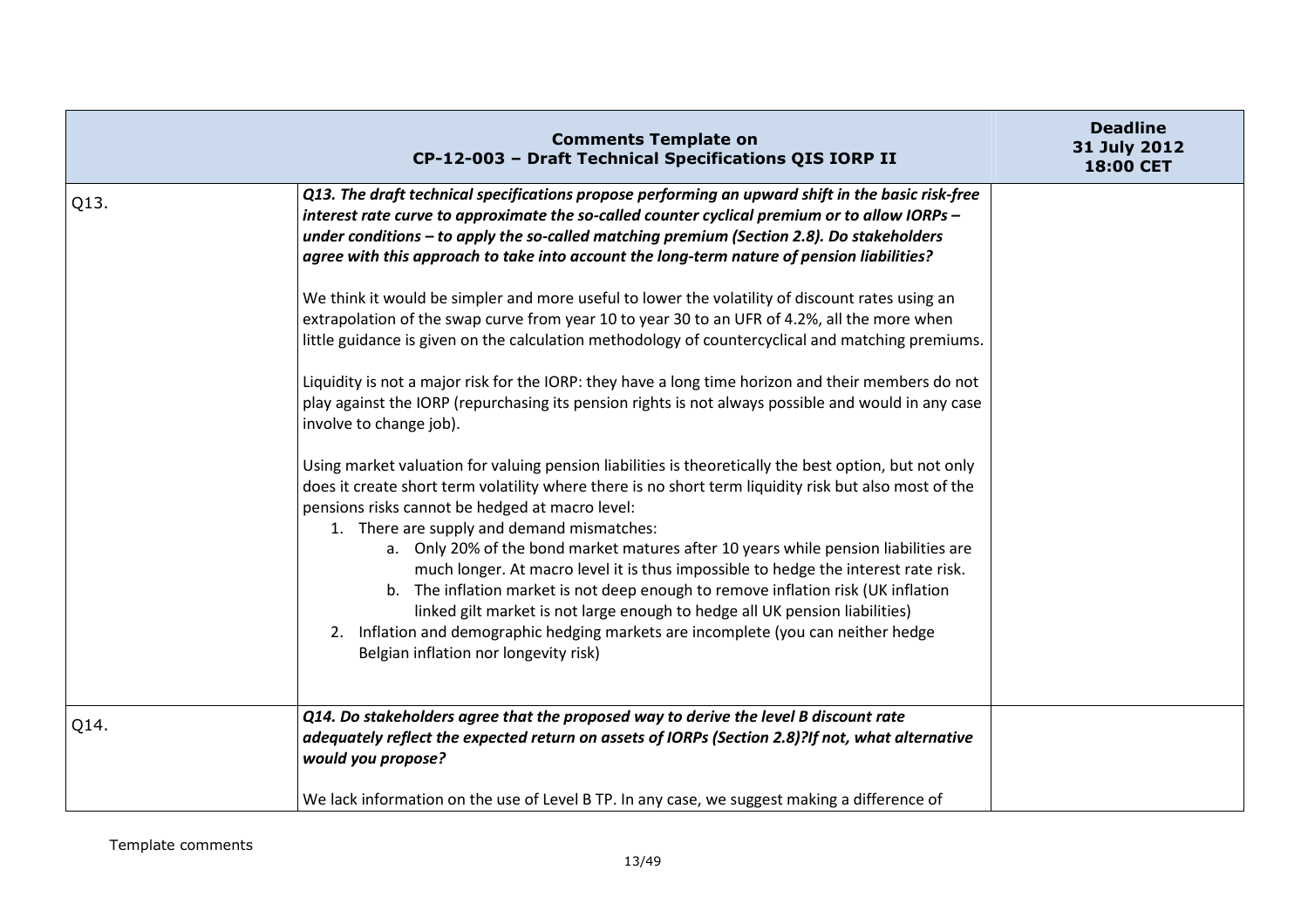|      | <b>Comments Template on</b><br>CP-12-003 - Draft Technical Specifications QIS IORP II                                                                                                                                                                                                                                                                                                                                                                                                                                                      | <b>Deadline</b><br>31 July 2012<br>18:00 CET |
|------|--------------------------------------------------------------------------------------------------------------------------------------------------------------------------------------------------------------------------------------------------------------------------------------------------------------------------------------------------------------------------------------------------------------------------------------------------------------------------------------------------------------------------------------------|----------------------------------------------|
|      | expected returns according to the perceived riskiness of each asset class.                                                                                                                                                                                                                                                                                                                                                                                                                                                                 |                                              |
|      |                                                                                                                                                                                                                                                                                                                                                                                                                                                                                                                                            |                                              |
| Q15. | Q15. Do stakeholders agree that the draft technical specifications specify a fixed yearly<br>percentage of respectively 2% and 3% for the expected inflation rate and salary growth? Or<br>should IORPs also be allowed to expected inflation implied by financial markets? Could you<br>explain?                                                                                                                                                                                                                                          |                                              |
|      | We agree with the use of a fixed (2%) inflation. In the euro zone, inflation implied by financial<br>markets is the euro zone average inflation while the pension cash-flows are sensitive to the<br>inflation in the country where the IORP operates. Even if a fixed rate is not always satisfactory,<br>implied inflation would not add much information. Moreover, in some countries the inflation<br>market is not deep enough to hedge the indexed pension liabilities. Regulation should not<br>sharpen supply and demand mismatch. |                                              |
| Q16. | Q16. Do stakeholders believe that the description of the SCR in Chapter 3 is sufficiently clear and<br>understandable to enable participants in the QIS to perform the necessary calculations?                                                                                                                                                                                                                                                                                                                                             |                                              |
|      | We think a review of the purpose and use of the SCR should be performed before calculations are                                                                                                                                                                                                                                                                                                                                                                                                                                            |                                              |
|      | made. SCR coverage imply sponsors have to finance safety buffers and not only pay pensions. The                                                                                                                                                                                                                                                                                                                                                                                                                                            |                                              |
|      | issue of the claim on this buffer should be treated: is it the IORP or the sponsor who have a claim                                                                                                                                                                                                                                                                                                                                                                                                                                        |                                              |
|      | on this buffer?<br>a. EIOPA assumes that the sponsor can recover the surplus (in the case of deterministic                                                                                                                                                                                                                                                                                                                                                                                                                                 |                                              |
|      | valuation at least), but in this case any surplus of assets against level A TP is a liability for<br>the IORP. Thus what will cover safety buffers?                                                                                                                                                                                                                                                                                                                                                                                        |                                              |
|      | If it were the IORP, it would mean that the sponsor is not longer committed to only pay<br>b.                                                                                                                                                                                                                                                                                                                                                                                                                                              |                                              |
|      | pensions but rather to capitalize an insurance company. If technical provisions are                                                                                                                                                                                                                                                                                                                                                                                                                                                        |                                              |
|      | accurately estimated, the sponsor is paying too much for the pensions. Anyhow, it will                                                                                                                                                                                                                                                                                                                                                                                                                                                     |                                              |
|      | cost much more than most sponsors are able or willing to pay and go against the                                                                                                                                                                                                                                                                                                                                                                                                                                                            |                                              |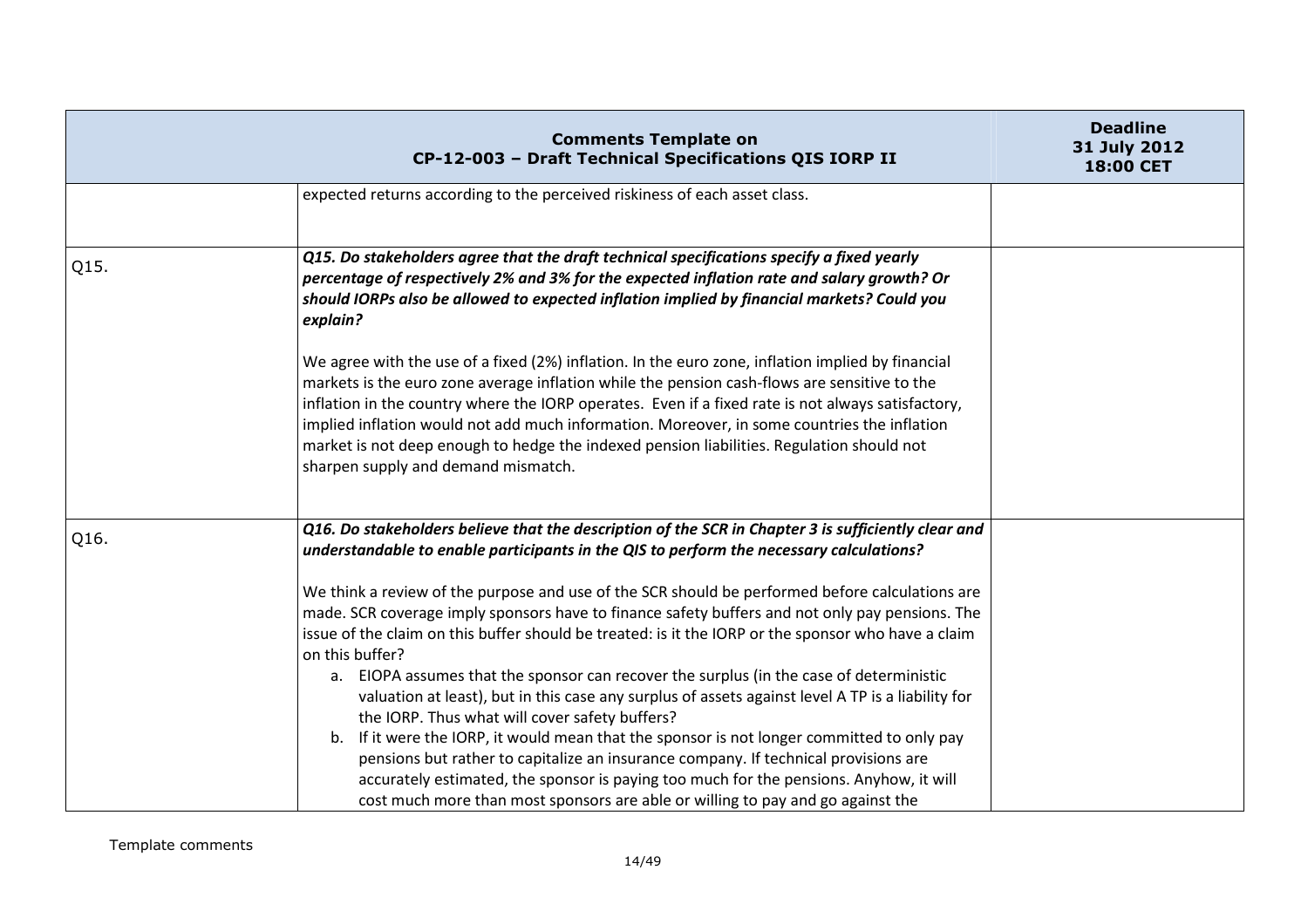|      | <b>Comments Template on</b><br>CP-12-003 - Draft Technical Specifications QIS IORP II                                                                                                                                                                                                                                                                                                                                                                                                                                                                                                    | <b>Deadline</b><br>31 July 2012<br>18:00 CET |
|------|------------------------------------------------------------------------------------------------------------------------------------------------------------------------------------------------------------------------------------------------------------------------------------------------------------------------------------------------------------------------------------------------------------------------------------------------------------------------------------------------------------------------------------------------------------------------------------------|----------------------------------------------|
|      | objective of promoting second pillar pensions in Europe.                                                                                                                                                                                                                                                                                                                                                                                                                                                                                                                                 |                                              |
|      | We believe the SCR calculations are too complex even though well detailed. Most of IORPs across<br>Europe are not used to Solvency II like exercises. The IORPs who could be able to run these<br>studies are only those with a sufficient financial surface which is likely to provide a wrong image<br>of the actual IORPs landscape.                                                                                                                                                                                                                                                  |                                              |
| Q17. | Q17. Do stakeholders believe that the risks IORPs are facing are adequately reflected in the<br>calculation of the SCR and MCR (Chapter 3 and 4)? Are there in the stakeholders' view any risks<br>being considered that are not material and could be excluded from the technical specifications?<br>Are there other risks that should be considered in the calculation of the SCR?                                                                                                                                                                                                     |                                              |
|      | We do not think the risks IORPs are facing are adequately reflected.                                                                                                                                                                                                                                                                                                                                                                                                                                                                                                                     |                                              |
|      | An important macro risk is that IORPs no longer invest in so-called "risky" assets because of<br>capital charges. If long term investors are charged for taking long term risk such as investing in<br>equities or infrastructure, the financing of European economy is at stake. Moreover, if the<br>appreciation of cheapness or expensiveness of assets is decided at regulatory level, market<br>disruption and bubbles will develop. It would definitely go against regulatory purpose since all the<br>risks can be concentrated on assets not risky from a regulatory standpoint. |                                              |
|      | SCR calculation should be simplified for non material items: concentration, disability, catastrophe,<br>operational                                                                                                                                                                                                                                                                                                                                                                                                                                                                      |                                              |
|      | The SCR for sponsor default (but also in general for credit risk) are strongly affected by the rating.<br>Most of sponsors won't be rated. Anyhow, the ability and willingness to repay liabilities are not<br>always properly assessed by ratings (for sponsor support and bonds). Excessive reliance on ratings<br>should be avoided in any case, but especially for IORPs who are part of social protection. It is also<br>remarkable that sovereign debt is not charged for credit risk under current market environment.                                                            |                                              |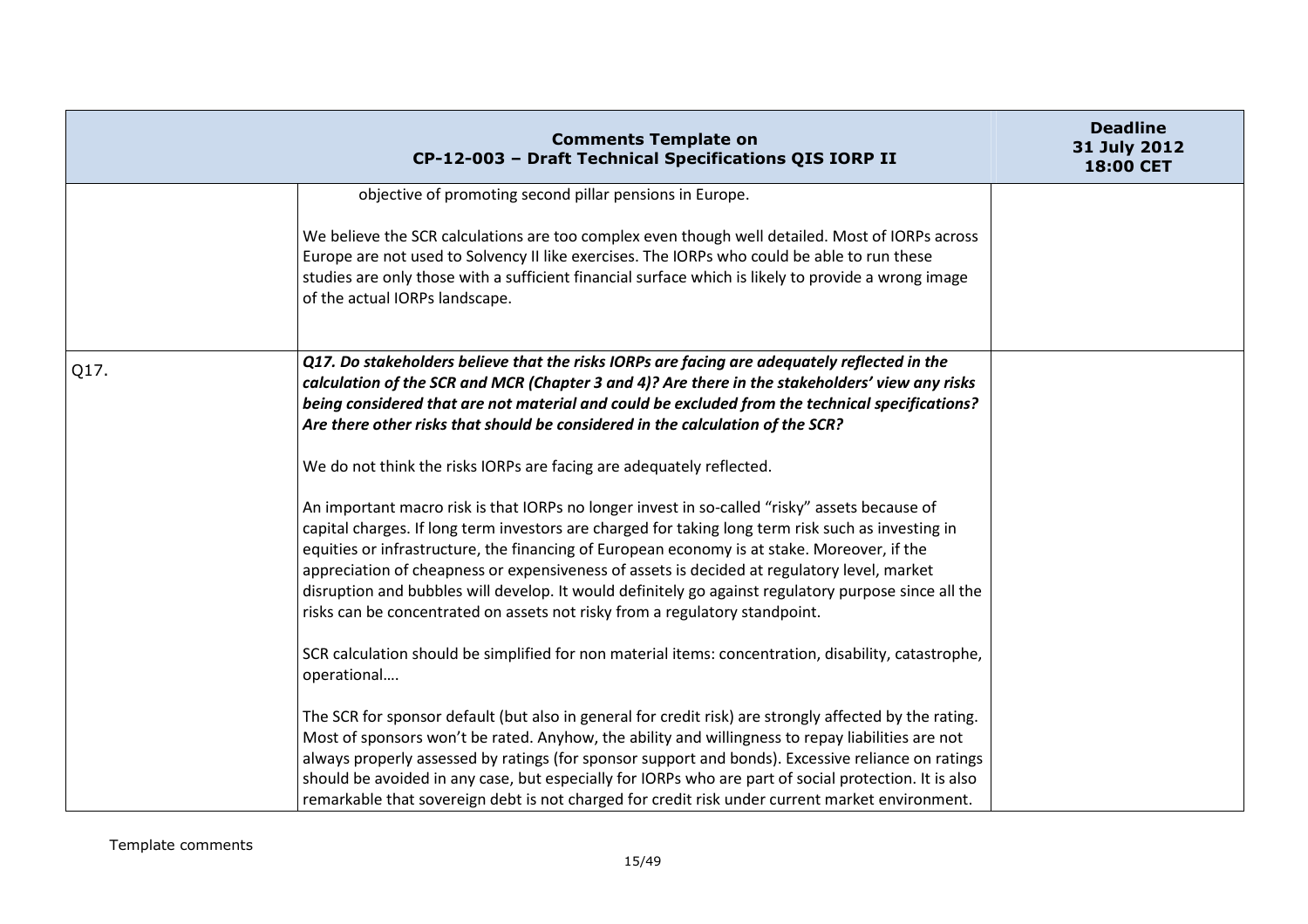|      | <b>Comments Template on</b><br>CP-12-003 - Draft Technical Specifications QIS IORP II                                                                                                                                               | <b>Deadline</b><br>31 July 2012<br>18:00 CET |
|------|-------------------------------------------------------------------------------------------------------------------------------------------------------------------------------------------------------------------------------------|----------------------------------------------|
|      | The use of the MCR is unclear, and its relation to the assets and regulatory actions should be<br>clarified, in the general context of unclear tiering of assets.                                                                   |                                              |
| Q18. | Q18. Do stakeholders believe that the way the loss-absorbing capacity of adjustment<br>mechanisms and security mechanisms is taken into account in the calculation of the SCR (Section<br>3.2) is adequate?                         |                                              |
|      | We do not believe the loss absorbing capacity is adapted. The proposed calculations are complex,<br>especially for small IORPs.                                                                                                     |                                              |
|      | There is not enough guidance on how the loss absorbing capacity of technical provisions should<br>be calculated, especially for conditional benefits. Two different calculation methodologies will<br>have very different outcomes. |                                              |
|      | The loss absorbing capacity of security mechanisms is clear but computationally intensive. We do<br>not see the benefit of recursive calculations of sponsor support and PPS. It would be much more<br>simple to calculate          |                                              |
|      | 1. The fair value of security mechanisms based on the deficit of invested assets against Level<br>A TP.                                                                                                                             |                                              |
|      | 2. The prudent value of security mechanisms based on the deficit of invested assets against<br>Level A TP + SCR, which would include the loss absorbing capacity.                                                                   |                                              |
| Q19. | Q19. Do stakeholders believe that the calculation of SCR in the Operational risk module (Section<br>3.3) is adequate for IORPs?                                                                                                     |                                              |
|      | The SCR for operational risk is not adequate for IORPs: the calculations are too complex for an<br>item expected to be minor. A fixed percentage of technical provisions would be more adapted.                                     |                                              |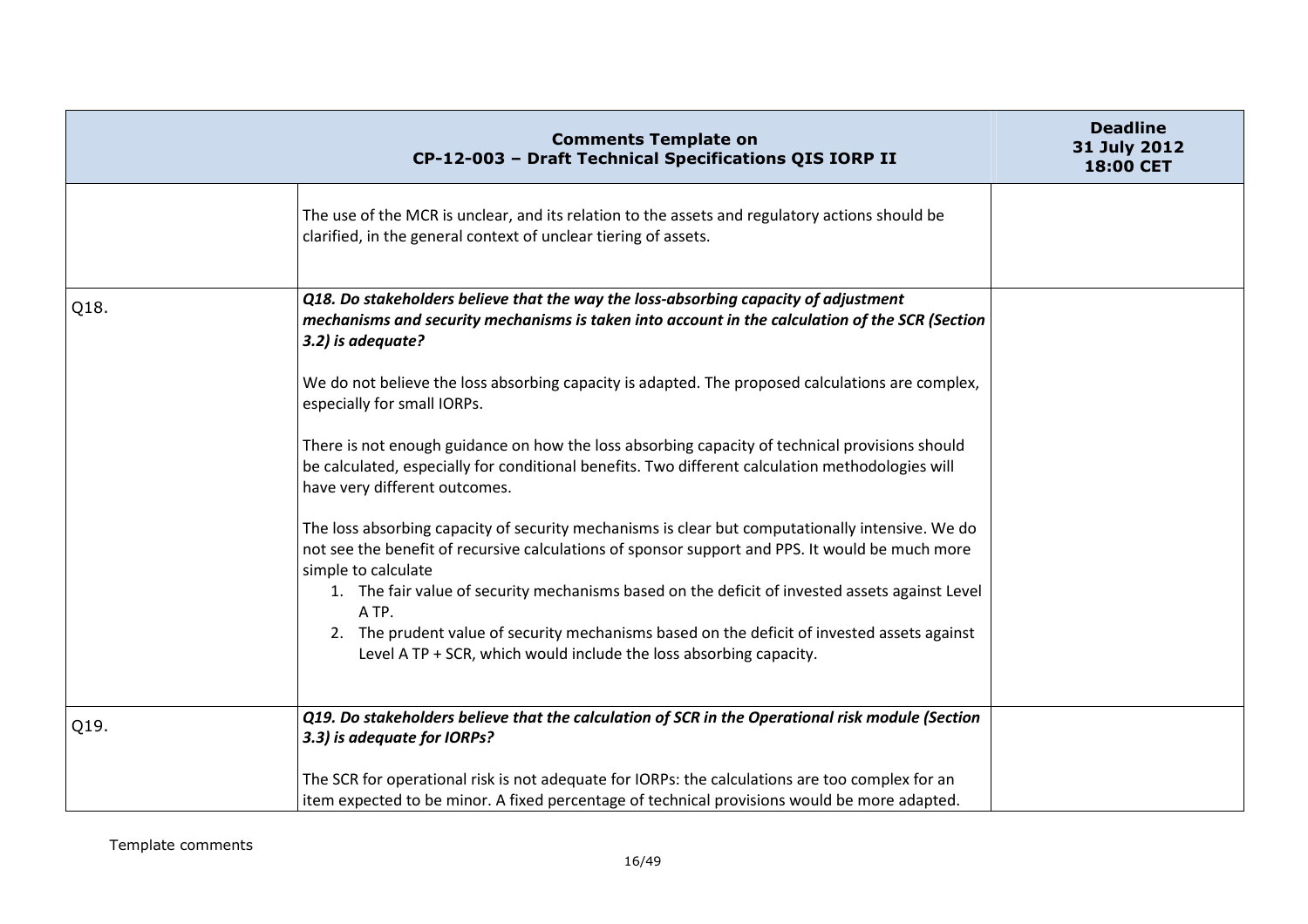|      | <b>Comments Template on</b><br>CP-12-003 - Draft Technical Specifications QIS IORP II                                                                                                                                                                                                                                                                                                                                                                                                                                                                                                                                 | <b>Deadline</b><br>31 July 2012<br>18:00 CET |
|------|-----------------------------------------------------------------------------------------------------------------------------------------------------------------------------------------------------------------------------------------------------------------------------------------------------------------------------------------------------------------------------------------------------------------------------------------------------------------------------------------------------------------------------------------------------------------------------------------------------------------------|----------------------------------------------|
|      |                                                                                                                                                                                                                                                                                                                                                                                                                                                                                                                                                                                                                       |                                              |
| Q20. | Q20. Do stakeholders believe that the simplifications provided for the calculation of the SCR (for<br>spread risk on bonds in section 3.5, value of collateral in section 3.6 and mortality, longevity,<br>benefit option and catastrophe risk in section 3.7) are adequate? Do stakeholders have any<br>concrete suggestions for additional simplifications?                                                                                                                                                                                                                                                         |                                              |
|      | The SCR calculations are very complex so any simplification would be positive. and we suggest<br>more simple formulas for the SCR in the following form:<br>a. $SCR = k = x * Level A TP (x = 15% or 20% or 25%)$<br>b. $SCR = k + y (y = abs(200 * basis point value of (deficit of invested assets against$<br>level A TP))<br>c. $SCR = 3*$ standard deviation of deficit of invested assets against level A TP<br>It would be more straightforward and easier to compute for many IORP, and would not change<br>the general conclusions.<br>In its current form, we suggest to simplify the following components: |                                              |
|      | interest rate risk: we suggest the use of duration (just like for corporate bonds)<br>$\overline{\phantom{a}}$<br>SCR for intangible assets should be simplified or deleted<br>SCR for concentration risk should be simplified or deleted<br>SCR for counterparty default should be simplified or deleted<br>SCR for pension liability risk should be simplified or deleted (the most important risks are<br>longevity, expense and mortality)                                                                                                                                                                        |                                              |
| Q21. | Q21. Do stakeholders believe that the treatment of sponsor default risk in the counterparty<br>default risk module of the SCR calculation (Section 3.6) is appropriate? If not, what<br>improvements would stakeholders suggest?                                                                                                                                                                                                                                                                                                                                                                                      |                                              |
|      | The SCR for counterparty default is very complex to calculate and should be simplified. In the                                                                                                                                                                                                                                                                                                                                                                                                                                                                                                                        |                                              |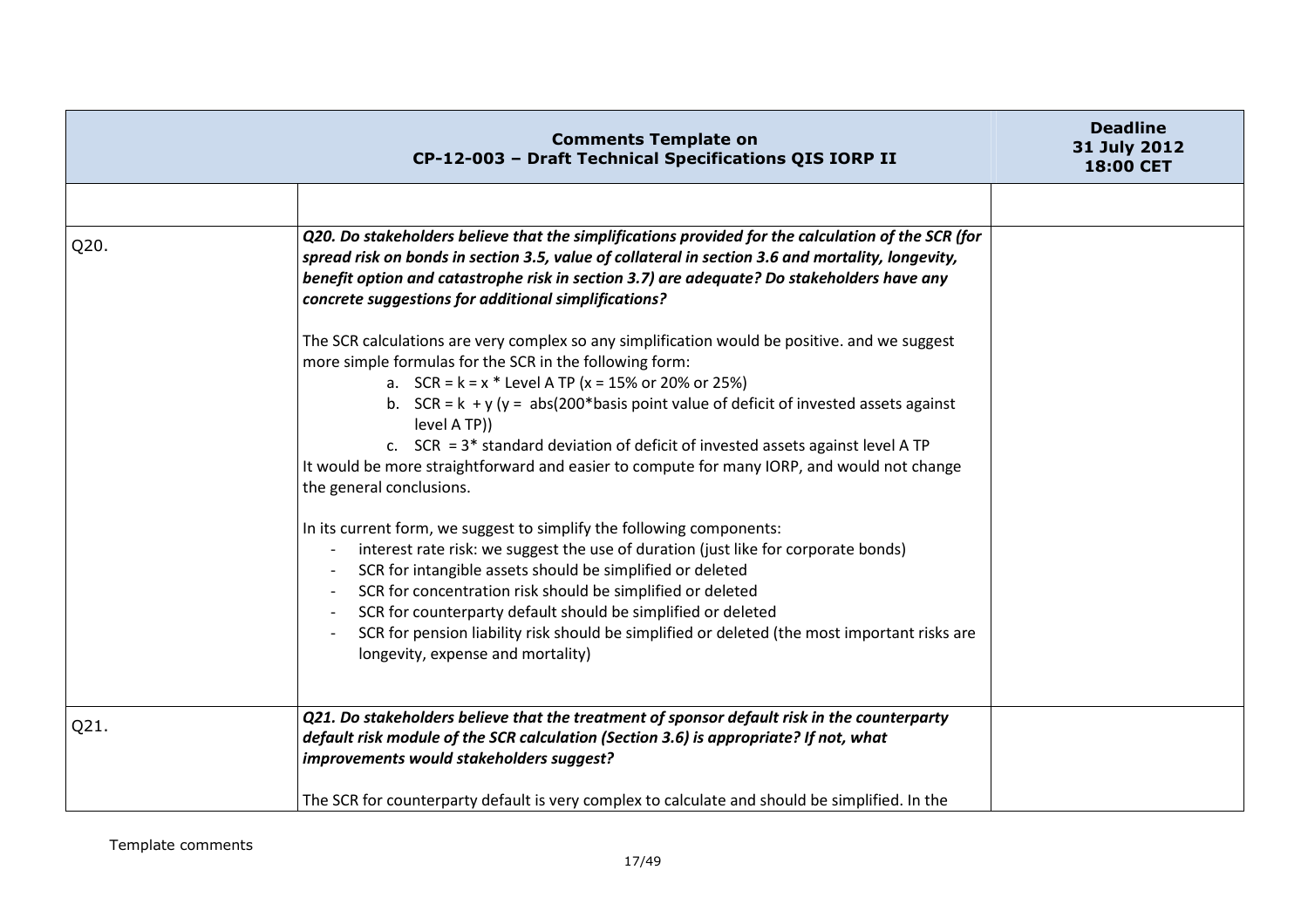|        | <b>Comments Template on</b><br>CP-12-003 - Draft Technical Specifications QIS IORP II                                                                                                                                                                                                                                                                                                                                                                                                                                                   | <b>Deadline</b><br>31 July 2012<br><b>18:00 CET</b> |
|--------|-----------------------------------------------------------------------------------------------------------------------------------------------------------------------------------------------------------------------------------------------------------------------------------------------------------------------------------------------------------------------------------------------------------------------------------------------------------------------------------------------------------------------------------------|-----------------------------------------------------|
|        | specific case of SCR for sponsor default, we think:<br>Either SCR for sponsor default or adjustment of sponsor support for default risk should be<br>deleted<br>SCR for sponsor default should be clarified in the case of multiemployer schemes and<br>subsidiaries of groups                                                                                                                                                                                                                                                          |                                                     |
| Q22.   | Q22. Do stakeholders believe that the calculation of SCR in the Benefit option risk<br>Sub-module (Section 3.7) is adequate for IORPs?<br>SCR for benefit option risk module is not adequate for IORPs because:<br>1. It is unlikely to be material for many IORPs<br>2. Pension schemes members do not play against their IORP: Surrender would in general<br>imply for the member to change job.                                                                                                                                      |                                                     |
| Q23.   | Q23. Do stakeholders believe that the descriptions of financial and insurance risk mitigation<br>(Section 3.9 and 3.10) are sufficiently clear and understandable to enable participants in the QIS<br>to perform the necessary calculations?<br>We do not think financial and insurance risk mitigation is adapted to the IORP environment. The<br>calculations are too complex. We also regret that dynamic hedging, risk management and<br>portfolio protection techniques are not taken into account to reduce capital requirement. |                                                     |
| I.1.1. |                                                                                                                                                                                                                                                                                                                                                                                                                                                                                                                                         |                                                     |
| I.1.2. |                                                                                                                                                                                                                                                                                                                                                                                                                                                                                                                                         |                                                     |
| I.1.3  |                                                                                                                                                                                                                                                                                                                                                                                                                                                                                                                                         |                                                     |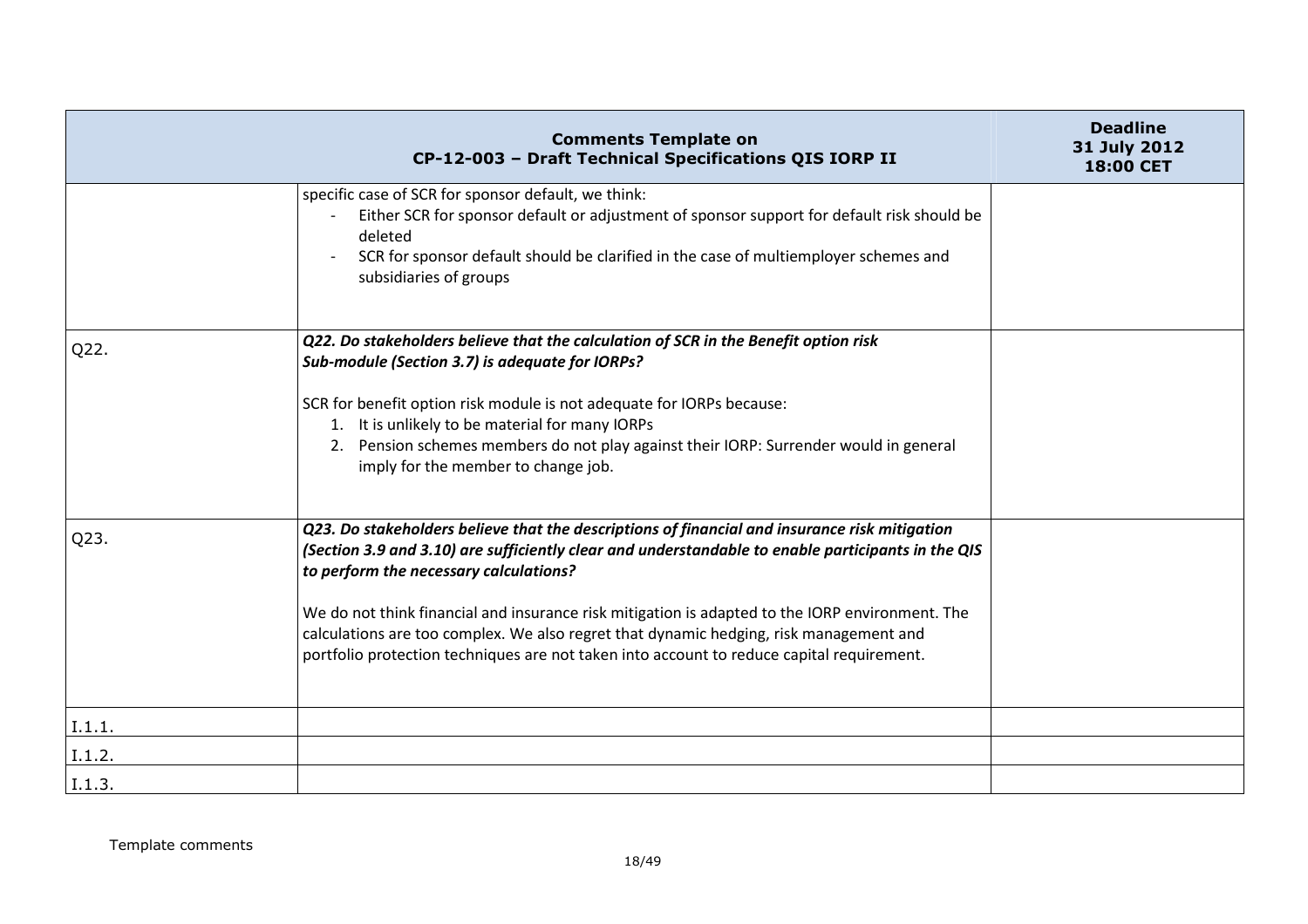|         | <b>Comments Template on</b><br>CP-12-003 - Draft Technical Specifications QIS IORP II | <b>Deadline</b><br>31 July 2012<br>18:00 CET |
|---------|---------------------------------------------------------------------------------------|----------------------------------------------|
| I.1.4.  |                                                                                       |                                              |
| 1.1.5.  |                                                                                       |                                              |
| I.2.1.  |                                                                                       |                                              |
| I.2.2.  |                                                                                       |                                              |
| I.2.3.  |                                                                                       |                                              |
| I.2.4.  |                                                                                       |                                              |
| I.2.5.  |                                                                                       |                                              |
| I.2.6.  |                                                                                       |                                              |
| I.3.1.  |                                                                                       |                                              |
| I.3.2.  |                                                                                       |                                              |
| I.4.1.  |                                                                                       |                                              |
| I.4.2.  |                                                                                       |                                              |
| I.4.3.  |                                                                                       |                                              |
| I.4.4.  |                                                                                       |                                              |
| I.4.5.  |                                                                                       |                                              |
| I.4.6.  |                                                                                       |                                              |
| I.4.7.  |                                                                                       |                                              |
| I.4.8.  |                                                                                       |                                              |
| I.4.9.  |                                                                                       |                                              |
| I.4.10. |                                                                                       |                                              |
| I.4.11. |                                                                                       |                                              |
| I.4.12. |                                                                                       |                                              |
| I.4.13. |                                                                                       |                                              |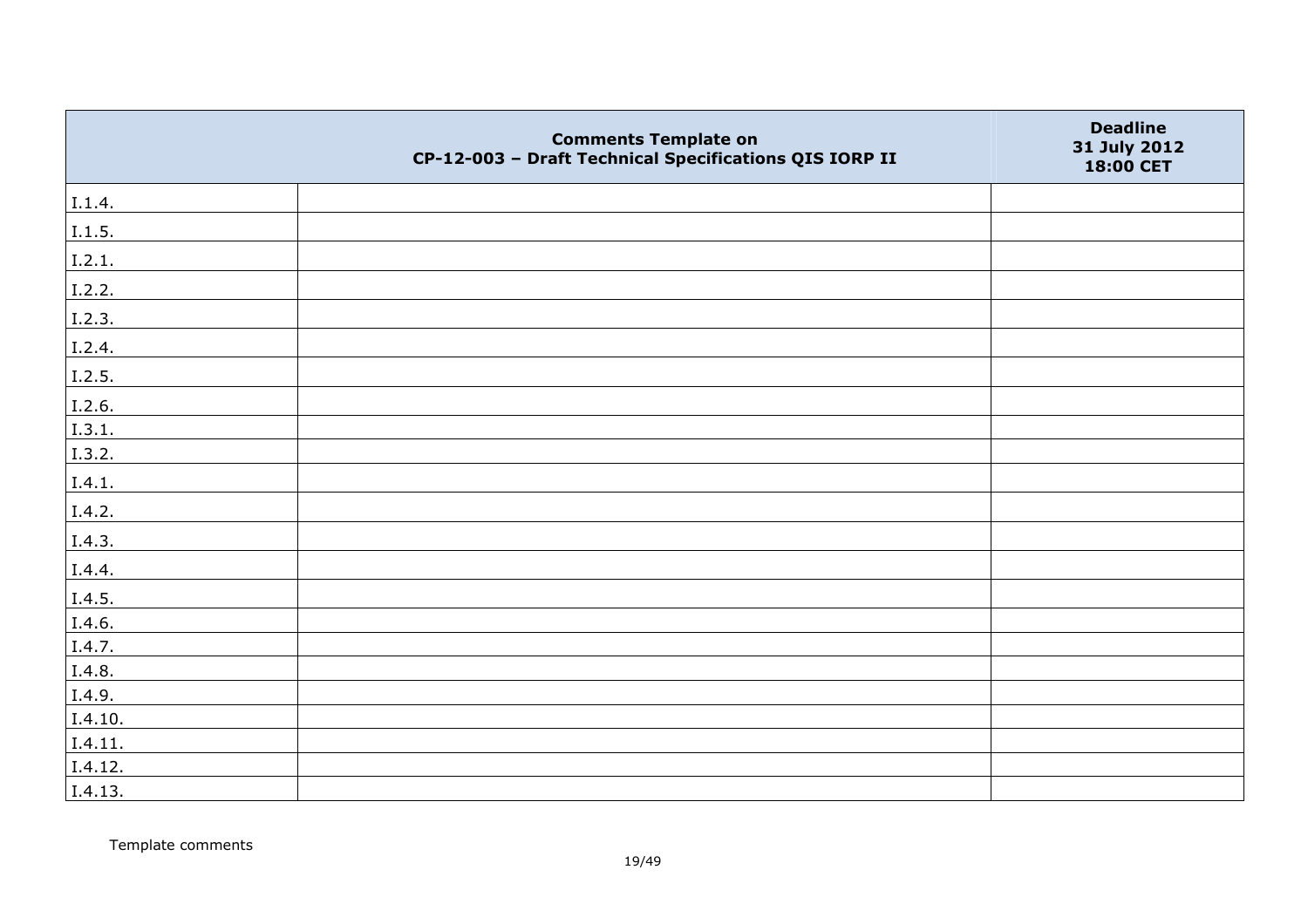|         | <b>Comments Template on</b><br>CP-12-003 - Draft Technical Specifications QIS IORP II | <b>Deadline</b><br>31 July 2012<br>18:00 CET |
|---------|---------------------------------------------------------------------------------------|----------------------------------------------|
| I.4.14. |                                                                                       |                                              |
| I.4.15. |                                                                                       |                                              |
| I.4.16. |                                                                                       |                                              |
| I.4.17. |                                                                                       |                                              |
| I.4.18. |                                                                                       |                                              |
| I.4.19. |                                                                                       |                                              |
| I.4.20. |                                                                                       |                                              |
| I.4.21. |                                                                                       |                                              |
| I.4.22. |                                                                                       |                                              |
| I.5.1.  |                                                                                       |                                              |
| I.5.2.  |                                                                                       |                                              |
| I.5.3.  |                                                                                       |                                              |
| I.5.4.  |                                                                                       |                                              |
| 1.5.5.  |                                                                                       |                                              |
| I.5.6.  |                                                                                       |                                              |
| I.5.7.  |                                                                                       |                                              |
| I.5.8.  |                                                                                       |                                              |
| I.6.1.  |                                                                                       |                                              |
| I.6.2.  |                                                                                       |                                              |
| I.6.3.  |                                                                                       |                                              |
| I.7.1.  |                                                                                       |                                              |
| I.7.2.  |                                                                                       |                                              |
| I.7.3.  |                                                                                       |                                              |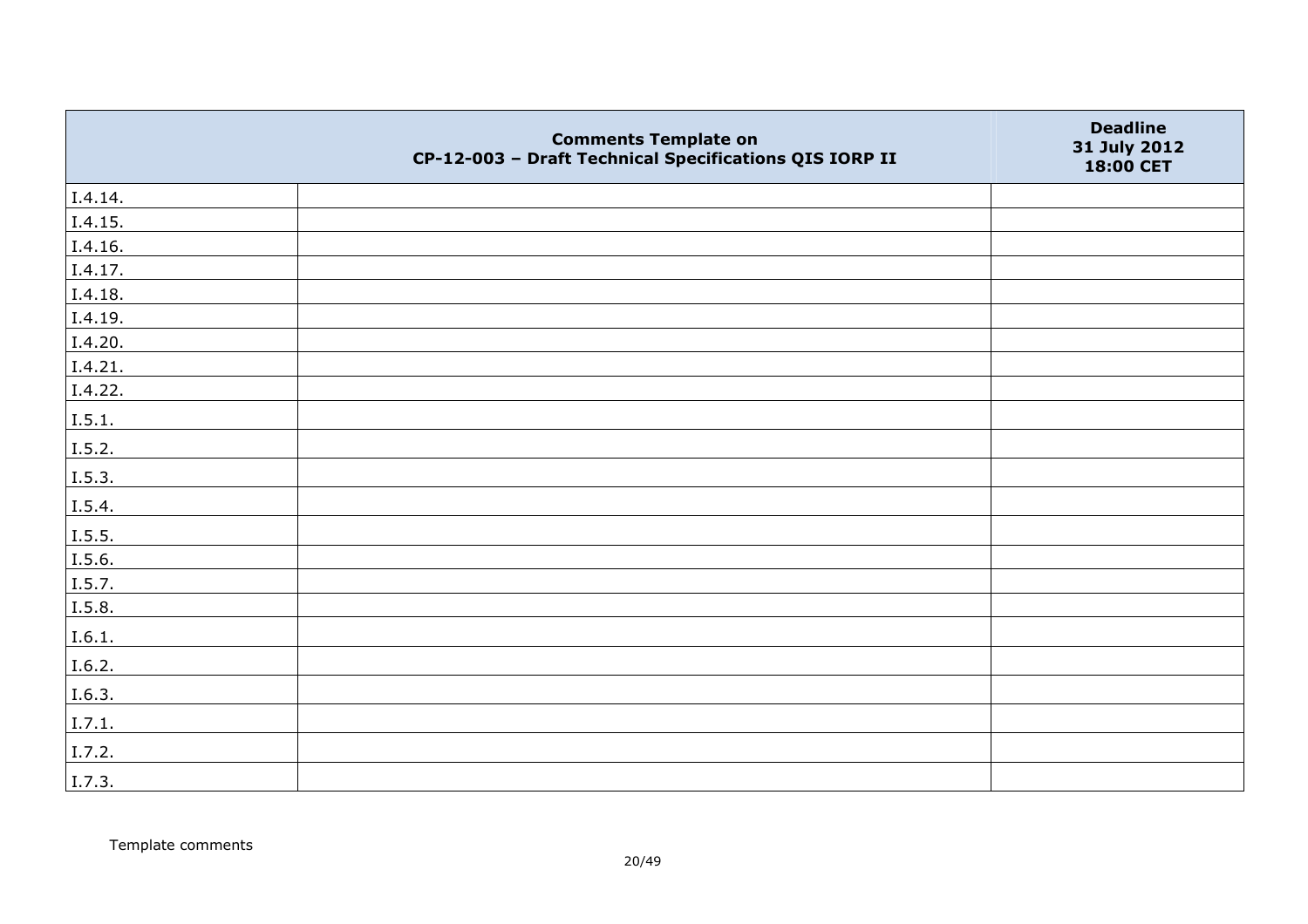|          | <b>Comments Template on</b><br>CP-12-003 - Draft Technical Specifications QIS IORP II | <b>Deadline</b><br>31 July 2012<br>18:00 CET |
|----------|---------------------------------------------------------------------------------------|----------------------------------------------|
| I.7.4.   |                                                                                       |                                              |
| I.7.5.   |                                                                                       |                                              |
| I.8.1.   |                                                                                       |                                              |
| I.8.2.   |                                                                                       |                                              |
| I.8.3.   |                                                                                       |                                              |
| I.8.4.   |                                                                                       |                                              |
| I.8.5.   |                                                                                       |                                              |
| I.8.6.   |                                                                                       |                                              |
| I.9.1.   |                                                                                       |                                              |
| I.9.2.   |                                                                                       |                                              |
| I.9.3.   |                                                                                       |                                              |
| I.10.1.  |                                                                                       |                                              |
| I.10.2.  |                                                                                       |                                              |
| I.10.3.  |                                                                                       |                                              |
| I.10.4   |                                                                                       |                                              |
| I.11.1   |                                                                                       |                                              |
| HBS.1.1. |                                                                                       |                                              |
| HBS.2.1. |                                                                                       |                                              |
| HBS.2.2. |                                                                                       |                                              |
| HBS.2.3. |                                                                                       |                                              |
| HBS.2.4. |                                                                                       |                                              |
| HBS.2.5. |                                                                                       |                                              |
| HBS.2.6. |                                                                                       |                                              |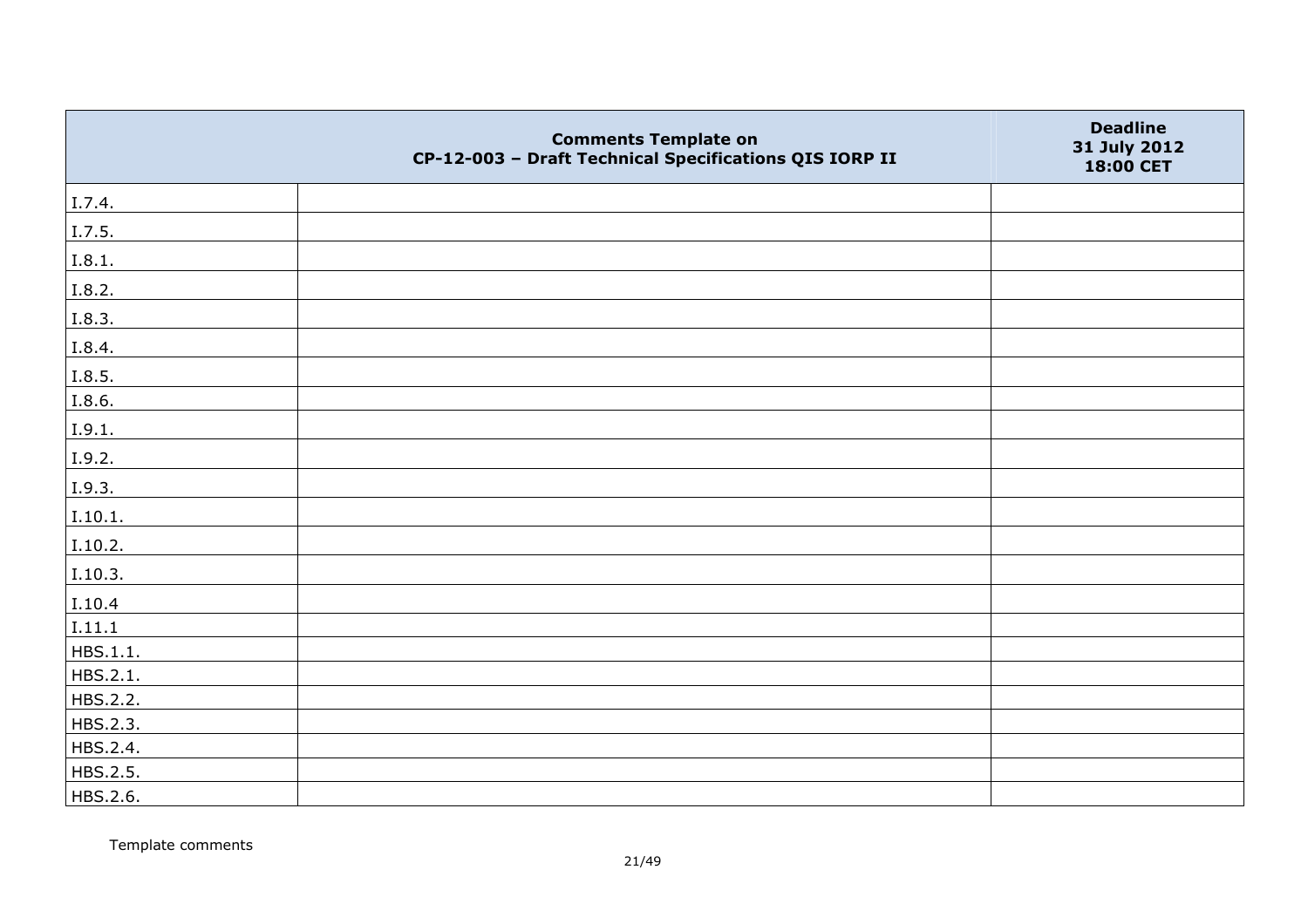|           | <b>Comments Template on</b><br>CP-12-003 - Draft Technical Specifications QIS IORP II | <b>Deadline</b><br>31 July 2012<br>18:00 CET |
|-----------|---------------------------------------------------------------------------------------|----------------------------------------------|
| HBS.2.7.  |                                                                                       |                                              |
| HBS.2.8.  |                                                                                       |                                              |
| HBS.3.1.  |                                                                                       |                                              |
| HBS.3.2.  |                                                                                       |                                              |
| HBS.3.3.  |                                                                                       |                                              |
| HBS.3.4.  |                                                                                       |                                              |
| HBS.3.5.  |                                                                                       |                                              |
| HBS.3.6.  |                                                                                       |                                              |
| HBS.3.7.  |                                                                                       |                                              |
| HBS.3.8.  |                                                                                       |                                              |
| HBS.3.9.  |                                                                                       |                                              |
| HBS.3.10. |                                                                                       |                                              |
| HBS.3.11. |                                                                                       |                                              |
| HBS.3.12. |                                                                                       |                                              |
| HBS.3.13. |                                                                                       |                                              |
| HBS.3.14. |                                                                                       |                                              |
| HBS.3.15. |                                                                                       |                                              |
| HBS.3.16. |                                                                                       |                                              |
| HBS.3.17. |                                                                                       |                                              |
| HBS.3.18. |                                                                                       |                                              |
| HBS.3.19. |                                                                                       |                                              |
| HBS.3.20. |                                                                                       |                                              |
| HBS.3.21. |                                                                                       |                                              |
| HBS.3.22. |                                                                                       |                                              |
| HBS.3.23. |                                                                                       |                                              |
| HBS.3.24. |                                                                                       |                                              |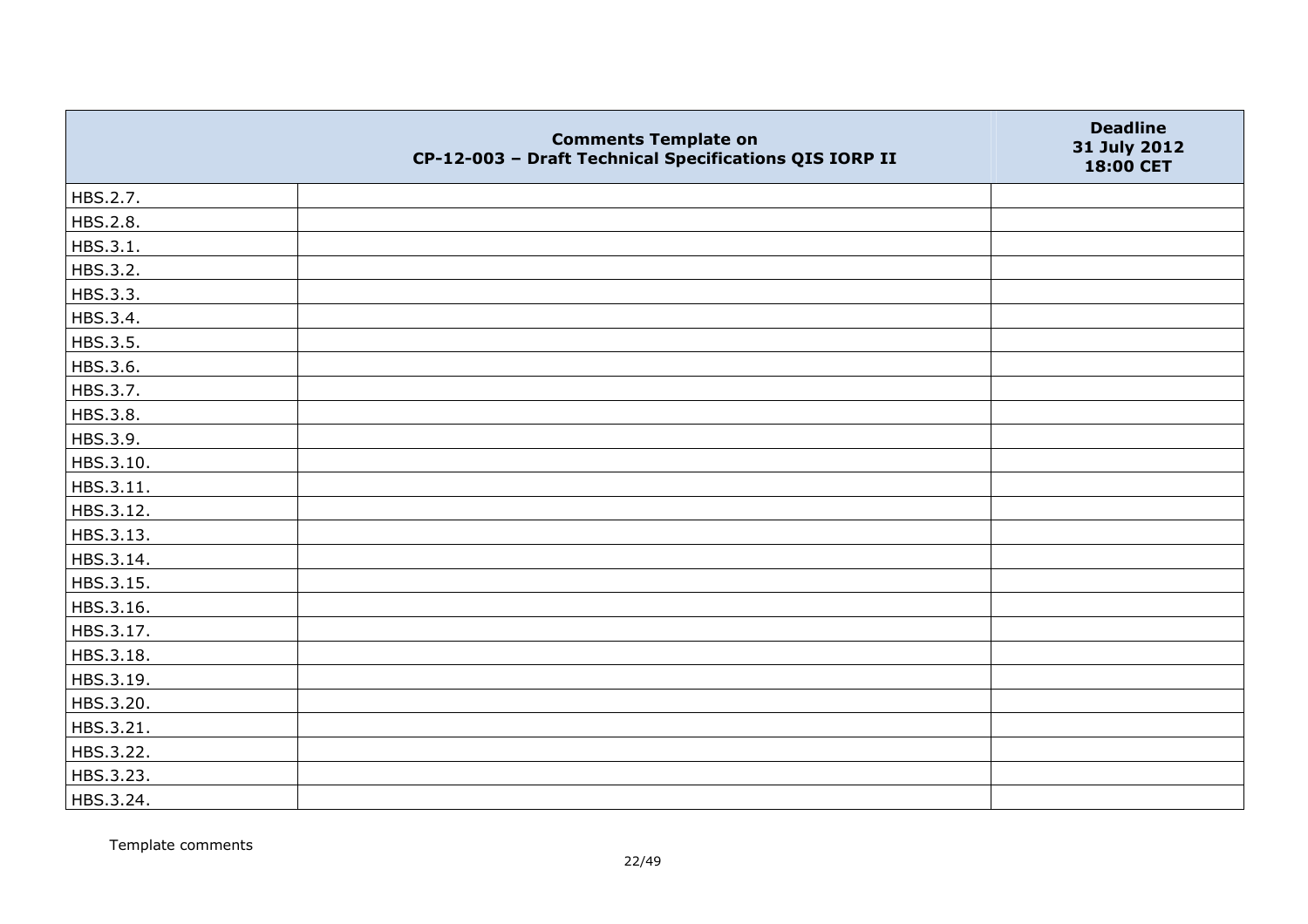|           | <b>Comments Template on</b><br>CP-12-003 - Draft Technical Specifications QIS IORP II | <b>Deadline</b><br>31 July 2012<br>18:00 CET |
|-----------|---------------------------------------------------------------------------------------|----------------------------------------------|
| HBS.3.25. |                                                                                       |                                              |
| HBS.3.26. |                                                                                       |                                              |
| HBS.3.27. |                                                                                       |                                              |
| HBS.3.28. |                                                                                       |                                              |
| HBS.3.29. |                                                                                       |                                              |
| HBS.4.1.  |                                                                                       |                                              |
| HBS.4.2.  |                                                                                       |                                              |
| HBS.4.3.  |                                                                                       |                                              |
| HBS.4.4.  |                                                                                       |                                              |
| HBS.4.5.  |                                                                                       |                                              |
| HBS.4.6.  |                                                                                       |                                              |
| HBS.4.7.  |                                                                                       |                                              |
| HBS.4.8.  |                                                                                       |                                              |
| HBS.4.9.  |                                                                                       |                                              |
| HBS.4.10. |                                                                                       |                                              |
| HBS.4.11. |                                                                                       |                                              |
| HBS.4.12. |                                                                                       |                                              |
| HBS.4.13. |                                                                                       |                                              |
| HBS.4.14. |                                                                                       |                                              |
| HBS.4.15. |                                                                                       |                                              |
| HBS.4.16. |                                                                                       |                                              |
| HBS.4.17. |                                                                                       |                                              |
| HBS.4.18. |                                                                                       |                                              |
| HBS.4.19. |                                                                                       |                                              |
| HBS.4.20. |                                                                                       |                                              |
| HBS.4.21. |                                                                                       |                                              |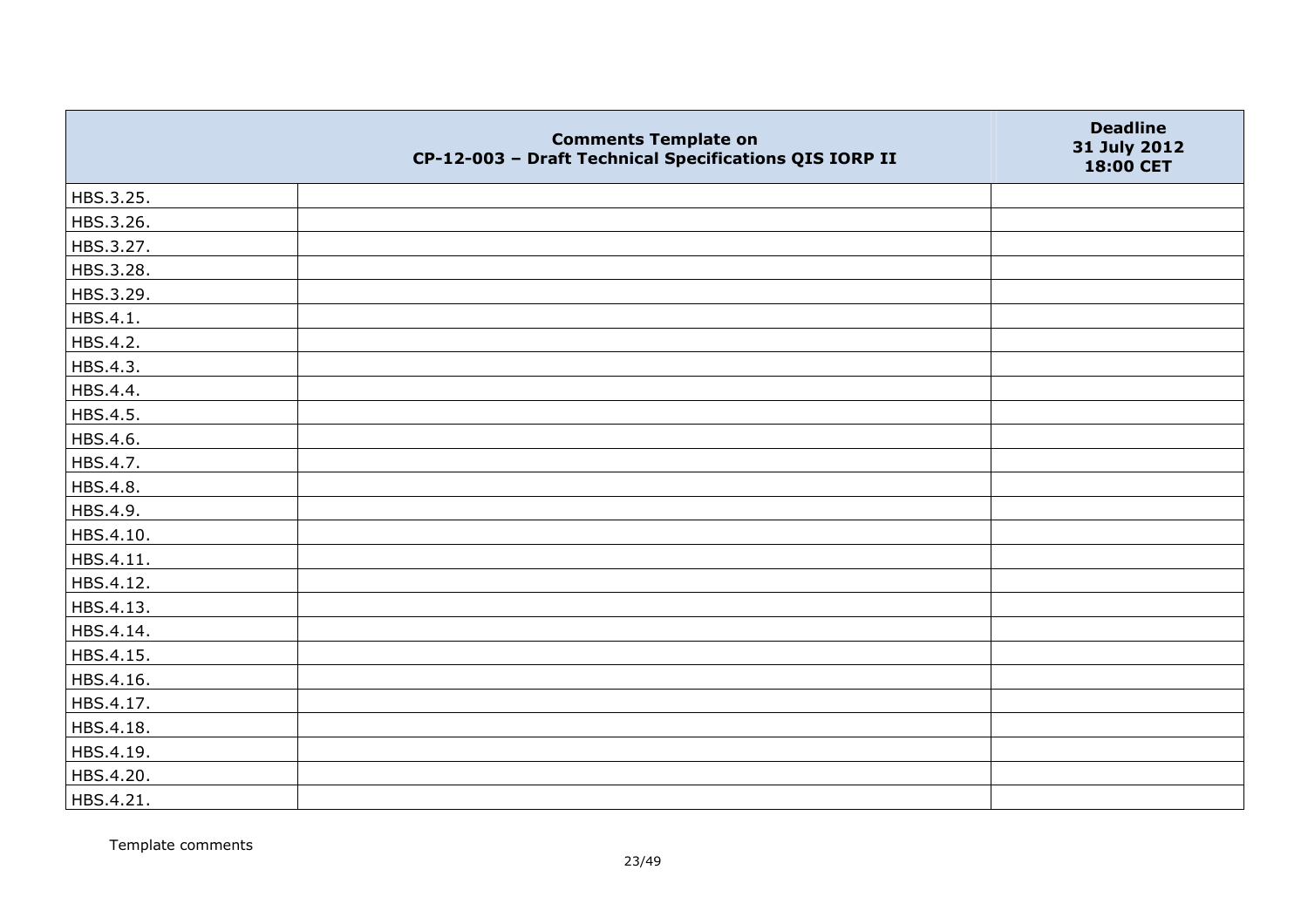|           | <b>Comments Template on</b><br>CP-12-003 - Draft Technical Specifications QIS IORP II | <b>Deadline</b><br>31 July 2012<br>18:00 CET |
|-----------|---------------------------------------------------------------------------------------|----------------------------------------------|
| HBS.4.22. |                                                                                       |                                              |
| HBS.4.23. |                                                                                       |                                              |
| HBS.4.24. |                                                                                       |                                              |
| HBS.4.25. |                                                                                       |                                              |
| HBS.4.26. |                                                                                       |                                              |
| HBS.4.27. |                                                                                       |                                              |
| HBS.4.28. |                                                                                       |                                              |
| HBS.4.29. |                                                                                       |                                              |
| HBS.4.30. |                                                                                       |                                              |
| HBS.4.31. |                                                                                       |                                              |
| HBS.4.32. |                                                                                       |                                              |
| HBS.4.33. |                                                                                       |                                              |
| HBS.4.34. |                                                                                       |                                              |
| HBS.4.35. |                                                                                       |                                              |
| HBS.4.36. |                                                                                       |                                              |
| HBS.4.37. |                                                                                       |                                              |
| HBS.4.38. |                                                                                       |                                              |
| HBS.4.39. |                                                                                       |                                              |
| HBS.4.40. |                                                                                       |                                              |
| HBS.4.41. |                                                                                       |                                              |
| HBS.4.42. |                                                                                       |                                              |
| HBS.4.43. |                                                                                       |                                              |
| HBS.4.44. |                                                                                       |                                              |
| HBS.4.45. |                                                                                       |                                              |
| HBS.4.46. |                                                                                       |                                              |
| HBS.4.47. |                                                                                       |                                              |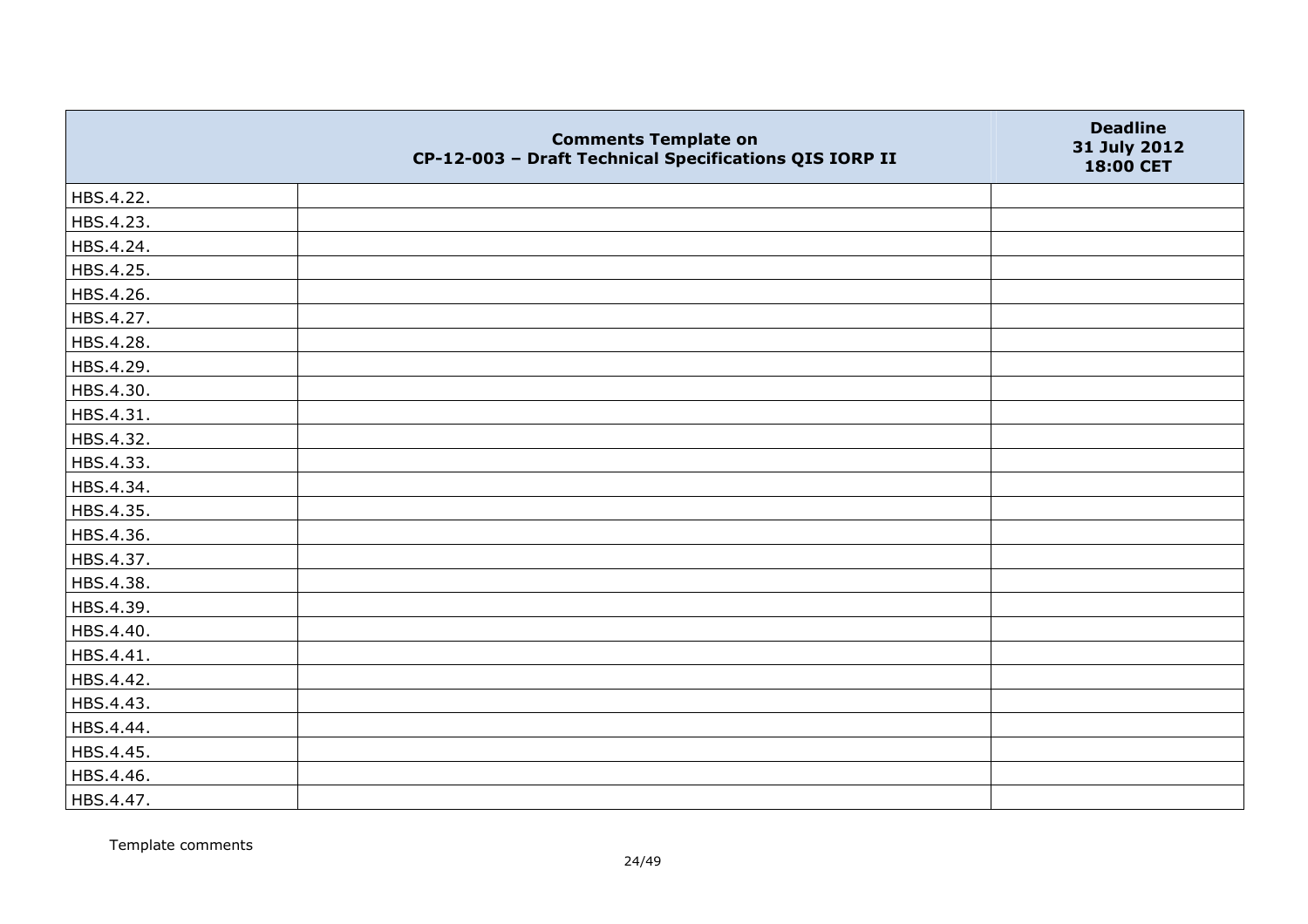|           | <b>Comments Template on</b><br>CP-12-003 - Draft Technical Specifications QIS IORP II | <b>Deadline</b><br>31 July 2012<br>18:00 CET |
|-----------|---------------------------------------------------------------------------------------|----------------------------------------------|
| HBS.4.48. |                                                                                       |                                              |
| HBS.4.49. |                                                                                       |                                              |
| HBS.4.50. |                                                                                       |                                              |
| HBS.4.51. |                                                                                       |                                              |
| HBS.4.52. |                                                                                       |                                              |
| HBS.4.53. |                                                                                       |                                              |
| HBS.4.54. |                                                                                       |                                              |
| HBS.4.55. |                                                                                       |                                              |
| HBS.4.56. |                                                                                       |                                              |
| HBS.4.57. |                                                                                       |                                              |
| HBS.4.58. |                                                                                       |                                              |
| HBS.4.59. |                                                                                       |                                              |
| HBS.4.60. |                                                                                       |                                              |
| HBS.4.61. |                                                                                       |                                              |
| HBS.5.1.  |                                                                                       |                                              |
| HBS.5.2.  |                                                                                       |                                              |
| HBS.5.3.  |                                                                                       |                                              |
| HBS.5.4.  |                                                                                       |                                              |
| HBS.5.5.  |                                                                                       |                                              |
| HBS.6.1.  |                                                                                       |                                              |
| HBS.6.2.  |                                                                                       |                                              |
| HBS.6.3.  |                                                                                       |                                              |
| HBS.6.4.  |                                                                                       |                                              |
| HBS.6.5.  |                                                                                       |                                              |
| HBS.6.6.  |                                                                                       |                                              |
| HBS.6.7.  |                                                                                       |                                              |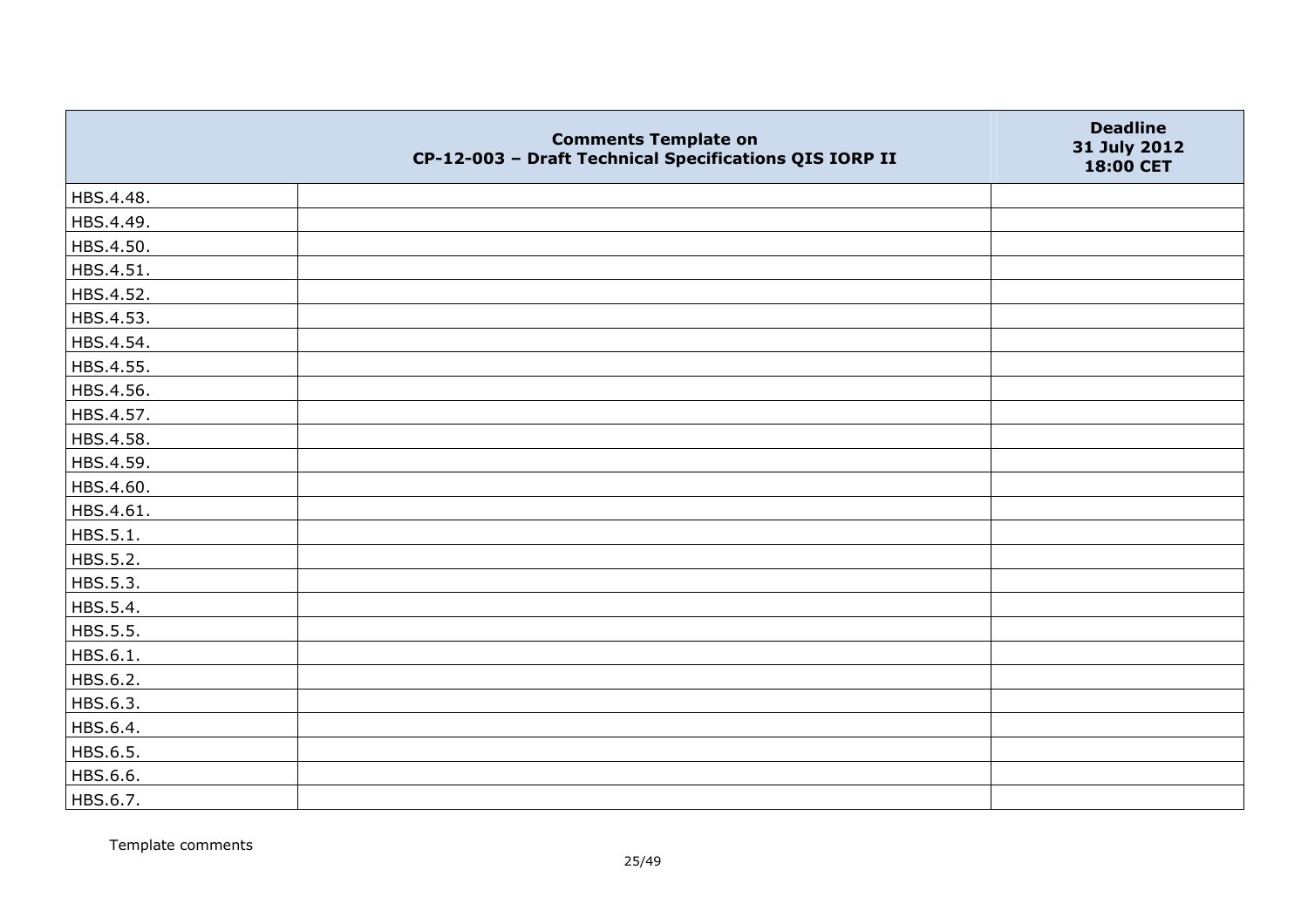|           | <b>Comments Template on</b><br>CP-12-003 - Draft Technical Specifications QIS IORP II | <b>Deadline</b><br>31 July 2012<br>18:00 CET |
|-----------|---------------------------------------------------------------------------------------|----------------------------------------------|
| HBS.6.8.  |                                                                                       |                                              |
| HBS.6.9.  |                                                                                       |                                              |
| HBS.6.10. |                                                                                       |                                              |
| HBS.6.11. |                                                                                       |                                              |
| HBS.6.12. |                                                                                       |                                              |
| HBS.6.13. |                                                                                       |                                              |
| HBS.6.14. |                                                                                       |                                              |
| HBS.6.15. |                                                                                       |                                              |
| HBS.6.16. |                                                                                       |                                              |
| HBS.6.17. |                                                                                       |                                              |
| HBS.6.18. |                                                                                       |                                              |
| HBS.6.19. |                                                                                       |                                              |
| HBS.6.20. |                                                                                       |                                              |
| HBS.6.21. |                                                                                       |                                              |
| HBS.6.22. |                                                                                       |                                              |
| HBS.6.23. |                                                                                       |                                              |
| HBS.6.24. |                                                                                       |                                              |
| HBS.6.25. |                                                                                       |                                              |
| HBS.6.26. |                                                                                       |                                              |
| HBS.6.27. |                                                                                       |                                              |
| HBS.6.28. |                                                                                       |                                              |
| HBS.6.29. |                                                                                       |                                              |
| HBS.6.30. |                                                                                       |                                              |
| HBS.6.31. |                                                                                       |                                              |
| HBS.6.32. |                                                                                       |                                              |
| HBS.6.33. |                                                                                       |                                              |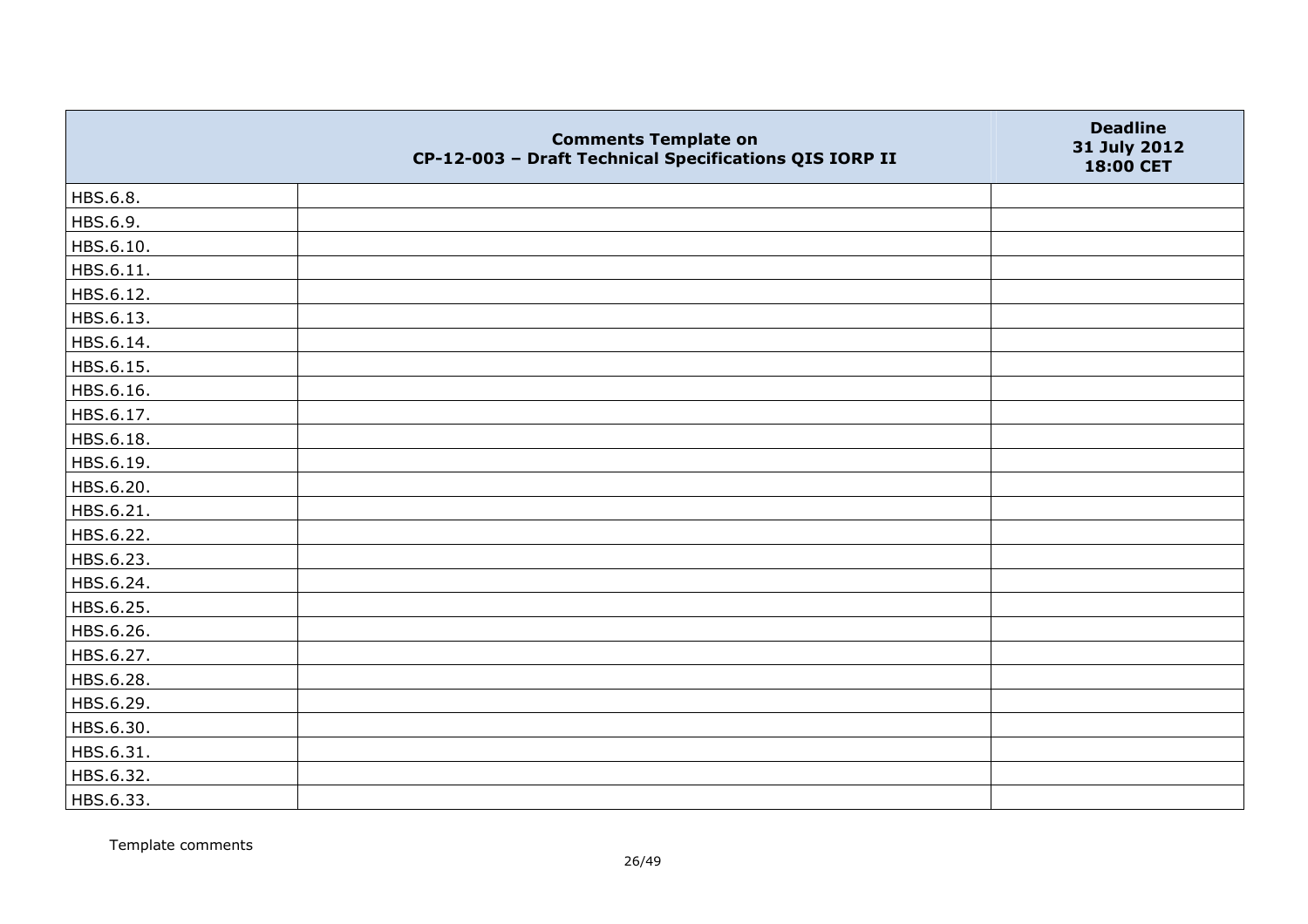|           | <b>Comments Template on</b><br>CP-12-003 - Draft Technical Specifications QIS IORP II                                                                                                                                                                                                                                                                                                                                                                                                                                                   | <b>Deadline</b><br>31 July 2012<br>18:00 CET |
|-----------|-----------------------------------------------------------------------------------------------------------------------------------------------------------------------------------------------------------------------------------------------------------------------------------------------------------------------------------------------------------------------------------------------------------------------------------------------------------------------------------------------------------------------------------------|----------------------------------------------|
| HBS.6.34. |                                                                                                                                                                                                                                                                                                                                                                                                                                                                                                                                         |                                              |
| HBS.6.35. |                                                                                                                                                                                                                                                                                                                                                                                                                                                                                                                                         |                                              |
| HBS.6.36. |                                                                                                                                                                                                                                                                                                                                                                                                                                                                                                                                         |                                              |
| HBS.6.37. |                                                                                                                                                                                                                                                                                                                                                                                                                                                                                                                                         |                                              |
| HBS.6.38. |                                                                                                                                                                                                                                                                                                                                                                                                                                                                                                                                         |                                              |
| HBS.6.39. |                                                                                                                                                                                                                                                                                                                                                                                                                                                                                                                                         |                                              |
| HBS.6.40. |                                                                                                                                                                                                                                                                                                                                                                                                                                                                                                                                         |                                              |
| HBS.6.41. |                                                                                                                                                                                                                                                                                                                                                                                                                                                                                                                                         |                                              |
|           | Does the value of level A TP include the risk margin?<br>a. In the case the answer is positive, it implies that security mechanisms implicitely<br>include the financing of the cost of capital of an insurance company, and relation<br>between security mechanisms and recovery plans becomes less clear. Moreover,<br>In this case do level B TP also include a risk margin?<br>If the answer is negative, as long as invested assets do not cover all the liability<br>b.<br>side of the balance sheet, the HBS will be in deficit. |                                              |
| HBS.6.42. |                                                                                                                                                                                                                                                                                                                                                                                                                                                                                                                                         |                                              |
| HBS.6.43. |                                                                                                                                                                                                                                                                                                                                                                                                                                                                                                                                         |                                              |
| HBS.6.44. |                                                                                                                                                                                                                                                                                                                                                                                                                                                                                                                                         |                                              |
| HBS.6.45. |                                                                                                                                                                                                                                                                                                                                                                                                                                                                                                                                         |                                              |
| HBS.6.46. |                                                                                                                                                                                                                                                                                                                                                                                                                                                                                                                                         |                                              |
| HBS.6.47. |                                                                                                                                                                                                                                                                                                                                                                                                                                                                                                                                         |                                              |
| HBS.6.48. |                                                                                                                                                                                                                                                                                                                                                                                                                                                                                                                                         |                                              |
| HBS.6.49. |                                                                                                                                                                                                                                                                                                                                                                                                                                                                                                                                         |                                              |
| HBS.6.50. |                                                                                                                                                                                                                                                                                                                                                                                                                                                                                                                                         |                                              |
| HBS.6.51. |                                                                                                                                                                                                                                                                                                                                                                                                                                                                                                                                         |                                              |
| HBS.6.52. |                                                                                                                                                                                                                                                                                                                                                                                                                                                                                                                                         |                                              |
| HBS.6.53. |                                                                                                                                                                                                                                                                                                                                                                                                                                                                                                                                         |                                              |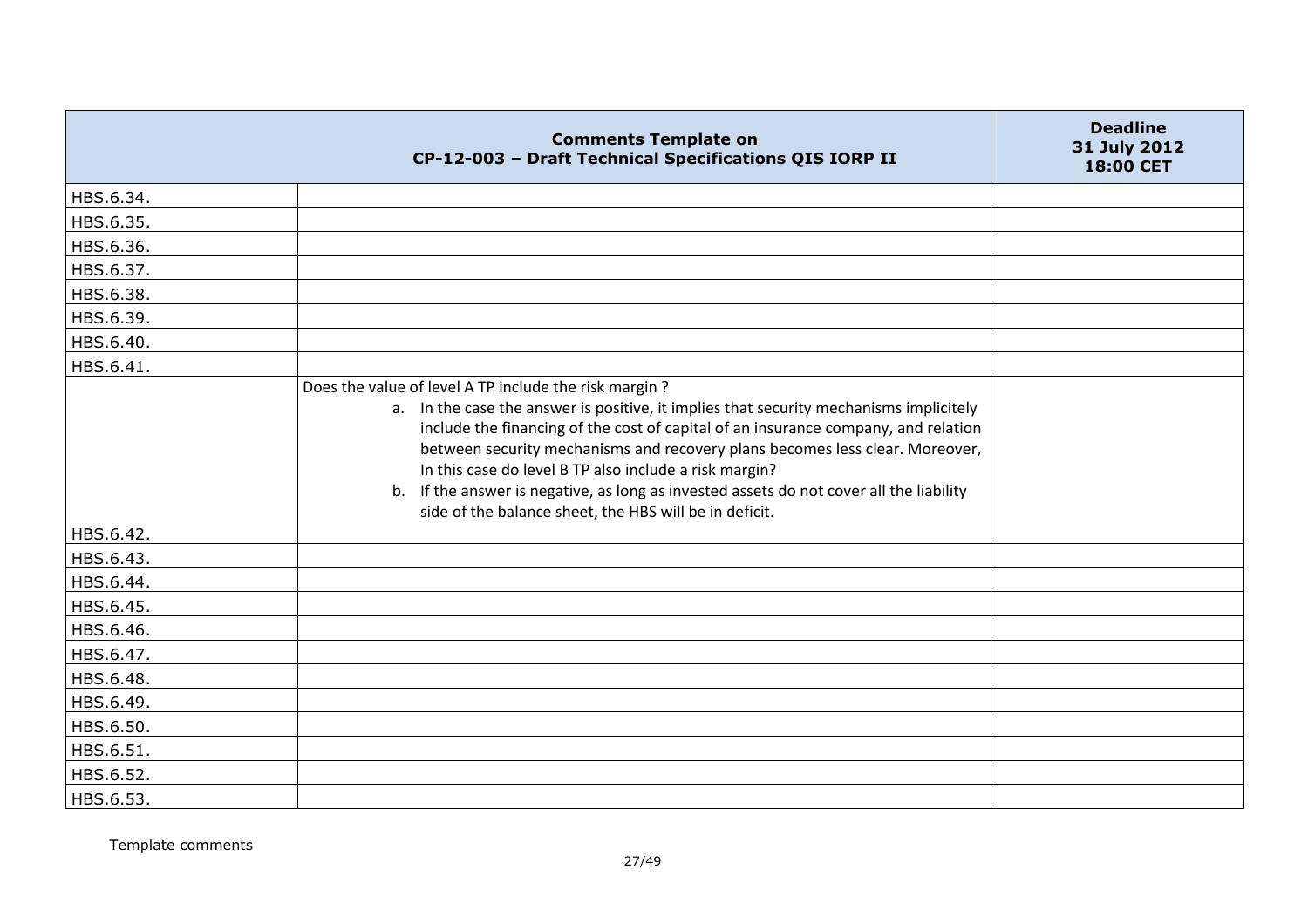|           | <b>Comments Template on</b><br>CP-12-003 - Draft Technical Specifications QIS IORP II | <b>Deadline</b><br>31 July 2012<br>18:00 CET |
|-----------|---------------------------------------------------------------------------------------|----------------------------------------------|
| HBS.6.54. |                                                                                       |                                              |
| HBS.6.55. |                                                                                       |                                              |
| HBS.6.56. |                                                                                       |                                              |
| HBS.6.57. |                                                                                       |                                              |
| HBS.6.58. |                                                                                       |                                              |
| HBS.6.59. |                                                                                       |                                              |
| HBS.6.60. |                                                                                       |                                              |
| HBS.6.61. |                                                                                       |                                              |
| HBS.6.62. |                                                                                       |                                              |
| HBS.6.63. |                                                                                       |                                              |
| HBS.6.64. |                                                                                       |                                              |
| HBS.6.65. |                                                                                       |                                              |
| HBS.6.66. |                                                                                       |                                              |
| HBS.6.67. |                                                                                       |                                              |
| HBS.6.68. |                                                                                       |                                              |
| HBS.6.69. |                                                                                       |                                              |
| HBS.6.70. |                                                                                       |                                              |
| HBS.6.71. |                                                                                       |                                              |
| HBS.6.72. |                                                                                       |                                              |
| HBS.6.73. |                                                                                       |                                              |
| HBS.6.74. |                                                                                       |                                              |
| HBS.6.75. |                                                                                       |                                              |
| HBS.6.76. |                                                                                       |                                              |
| HBS.6.77. |                                                                                       |                                              |
| HBS.6.78. |                                                                                       |                                              |
| HBS.6.79. |                                                                                       |                                              |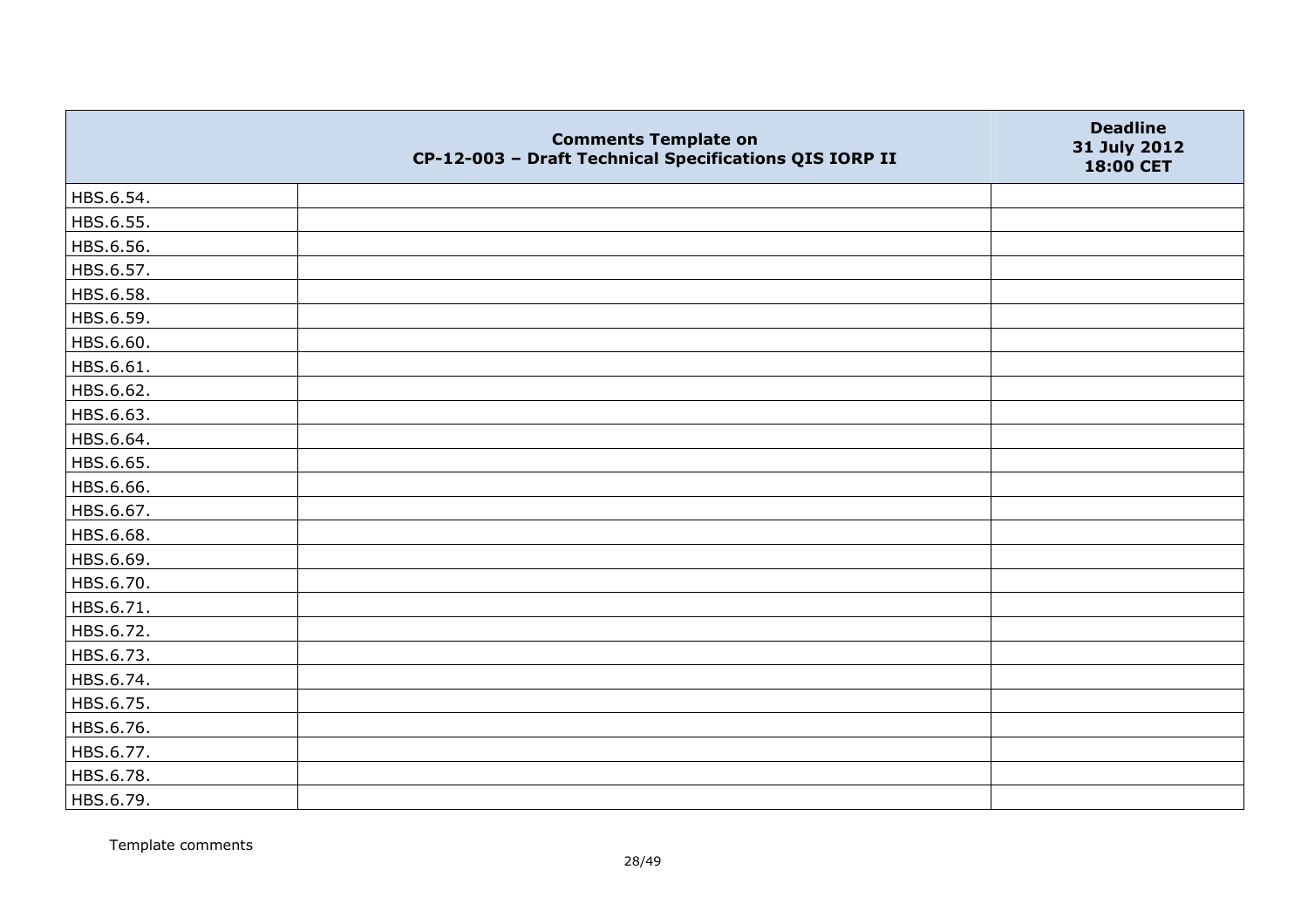|           | <b>Comments Template on</b><br>CP-12-003 - Draft Technical Specifications QIS IORP II                                                                                                       | <b>Deadline</b><br>31 July 2012<br>18:00 CET |
|-----------|---------------------------------------------------------------------------------------------------------------------------------------------------------------------------------------------|----------------------------------------------|
| HBS.6.80. |                                                                                                                                                                                             |                                              |
| HBS.6.81. |                                                                                                                                                                                             |                                              |
| HBS.6.82. |                                                                                                                                                                                             |                                              |
| HBS.6.83. |                                                                                                                                                                                             |                                              |
|           | How to calculate the loss absorbing capacity of the SCR for sponsor default by the PPS? The<br>proposed approach is unclear since PPF value only depends on the difference between invested |                                              |
| HBS.6.84. | assets and TP.                                                                                                                                                                              |                                              |
| HBS.6.85. |                                                                                                                                                                                             |                                              |
| HBS.6.86. |                                                                                                                                                                                             |                                              |
| HBS.6.87. |                                                                                                                                                                                             |                                              |
| HBS.6.88. |                                                                                                                                                                                             |                                              |
| HBS.6.89. |                                                                                                                                                                                             |                                              |
| HBS.6.90. |                                                                                                                                                                                             |                                              |
| HBS.7.1.  |                                                                                                                                                                                             |                                              |
| HBS.7.2.  |                                                                                                                                                                                             |                                              |
| HBS.7.3.  |                                                                                                                                                                                             |                                              |
| HBS.7.4.  |                                                                                                                                                                                             |                                              |
| HBS.7.5.  |                                                                                                                                                                                             |                                              |
| HBS.7.6.  |                                                                                                                                                                                             |                                              |
| HBS.7.7.  |                                                                                                                                                                                             |                                              |
| HBS.7.8.  |                                                                                                                                                                                             |                                              |
| HBS.7.9.  |                                                                                                                                                                                             |                                              |
| HBS.7.10. |                                                                                                                                                                                             |                                              |
| HBS.7.11. |                                                                                                                                                                                             |                                              |
| HBS.7.12. |                                                                                                                                                                                             |                                              |
| HBS.7.13. |                                                                                                                                                                                             |                                              |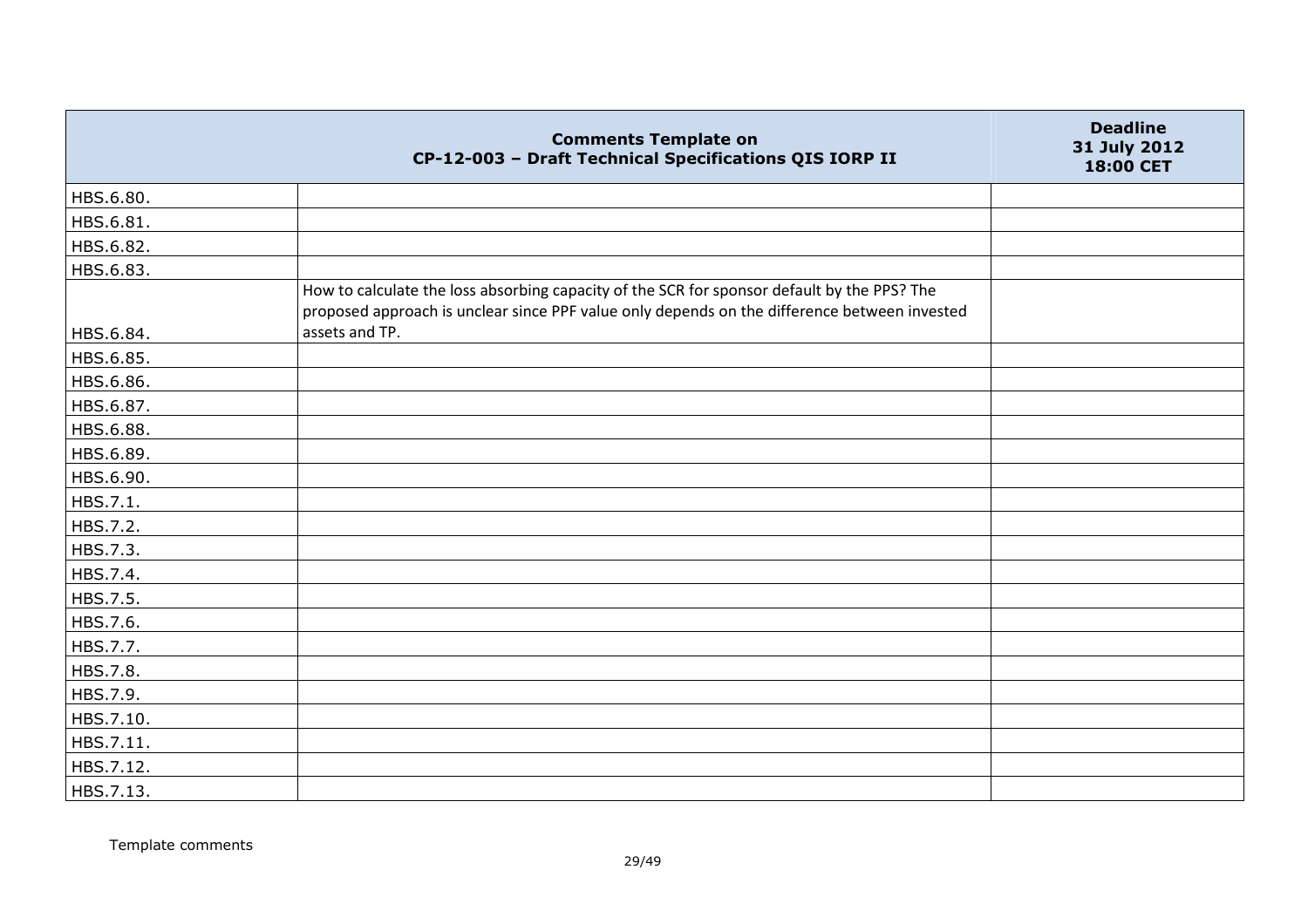|           | <b>Comments Template on</b><br>CP-12-003 - Draft Technical Specifications QIS IORP II | <b>Deadline</b><br>31 July 2012<br>18:00 CET |
|-----------|---------------------------------------------------------------------------------------|----------------------------------------------|
| HBS.7.14. |                                                                                       |                                              |
| HBS.7.15. |                                                                                       |                                              |
| HBS.7.16. |                                                                                       |                                              |
| HBS.7.17. |                                                                                       |                                              |
| HBS.7.18. |                                                                                       |                                              |
| HBS.7.19. |                                                                                       |                                              |
| HBS.7.20. |                                                                                       |                                              |
| HBS.7.21. |                                                                                       |                                              |
| HBS.7.22. |                                                                                       |                                              |
| HBS.7.23. |                                                                                       |                                              |
| HBS.7.24. |                                                                                       |                                              |
| HBS.7.25. |                                                                                       |                                              |
| HBS.7.26. |                                                                                       |                                              |
| HBS.7.27. |                                                                                       |                                              |
| HBS.7.28. |                                                                                       |                                              |
| HBS.7.29. |                                                                                       |                                              |
| HBS.7.30. |                                                                                       |                                              |
| HBS.7.31. |                                                                                       |                                              |
| HBS.7.32. |                                                                                       |                                              |
| HBS.7.33. |                                                                                       |                                              |
| HBS.7.34. |                                                                                       |                                              |
| HBS.7.35. |                                                                                       |                                              |
| HBS.7.36. |                                                                                       |                                              |
| HBS.7.37. |                                                                                       |                                              |
| HBS.7.38. |                                                                                       |                                              |
| HBS.7.39. |                                                                                       |                                              |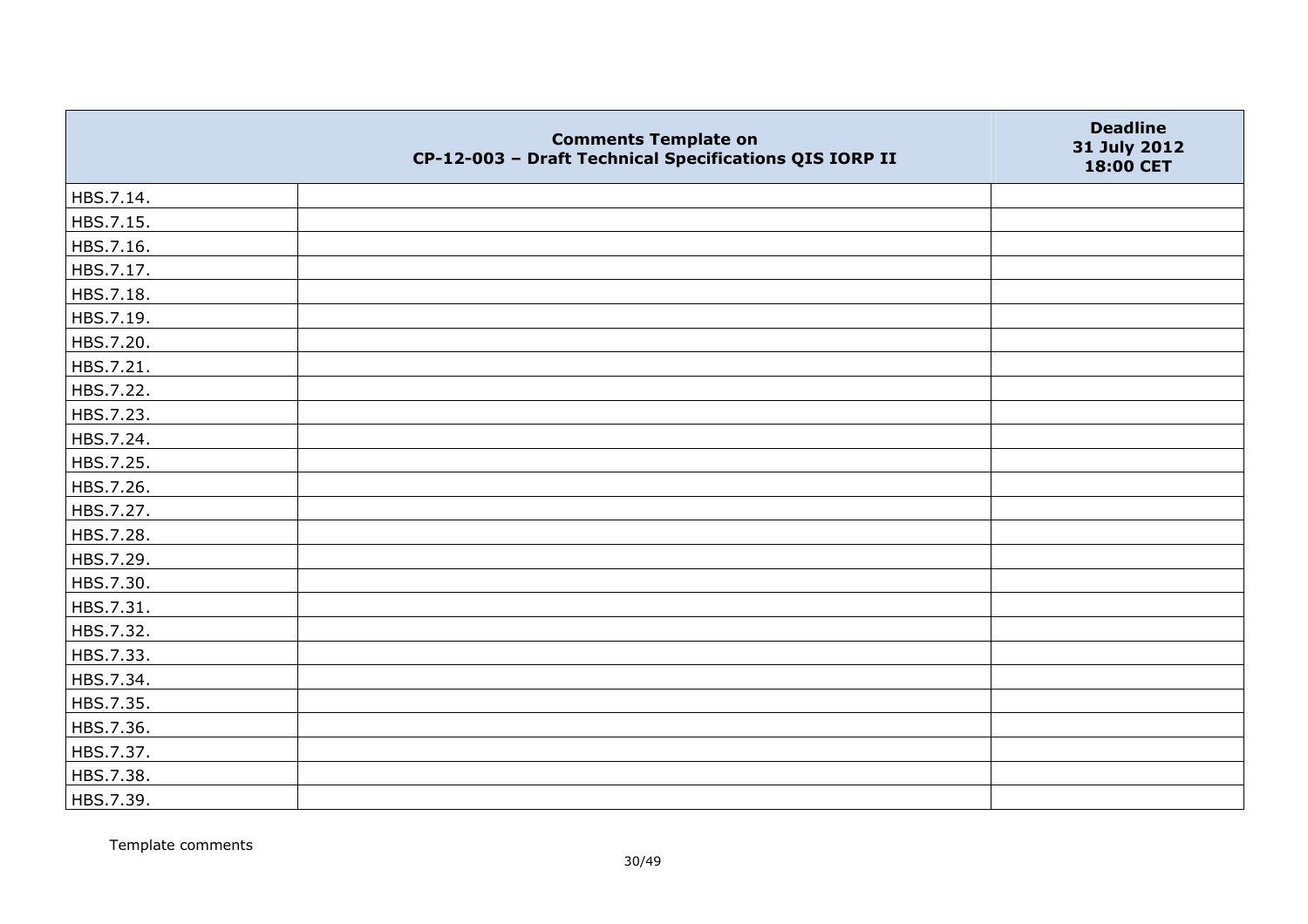|           | <b>Comments Template on</b><br>CP-12-003 - Draft Technical Specifications QIS IORP II | <b>Deadline</b><br>31 July 2012<br>18:00 CET |
|-----------|---------------------------------------------------------------------------------------|----------------------------------------------|
| HBS.7.40. |                                                                                       |                                              |
| HBS.7.41. |                                                                                       |                                              |
| HBS.7.42. |                                                                                       |                                              |
| HBS.8.1.  |                                                                                       |                                              |
| HBS.8.2.  |                                                                                       |                                              |
| HBS.8.3.  |                                                                                       |                                              |
| HBS.8.4.  |                                                                                       |                                              |
| HBS.8.5.  |                                                                                       |                                              |
| HBS.8.6.  |                                                                                       |                                              |
| HBS.8.7.  |                                                                                       |                                              |
| HBS.8.8.  |                                                                                       |                                              |
| HBS.8.9.  |                                                                                       |                                              |
| HBS.8.10. |                                                                                       |                                              |
| HBS.8.11. |                                                                                       |                                              |
| HBS.8.12. |                                                                                       |                                              |
| HBS.8.13. |                                                                                       |                                              |
| HBS.8.14. |                                                                                       |                                              |
| HBS.8.15. |                                                                                       |                                              |
| HBS.8.16. |                                                                                       |                                              |
| HBS.8.17. |                                                                                       |                                              |
| HBS.8.18. |                                                                                       |                                              |
| HBS.8.19. |                                                                                       |                                              |
| HBS.8.20. |                                                                                       |                                              |
| HBS.8.21. |                                                                                       |                                              |
| HBS.8.22. |                                                                                       |                                              |
| HBS.8.23. |                                                                                       |                                              |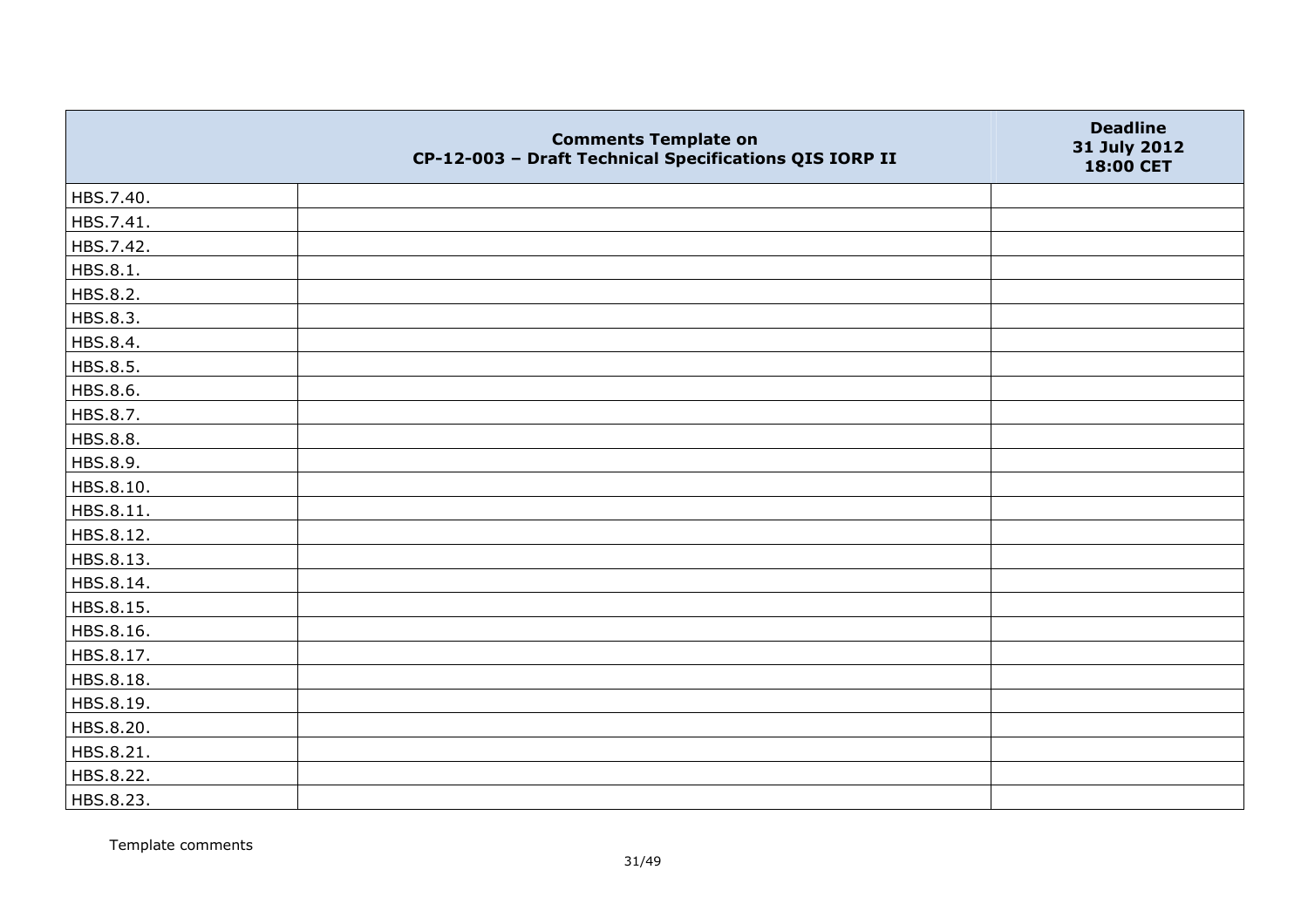|                 | <b>Comments Template on</b><br>CP-12-003 - Draft Technical Specifications QIS IORP II | <b>Deadline</b><br>31 July 2012<br>18:00 CET |
|-----------------|---------------------------------------------------------------------------------------|----------------------------------------------|
| HBS.8.24.       |                                                                                       |                                              |
| HBS.9.1.        |                                                                                       |                                              |
| HBS.9.2.        |                                                                                       |                                              |
| HBS.9.3.        |                                                                                       |                                              |
| HBS.9.4.        |                                                                                       |                                              |
| HBS.9.5.        |                                                                                       |                                              |
| HBS.9.6.        |                                                                                       |                                              |
| HBS.9.7.        |                                                                                       |                                              |
| HBS.9.8.        |                                                                                       |                                              |
| HBS.9.9.        |                                                                                       |                                              |
| SCR.1.1.        |                                                                                       |                                              |
| SCR.1.2.        |                                                                                       |                                              |
| SCR.1.3.        |                                                                                       |                                              |
| SCR.1.4.        |                                                                                       |                                              |
| SCR.1.5.        |                                                                                       |                                              |
| SCR.1.6.        |                                                                                       |                                              |
| SCR.1.7.        |                                                                                       |                                              |
| <b>SCR.1.8.</b> |                                                                                       |                                              |
| SCR.1.9.        |                                                                                       |                                              |
| SCR.1.10.       |                                                                                       |                                              |
| SCR.1.11.       |                                                                                       |                                              |
| SCR.1.12.       |                                                                                       |                                              |
| SCR.1.13.       |                                                                                       |                                              |
| SCR.1.14.       |                                                                                       |                                              |
| SCR.1.15.       |                                                                                       |                                              |
| SCR.1.16.       |                                                                                       |                                              |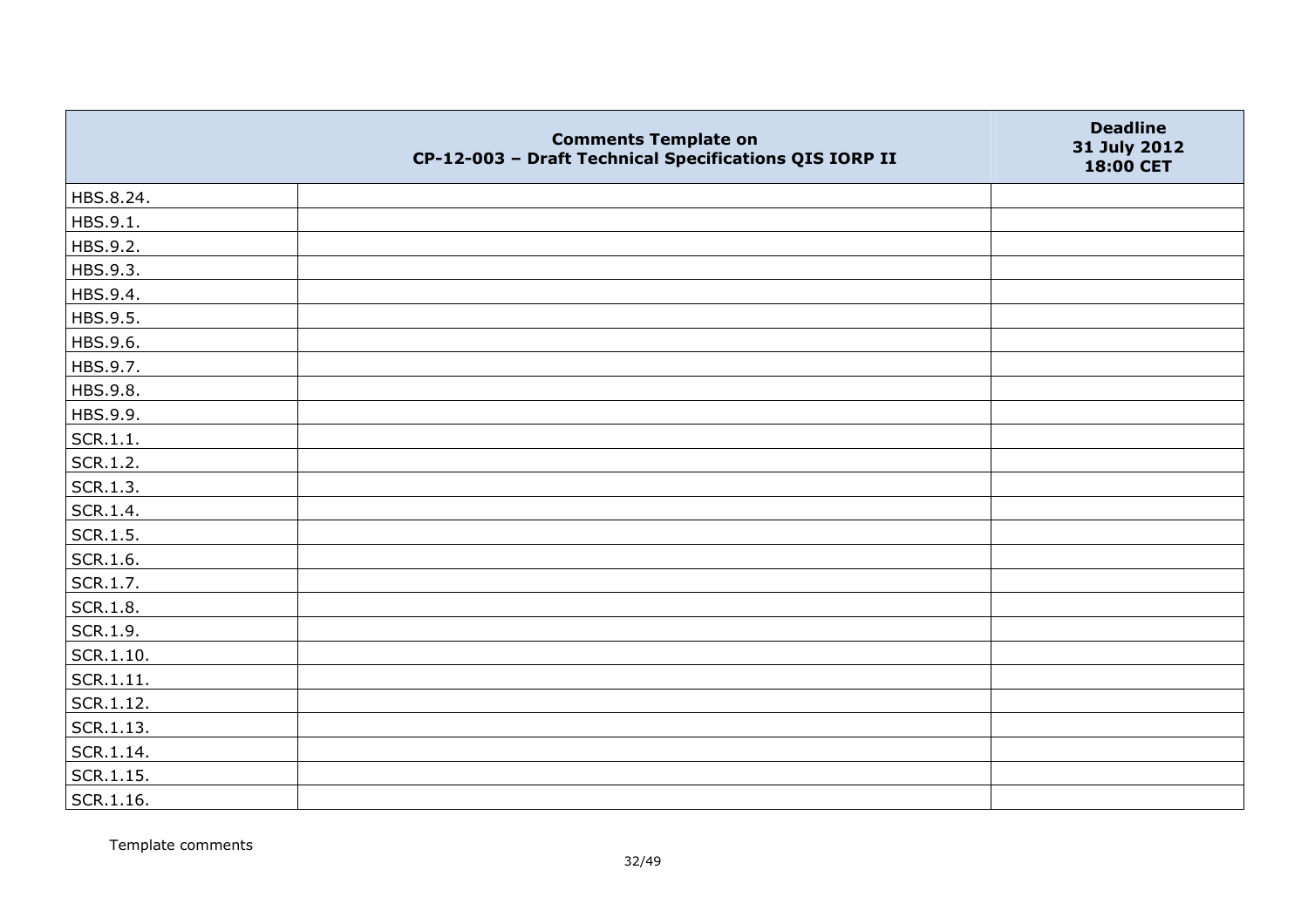|           | <b>Comments Template on</b><br>CP-12-003 - Draft Technical Specifications QIS IORP II | <b>Deadline</b><br>31 July 2012<br>18:00 CET |
|-----------|---------------------------------------------------------------------------------------|----------------------------------------------|
| SCR.1.17. |                                                                                       |                                              |
| SCR.1.18. |                                                                                       |                                              |
| SCR.1.19. |                                                                                       |                                              |
| SCR.1.20. |                                                                                       |                                              |
| SCR.1.21. |                                                                                       |                                              |
| SCR.1.22. |                                                                                       |                                              |
| SCR.1.23. |                                                                                       |                                              |
| SCR.1.24. |                                                                                       |                                              |
| SCR.1.25. |                                                                                       |                                              |
| SCR.2.1.  |                                                                                       |                                              |
| SCR.2.2.  |                                                                                       |                                              |
| SCR.2.3.  |                                                                                       |                                              |
| SCR.2.4.  |                                                                                       |                                              |
| SCR.2.5.  |                                                                                       |                                              |
| SCR.2.6.  |                                                                                       |                                              |
| SCR.2.7.  |                                                                                       |                                              |
| SCR.2.8.  |                                                                                       |                                              |
| SCR.2.9.  |                                                                                       |                                              |
| SCR.2.10. |                                                                                       |                                              |
| SCR.2.11. |                                                                                       |                                              |
| SCR.2.12. |                                                                                       |                                              |
| SCR.2.13. |                                                                                       |                                              |
| SCR.2.14. |                                                                                       |                                              |
| SCR.2.15. |                                                                                       |                                              |
| SCR.2.16. |                                                                                       |                                              |
| SCR.2.17. |                                                                                       |                                              |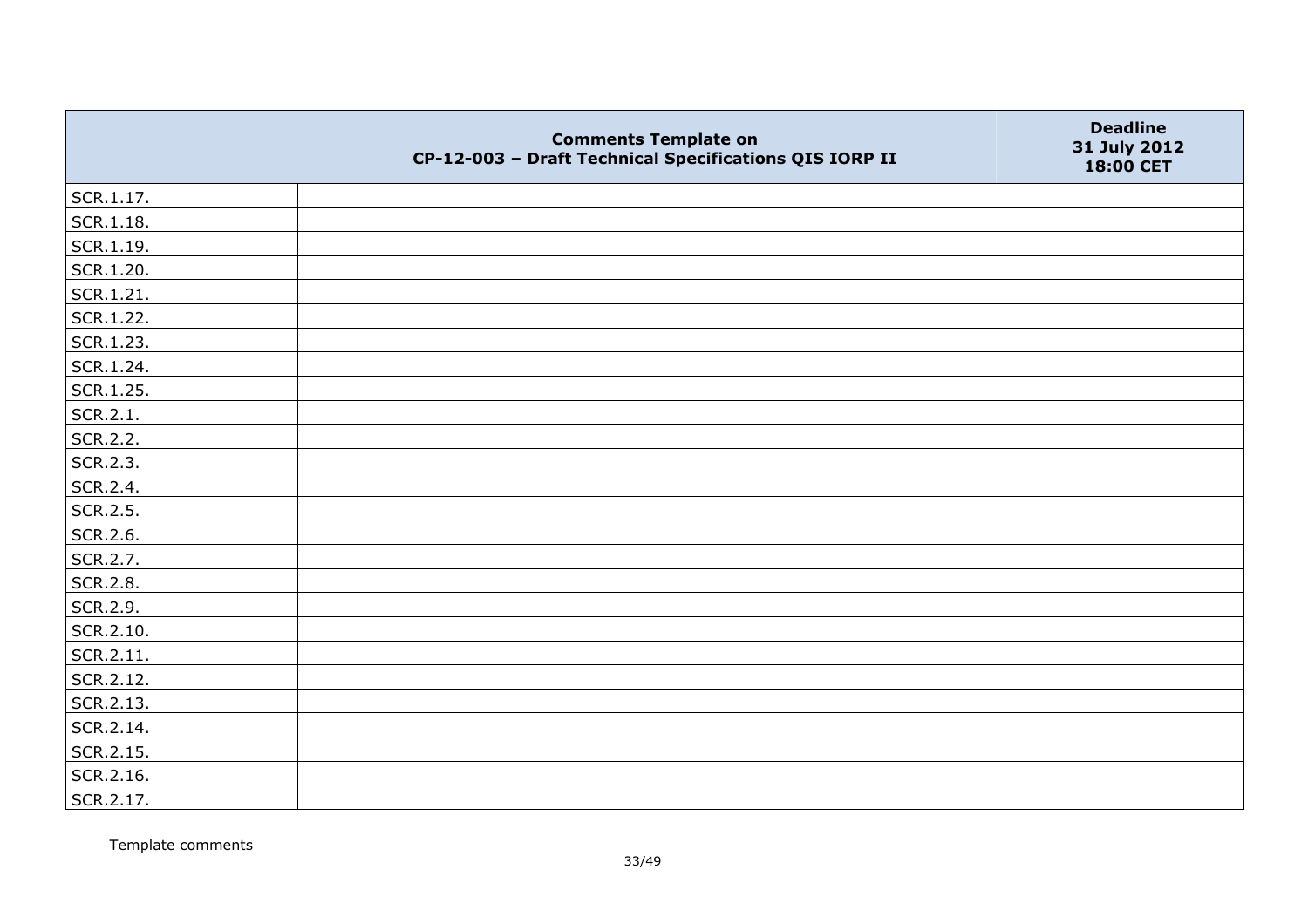|           | <b>Comments Template on</b><br>CP-12-003 - Draft Technical Specifications QIS IORP II | <b>Deadline</b><br>31 July 2012<br>18:00 CET |
|-----------|---------------------------------------------------------------------------------------|----------------------------------------------|
| SCR.2.18. |                                                                                       |                                              |
| SCR.2.19. |                                                                                       |                                              |
| SCR.2.20. |                                                                                       |                                              |
| SCR.2.21. |                                                                                       |                                              |
| SCR.2.22. |                                                                                       |                                              |
| SCR.2.23. |                                                                                       |                                              |
| SCR.2.24. |                                                                                       |                                              |
| SCR.2.25. |                                                                                       |                                              |
| SCR.2.26. |                                                                                       |                                              |
| SCR.2.27. |                                                                                       |                                              |
| SCR.2.28. |                                                                                       |                                              |
| SCR.2.29. |                                                                                       |                                              |
| SCR.2.30. |                                                                                       |                                              |
| SCR.2.31. |                                                                                       |                                              |
| SCR.2.32. |                                                                                       |                                              |
| SCR.2.33. |                                                                                       |                                              |
| SCR.2.34. |                                                                                       |                                              |
| SCR.2.35. |                                                                                       |                                              |
| SCR.3.1.  |                                                                                       |                                              |
| SCR.3.2.  |                                                                                       |                                              |
| SCR.3.3.  |                                                                                       |                                              |
| SCR.3.4.  |                                                                                       |                                              |
| SCR.3.5.  |                                                                                       |                                              |
| SCR.3.6.  |                                                                                       |                                              |
| SCR.4.1.  |                                                                                       |                                              |
| SCR.4.2.  |                                                                                       |                                              |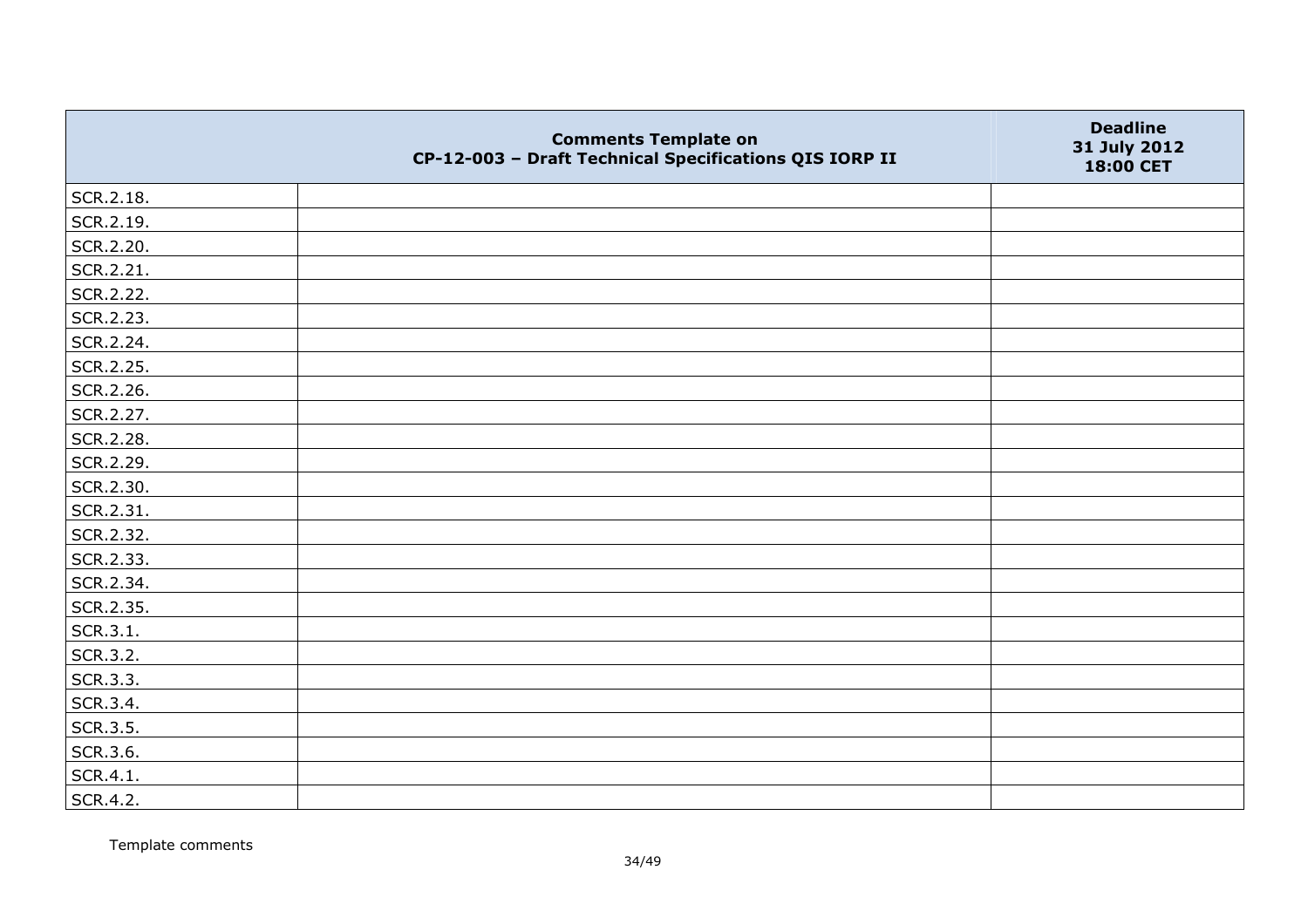|                   | <b>Comments Template on</b><br>CP-12-003 - Draft Technical Specifications QIS IORP II | <b>Deadline</b><br>31 July 2012<br>18:00 CET |
|-------------------|---------------------------------------------------------------------------------------|----------------------------------------------|
| SCR.4.3.          |                                                                                       |                                              |
| SCR.4.4.          |                                                                                       |                                              |
| SCR.5.1.          |                                                                                       |                                              |
| SCR.5.2.          |                                                                                       |                                              |
| SCR.5.3.          |                                                                                       |                                              |
| SCR.5.4.          |                                                                                       |                                              |
| SCR.5.5.          |                                                                                       |                                              |
| SCR.5.6.          |                                                                                       |                                              |
| SCR.5.7.          |                                                                                       |                                              |
| SCR.5.8.          |                                                                                       |                                              |
| SCR.5.9.          |                                                                                       |                                              |
| SCR.5.10.         |                                                                                       |                                              |
| $\vert$ SCR.5.11. |                                                                                       |                                              |
| SCR.5.12.         |                                                                                       |                                              |
| $\vert$ SCR.5.13. |                                                                                       |                                              |
| SCR.5.14.         |                                                                                       |                                              |
| SCR.5.15.         |                                                                                       |                                              |
| SCR.5.16.         |                                                                                       |                                              |
| SCR.5.17.         |                                                                                       |                                              |
| SCR.5.18.         |                                                                                       |                                              |
| SCR.5.19.         |                                                                                       |                                              |
| SCR.5.20.         |                                                                                       |                                              |
| SCR.5.21.         |                                                                                       |                                              |
| SCR.5.22.         |                                                                                       |                                              |
| SCR.5.23.         |                                                                                       |                                              |
| SCR.5.24.         |                                                                                       |                                              |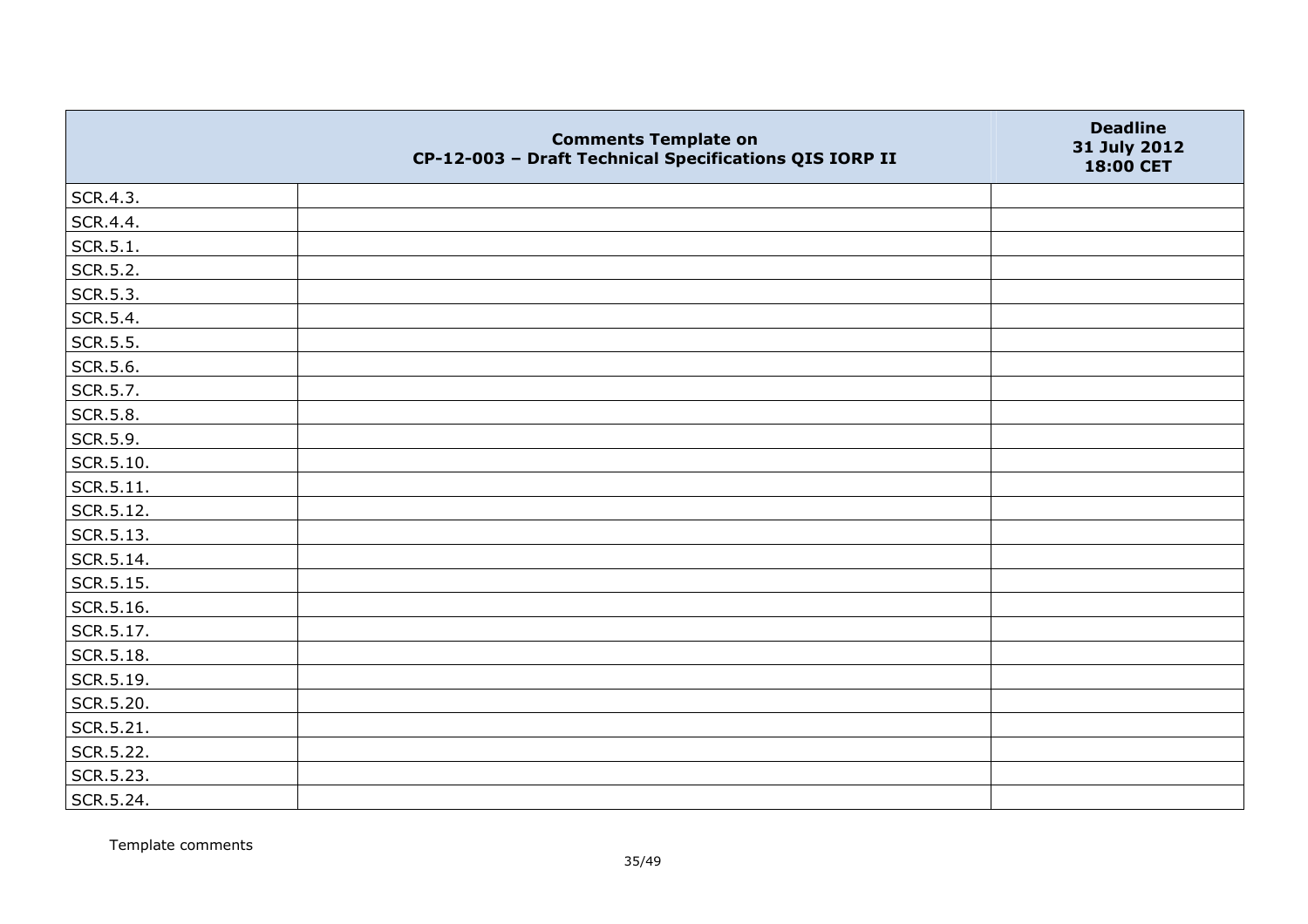|           | <b>Comments Template on</b><br>CP-12-003 - Draft Technical Specifications QIS IORP II | <b>Deadline</b><br>31 July 2012<br>18:00 CET |
|-----------|---------------------------------------------------------------------------------------|----------------------------------------------|
| SCR.5.25. |                                                                                       |                                              |
| SCR.5.26. |                                                                                       |                                              |
| SCR.5.27. |                                                                                       |                                              |
| SCR.5.28. |                                                                                       |                                              |
| SCR.5.29. |                                                                                       |                                              |
| SCR.5.30. |                                                                                       |                                              |
| SCR.5.31. |                                                                                       |                                              |
| SCR.5.32. |                                                                                       |                                              |
| SCR.5.33. |                                                                                       |                                              |
| SCR.5.34. |                                                                                       |                                              |
| SCR.5.35. |                                                                                       |                                              |
| SCR.5.36. |                                                                                       |                                              |
| SCR.5.37. |                                                                                       |                                              |
| SCR.5.38. |                                                                                       |                                              |
| SCR.5.39. |                                                                                       |                                              |
| SCR.5.40. |                                                                                       |                                              |
| SCR.5.41. |                                                                                       |                                              |
| SCR.5.42. |                                                                                       |                                              |
| SCR.5.43. |                                                                                       |                                              |
| SCR.5.44. |                                                                                       |                                              |
| SCR.5.45. |                                                                                       |                                              |
| SCR.5.46. |                                                                                       |                                              |
| SCR.5.47. |                                                                                       |                                              |
| SCR.5.48. |                                                                                       |                                              |
| SCR.5.49. |                                                                                       |                                              |
| SCR.5.50. |                                                                                       |                                              |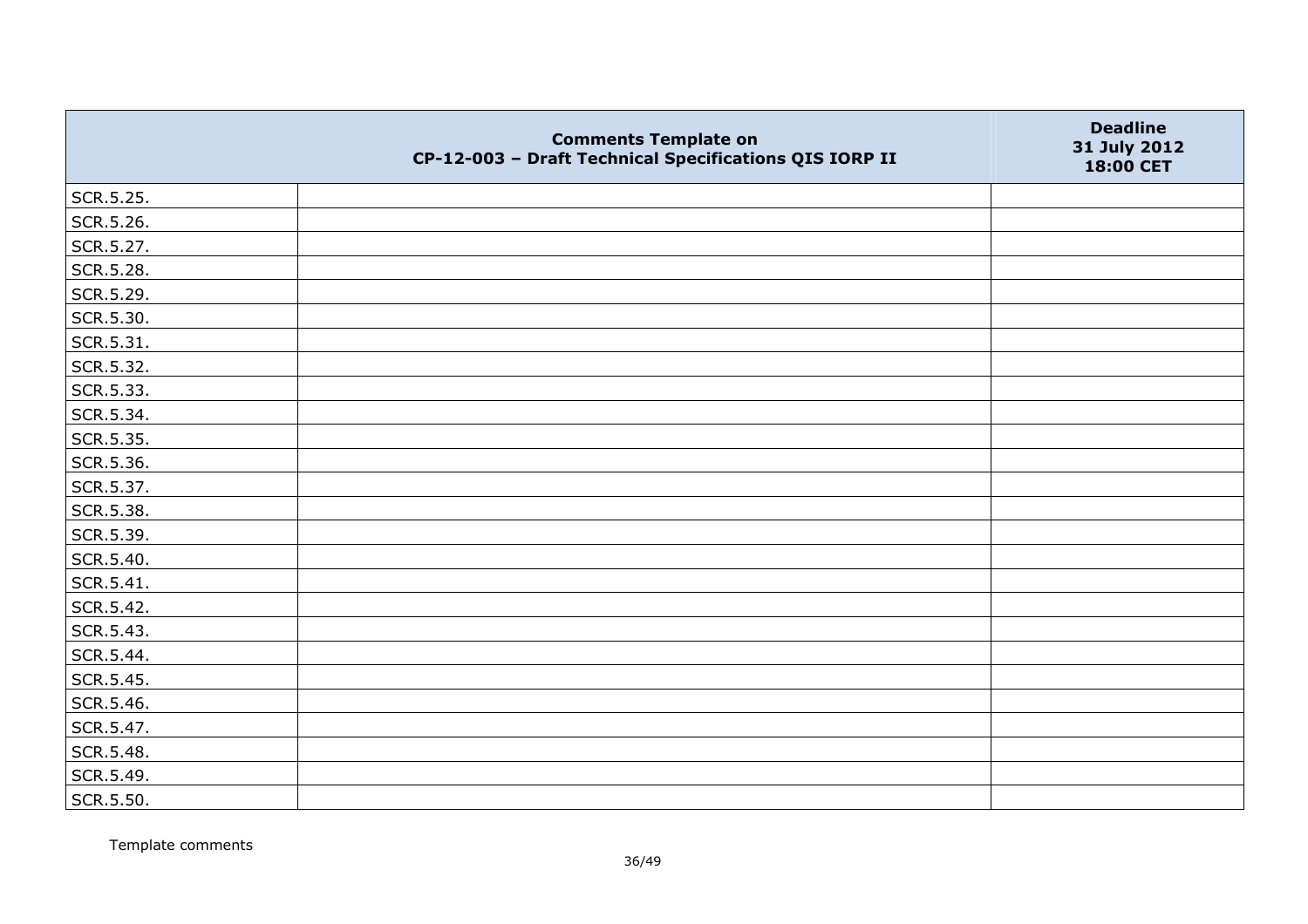|           | <b>Comments Template on</b><br>CP-12-003 - Draft Technical Specifications QIS IORP II | <b>Deadline</b><br>31 July 2012<br>18:00 CET |
|-----------|---------------------------------------------------------------------------------------|----------------------------------------------|
| SCR.5.51. |                                                                                       |                                              |
| SCR.5.52. |                                                                                       |                                              |
| SCR.5.53. |                                                                                       |                                              |
| SCR.5.54. |                                                                                       |                                              |
| SCR.5.55. |                                                                                       |                                              |
| SCR.5.56. |                                                                                       |                                              |
| SCR.5.57. |                                                                                       |                                              |
| SCR.5.58. |                                                                                       |                                              |
| SCR.5.59. |                                                                                       |                                              |
| SCR.5.60. |                                                                                       |                                              |
| SCR.5.61. |                                                                                       |                                              |
| SCR.5.62. |                                                                                       |                                              |
| SCR.5.63. |                                                                                       |                                              |
| SCR.5.64. |                                                                                       |                                              |
| SCR.5.65. |                                                                                       |                                              |
| SCR.5.66. |                                                                                       |                                              |
| SCR.5.67. |                                                                                       |                                              |
| SCR.5.68. |                                                                                       |                                              |
| SCR.5.69. |                                                                                       |                                              |
| SCR.5.70. |                                                                                       |                                              |
| SCR.5.71. |                                                                                       |                                              |
| SCR.5.72. |                                                                                       |                                              |
| SCR.5.73. |                                                                                       |                                              |
| SCR.5.74. |                                                                                       |                                              |
| SCR.5.75. |                                                                                       |                                              |
| SCR.5.76. |                                                                                       |                                              |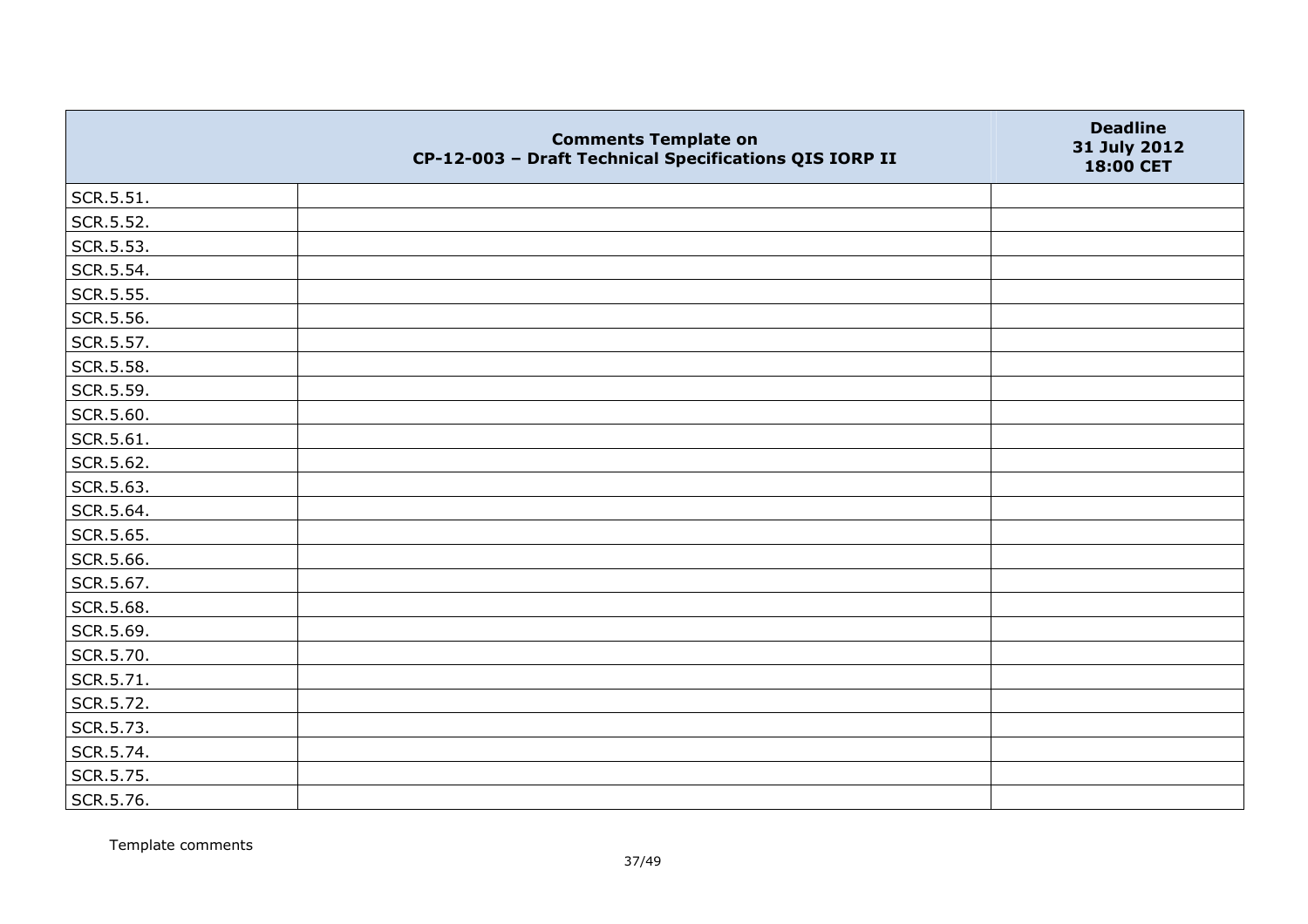|            | <b>Comments Template on</b><br>CP-12-003 - Draft Technical Specifications QIS IORP II | <b>Deadline</b><br>31 July 2012<br>18:00 CET |
|------------|---------------------------------------------------------------------------------------|----------------------------------------------|
| SCR.5.77.  |                                                                                       |                                              |
| SCR.5.78.  |                                                                                       |                                              |
| SCR.5.79.  |                                                                                       |                                              |
| SCR.5.80.  |                                                                                       |                                              |
| SCR.5.81.  |                                                                                       |                                              |
| SCR.5.82.  |                                                                                       |                                              |
| SCR.5.83.  |                                                                                       |                                              |
| SCR.5.84.  |                                                                                       |                                              |
| SCR.5.85.  |                                                                                       |                                              |
| SCR.5.86.  |                                                                                       |                                              |
| SCR.5.87.  |                                                                                       |                                              |
| SCR.5.88.  |                                                                                       |                                              |
| SCR.5.89.  |                                                                                       |                                              |
| SCR.5.90.  |                                                                                       |                                              |
| SCR.5.91.  |                                                                                       |                                              |
| SCR.5.92.  |                                                                                       |                                              |
| SCR.5.93.  |                                                                                       |                                              |
| SCR.5.94.  |                                                                                       |                                              |
| SCR.5.95.  |                                                                                       |                                              |
| SCR.5.96.  |                                                                                       |                                              |
| SCR.5.97.  |                                                                                       |                                              |
| SCR.5.98.  |                                                                                       |                                              |
| SCR.5.99.  |                                                                                       |                                              |
| SCR.5.100. |                                                                                       |                                              |
| SCR.5.101. |                                                                                       |                                              |
| SCR.5.102. |                                                                                       |                                              |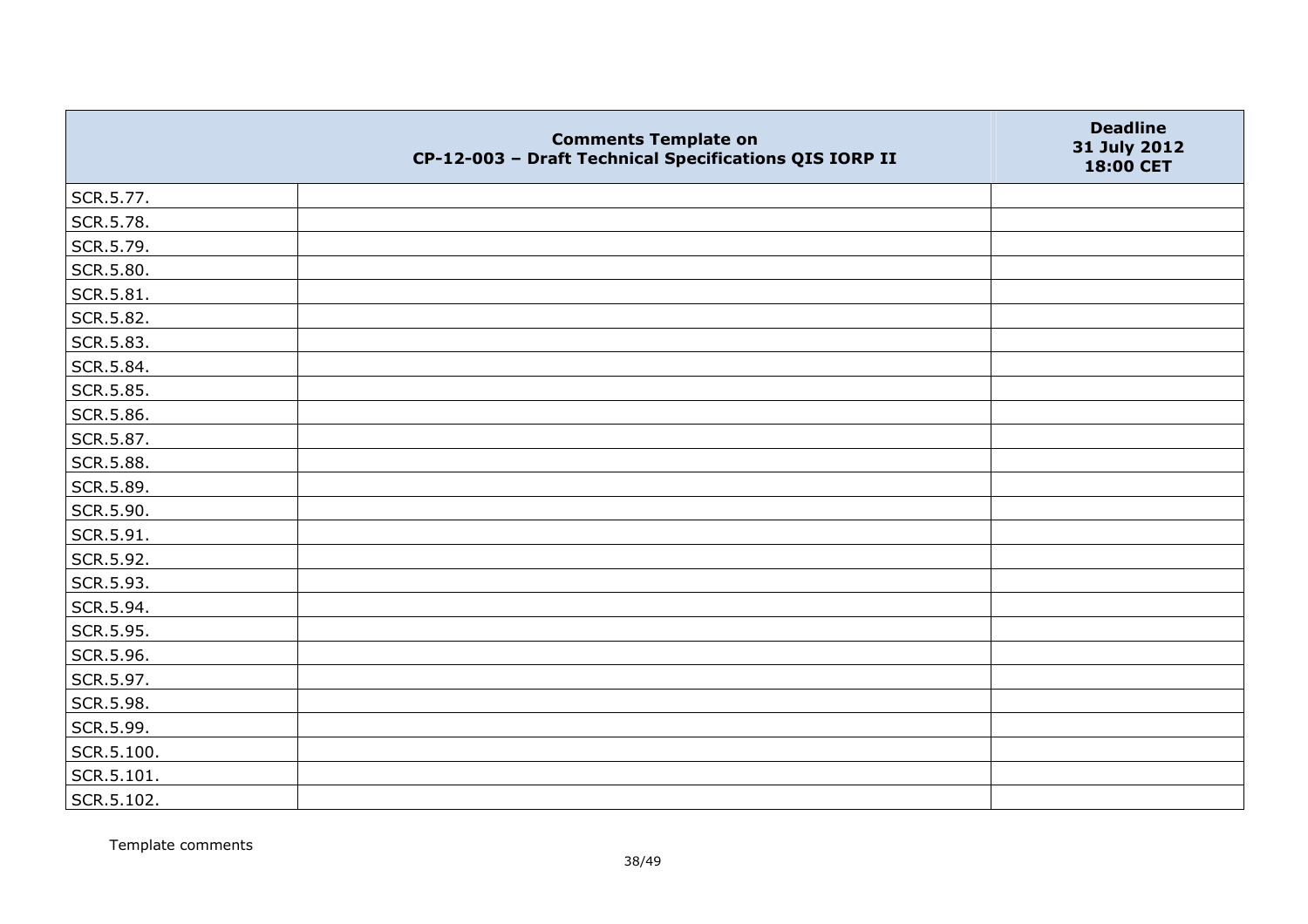|            | <b>Comments Template on</b><br>CP-12-003 - Draft Technical Specifications QIS IORP II | <b>Deadline</b><br>31 July 2012<br>18:00 CET |
|------------|---------------------------------------------------------------------------------------|----------------------------------------------|
| SCR.5.103. |                                                                                       |                                              |
| SCR.5.104. |                                                                                       |                                              |
| SCR.5.105. |                                                                                       |                                              |
| SCR.5.106. |                                                                                       |                                              |
| SCR.5.107. |                                                                                       |                                              |
| SCR.5.108. |                                                                                       |                                              |
| SCR.5.109. |                                                                                       |                                              |
| SCR.5.110. |                                                                                       |                                              |
| SCR.5.111. |                                                                                       |                                              |
| SCR.5.112. |                                                                                       |                                              |
| SCR.5.113. |                                                                                       |                                              |
| SCR.5.114. |                                                                                       |                                              |
| SCR.5.115. |                                                                                       |                                              |
| SCR.5.116. |                                                                                       |                                              |
| SCR.5.117. |                                                                                       |                                              |
| SCR.5.118. |                                                                                       |                                              |
| SCR.5.119. |                                                                                       |                                              |
| SCR.5.120. |                                                                                       |                                              |
| SCR.5.121. |                                                                                       |                                              |
| SCR.5.122. |                                                                                       |                                              |
| SCR.5.123. |                                                                                       |                                              |
| SCR.5.124. |                                                                                       |                                              |
| SCR.5.125. |                                                                                       |                                              |
| SCR.5.126. |                                                                                       |                                              |
| SCR.5.127. |                                                                                       |                                              |
| SCR.5.128. |                                                                                       |                                              |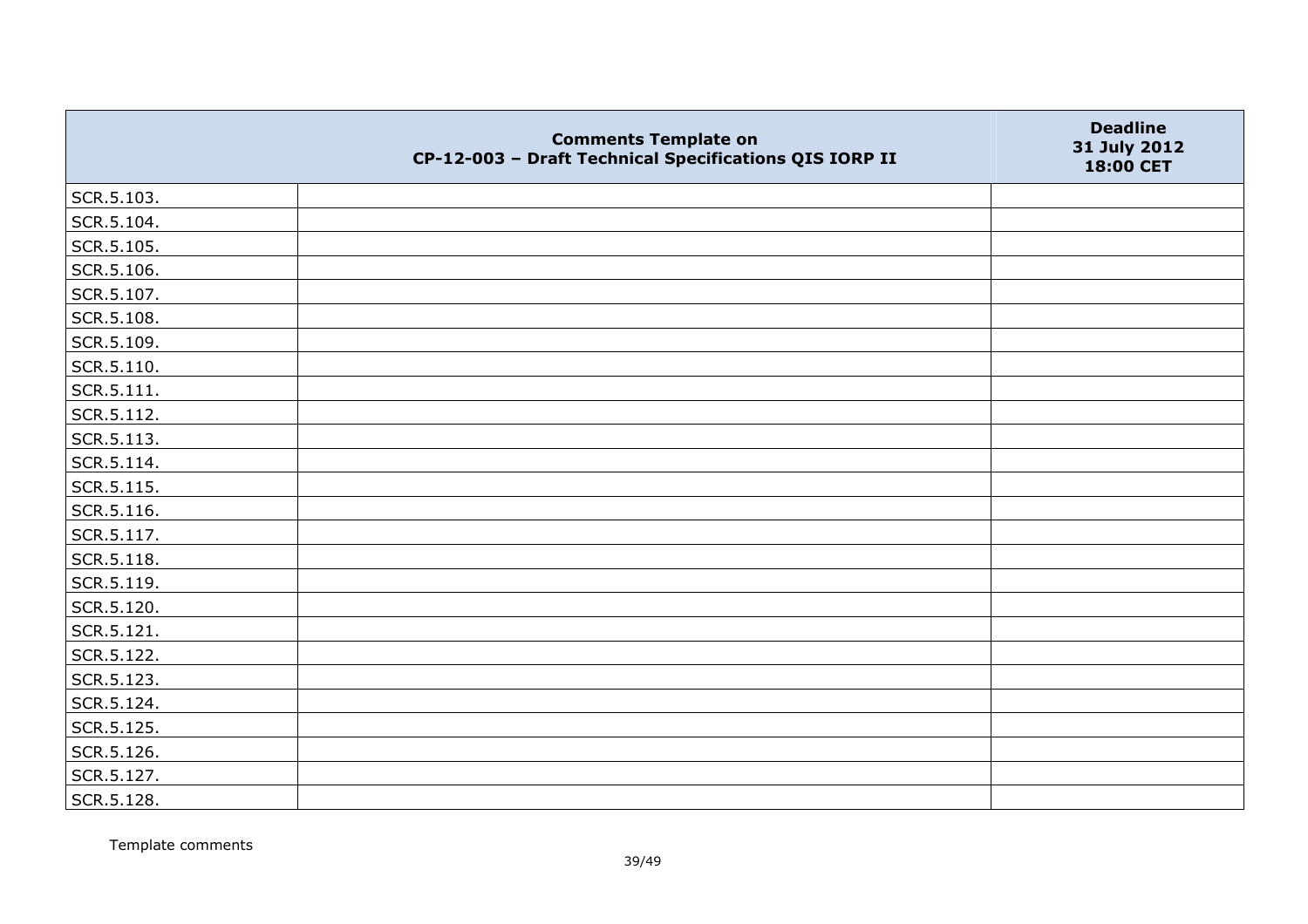|            | <b>Comments Template on</b><br>CP-12-003 - Draft Technical Specifications QIS IORP II | <b>Deadline</b><br>31 July 2012<br>18:00 CET |
|------------|---------------------------------------------------------------------------------------|----------------------------------------------|
| SCR.5.129. |                                                                                       |                                              |
| SCR.5.130. |                                                                                       |                                              |
| SCR.5.131. |                                                                                       |                                              |
| SCR.6.1.   |                                                                                       |                                              |
| SCR.6.2.   |                                                                                       |                                              |
| SCR.6.3.   |                                                                                       |                                              |
| SCR.6.4.   |                                                                                       |                                              |
| SCR.6.5.   |                                                                                       |                                              |
| SCR.6.6.   |                                                                                       |                                              |
| SCR.6.7.   |                                                                                       |                                              |
| SCR.6.8.   |                                                                                       |                                              |
| SCR.6.9.   |                                                                                       |                                              |
| SCR.6.10.  |                                                                                       |                                              |
| SCR.6.11.  |                                                                                       |                                              |
| SCR.6.12.  |                                                                                       |                                              |
| SCR.6.13.  |                                                                                       |                                              |
| SCR.6.14.  |                                                                                       |                                              |
| SCR.6.15.  |                                                                                       |                                              |
| SCR.6.16.  |                                                                                       |                                              |
| SCR.6.17.  |                                                                                       |                                              |
| SCR.6.18.  |                                                                                       |                                              |
| SCR.6.19.  |                                                                                       |                                              |
| SCR.6.20.  |                                                                                       |                                              |
| SCR.6.21.  |                                                                                       |                                              |
| SCR.6.22.  |                                                                                       |                                              |
| SCR.6.23.  |                                                                                       |                                              |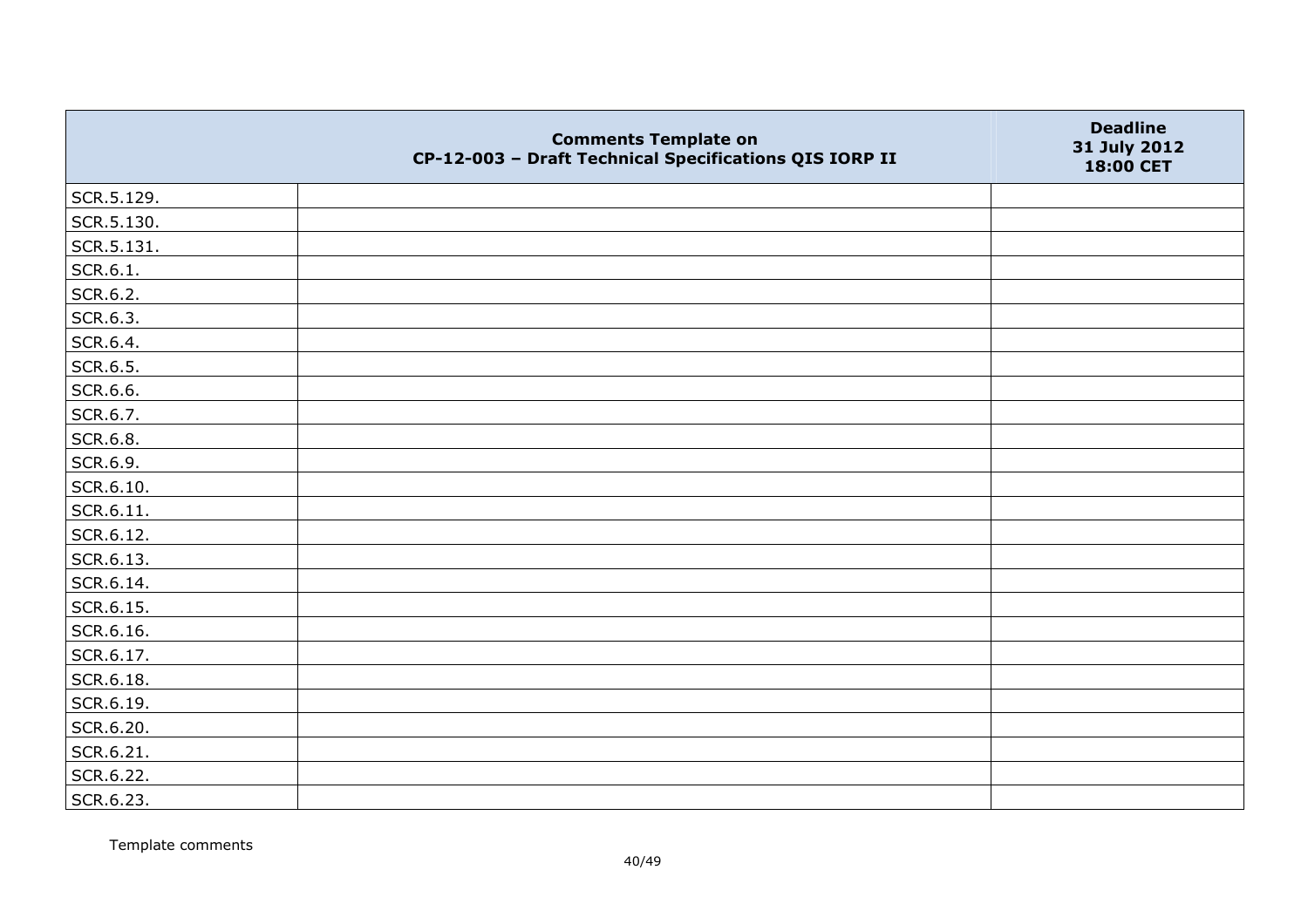|           | <b>Comments Template on</b><br>CP-12-003 - Draft Technical Specifications QIS IORP II | <b>Deadline</b><br>31 July 2012<br>18:00 CET |
|-----------|---------------------------------------------------------------------------------------|----------------------------------------------|
| SCR.6.24. |                                                                                       |                                              |
| SCR.6.25. |                                                                                       |                                              |
| SCR.6.26. |                                                                                       |                                              |
| SCR.6.27. |                                                                                       |                                              |
| SCR.6.28. |                                                                                       |                                              |
| SCR.6.29. |                                                                                       |                                              |
| SCR.6.30. |                                                                                       |                                              |
| SCR.6.31. |                                                                                       |                                              |
| SCR.6.32. |                                                                                       |                                              |
| SCR.7.1.  |                                                                                       |                                              |
| SCR.7.2.  |                                                                                       |                                              |
| SCR.7.3.  |                                                                                       |                                              |
| SCR.7.4.  |                                                                                       |                                              |
| SCR.7.5.  |                                                                                       |                                              |
| SCR.7.6.  |                                                                                       |                                              |
| SCR.7.7.  |                                                                                       |                                              |
| SCR.7.8.  |                                                                                       |                                              |
| SCR.7.9.  |                                                                                       |                                              |
| SCR.7.10. |                                                                                       |                                              |
| SCR.7.11. |                                                                                       |                                              |
| SCR.7.12. |                                                                                       |                                              |
| SCR.7.13. |                                                                                       |                                              |
| SCR.7.14. |                                                                                       |                                              |
| SCR.7.15. |                                                                                       |                                              |
| SCR.7.16. |                                                                                       |                                              |
| SCR.7.17. |                                                                                       |                                              |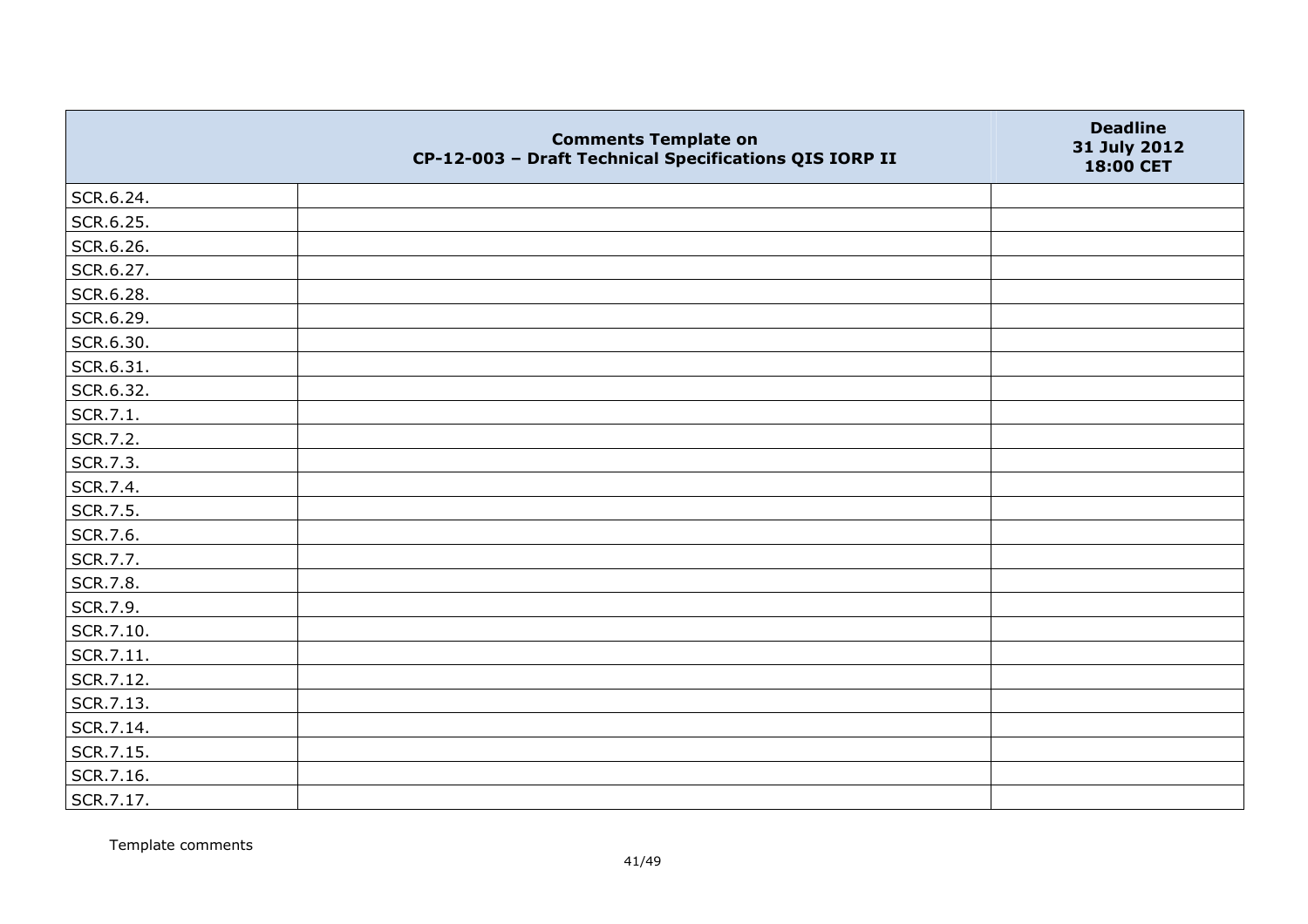|           | <b>Comments Template on</b><br>CP-12-003 - Draft Technical Specifications QIS IORP II | <b>Deadline</b><br>31 July 2012<br>18:00 CET |
|-----------|---------------------------------------------------------------------------------------|----------------------------------------------|
| SCR.7.18. |                                                                                       |                                              |
| SCR.7.19. |                                                                                       |                                              |
| SCR.7.20. |                                                                                       |                                              |
| SCR.7.21. |                                                                                       |                                              |
| SCR.7.22. |                                                                                       |                                              |
| SCR.7.23. |                                                                                       |                                              |
| SCR.7.24. |                                                                                       |                                              |
| SCR.7.25. |                                                                                       |                                              |
| SCR.7.26. |                                                                                       |                                              |
| SCR.7.27. |                                                                                       |                                              |
| SCR.7.28. |                                                                                       |                                              |
| SCR.7.29. |                                                                                       |                                              |
| SCR.7.30. |                                                                                       |                                              |
| SCR.7.31. |                                                                                       |                                              |
| SCR.7.32. |                                                                                       |                                              |
| SCR.7.33. |                                                                                       |                                              |
| SCR.7.34. |                                                                                       |                                              |
| SCR.7.35. |                                                                                       |                                              |
| SCR.7.36. |                                                                                       |                                              |
| SCR.7.37. |                                                                                       |                                              |
| SCR.7.38. |                                                                                       |                                              |
| SCR.7.39. |                                                                                       |                                              |
| SCR.7.40. |                                                                                       |                                              |
| SCR.7.41. |                                                                                       |                                              |
| SCR.7.42. |                                                                                       |                                              |
| SCR.7.43. |                                                                                       |                                              |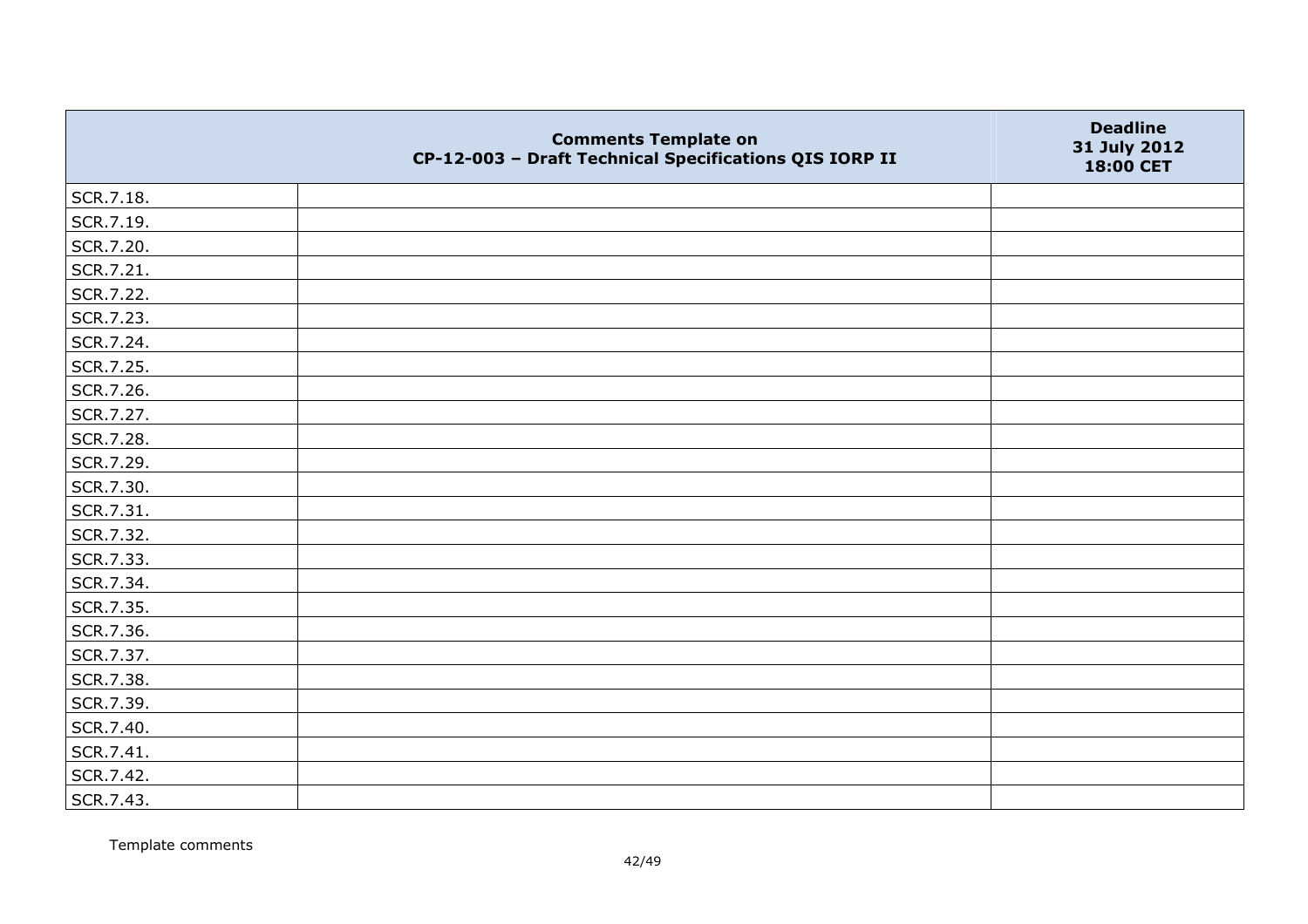|           | <b>Comments Template on</b><br>CP-12-003 - Draft Technical Specifications QIS IORP II | <b>Deadline</b><br>31 July 2012<br>18:00 CET |
|-----------|---------------------------------------------------------------------------------------|----------------------------------------------|
| SCR.7.44. |                                                                                       |                                              |
| SCR.7.45. |                                                                                       |                                              |
| SCR.7.46. |                                                                                       |                                              |
| SCR.7.47. |                                                                                       |                                              |
| SCR.7.48. |                                                                                       |                                              |
| SCR.7.49. |                                                                                       |                                              |
| SCR.7.50. |                                                                                       |                                              |
| SCR.7.51. |                                                                                       |                                              |
| SCR.7.52. |                                                                                       |                                              |
| SCR.7.53. |                                                                                       |                                              |
| SCR.7.54. |                                                                                       |                                              |
| SCR.7.55. |                                                                                       |                                              |
| SCR.7.56. |                                                                                       |                                              |
| SCR.7.57. |                                                                                       |                                              |
| SCR.7.58. |                                                                                       |                                              |
| SCR.7.59. |                                                                                       |                                              |
| SCR.7.60. |                                                                                       |                                              |
| SCR.7.61. |                                                                                       |                                              |
| SCR.7.62. |                                                                                       |                                              |
| SCR.7.63. |                                                                                       |                                              |
| SCR.7.64. |                                                                                       |                                              |
| SCR.7.65. |                                                                                       |                                              |
| SCR.7.66. |                                                                                       |                                              |
| SCR.7.67. |                                                                                       |                                              |
| SCR.7.68. |                                                                                       |                                              |
| SCR.7.69. |                                                                                       |                                              |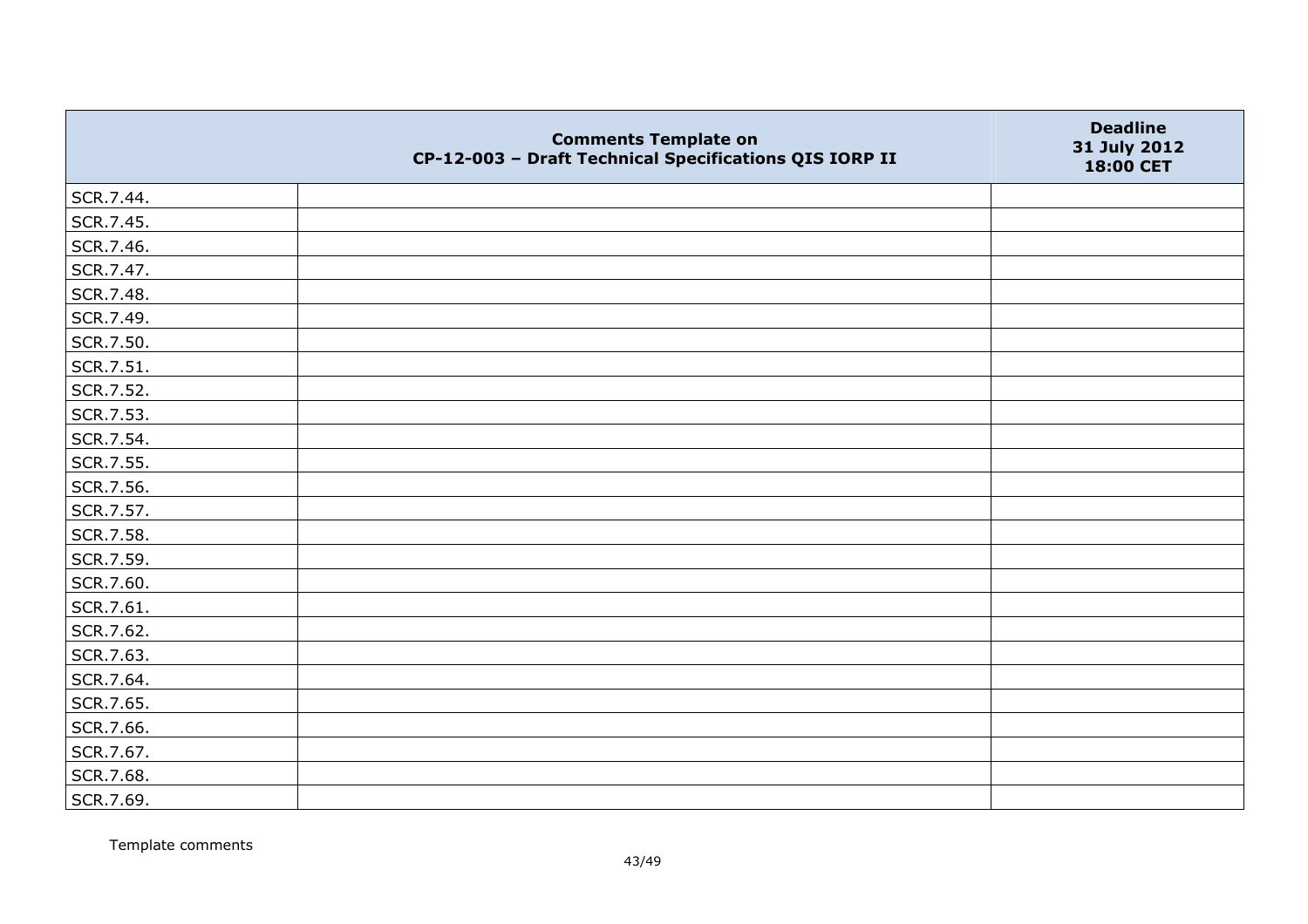|           | <b>Comments Template on</b><br>CP-12-003 - Draft Technical Specifications QIS IORP II | <b>Deadline</b><br>31 July 2012<br>18:00 CET |
|-----------|---------------------------------------------------------------------------------------|----------------------------------------------|
| SCR.7.70. |                                                                                       |                                              |
| SCR.7.71. |                                                                                       |                                              |
| SCR.7.72. |                                                                                       |                                              |
| SCR.7.73. |                                                                                       |                                              |
| SCR.7.74. |                                                                                       |                                              |
| SCR.7.75. |                                                                                       |                                              |
| SCR.7.76. |                                                                                       |                                              |
| SCR.7.77. |                                                                                       |                                              |
| SCR.7.78. |                                                                                       |                                              |
| SCR.7.79. |                                                                                       |                                              |
| SCR.7.80. |                                                                                       |                                              |
| SCR.7.81. |                                                                                       |                                              |
| SCR.7.82. |                                                                                       |                                              |
| SCR.7.83. |                                                                                       |                                              |
| SCR.7.84. |                                                                                       |                                              |
| SCR.7.85. |                                                                                       |                                              |
| SCR.7.86. |                                                                                       |                                              |
| SCR.7.87. |                                                                                       |                                              |
| SCR.8.1.  |                                                                                       |                                              |
| SCR.8.2.  |                                                                                       |                                              |
| SCR.8.3.  |                                                                                       |                                              |
| SCR.8.4.  |                                                                                       |                                              |
| SCR.8.5.  |                                                                                       |                                              |
| SCR.8.6.  |                                                                                       |                                              |
| SCR.8.7.  |                                                                                       |                                              |
| SCR.9.1.  |                                                                                       |                                              |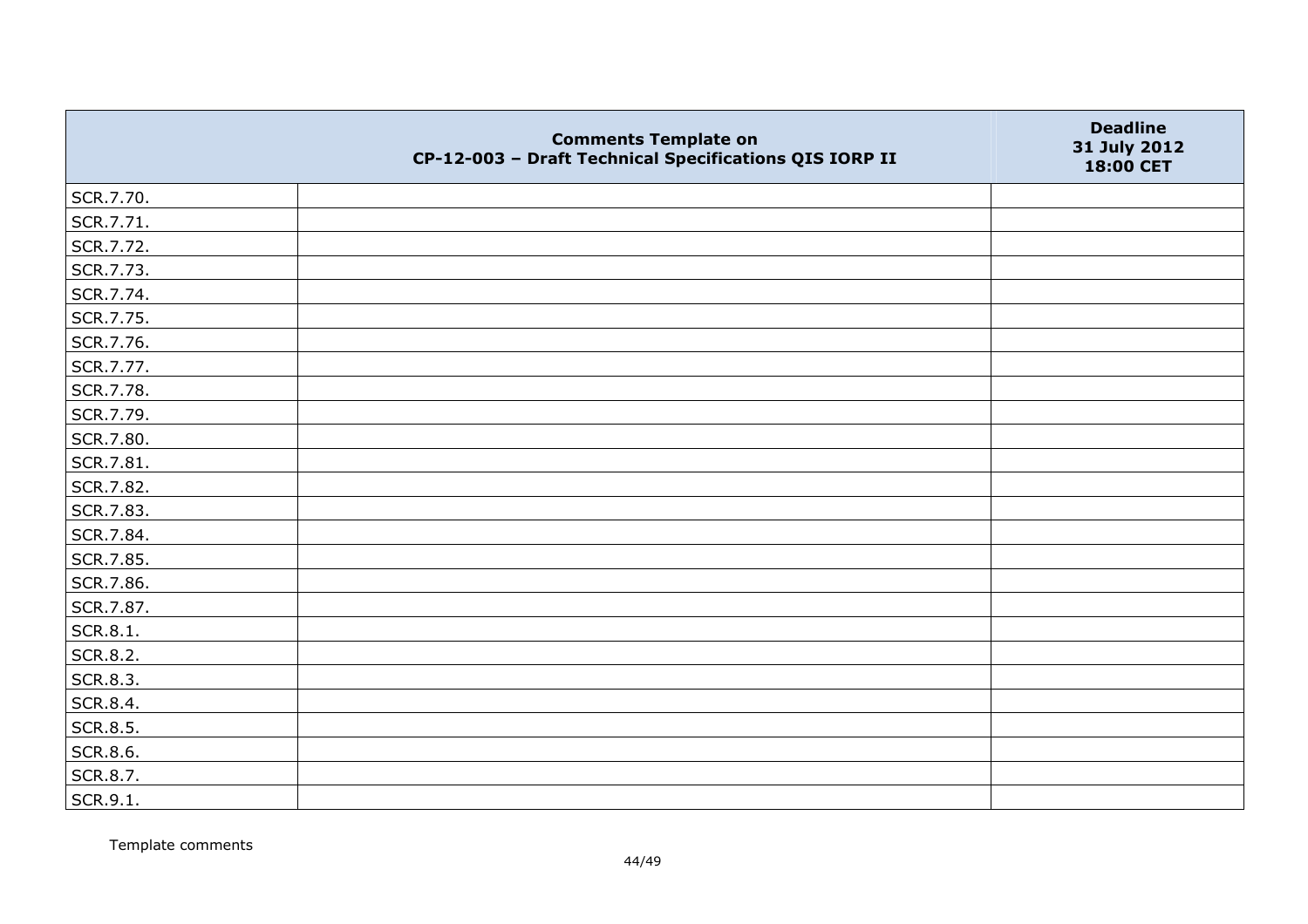|           | <b>Comments Template on</b><br>CP-12-003 - Draft Technical Specifications QIS IORP II                                                                                                                                                                                                                                                                                                                                                                                                                                                                                                                                                                          | <b>Deadline</b><br>31 July 2012<br>18:00 CET |
|-----------|----------------------------------------------------------------------------------------------------------------------------------------------------------------------------------------------------------------------------------------------------------------------------------------------------------------------------------------------------------------------------------------------------------------------------------------------------------------------------------------------------------------------------------------------------------------------------------------------------------------------------------------------------------------|----------------------------------------------|
| SCR.9.2.  |                                                                                                                                                                                                                                                                                                                                                                                                                                                                                                                                                                                                                                                                |                                              |
| SCR.9.3.  |                                                                                                                                                                                                                                                                                                                                                                                                                                                                                                                                                                                                                                                                |                                              |
| SCR.9.4.  |                                                                                                                                                                                                                                                                                                                                                                                                                                                                                                                                                                                                                                                                |                                              |
| SCR.9.5.  |                                                                                                                                                                                                                                                                                                                                                                                                                                                                                                                                                                                                                                                                |                                              |
| SCR.9.6.  |                                                                                                                                                                                                                                                                                                                                                                                                                                                                                                                                                                                                                                                                |                                              |
| SCR.9.7.  |                                                                                                                                                                                                                                                                                                                                                                                                                                                                                                                                                                                                                                                                |                                              |
| SCR.9.8.  |                                                                                                                                                                                                                                                                                                                                                                                                                                                                                                                                                                                                                                                                |                                              |
| SCR.9.9.  |                                                                                                                                                                                                                                                                                                                                                                                                                                                                                                                                                                                                                                                                |                                              |
| SCR.9.10. |                                                                                                                                                                                                                                                                                                                                                                                                                                                                                                                                                                                                                                                                |                                              |
| SCR.9.11. |                                                                                                                                                                                                                                                                                                                                                                                                                                                                                                                                                                                                                                                                |                                              |
| SCR.9.12. |                                                                                                                                                                                                                                                                                                                                                                                                                                                                                                                                                                                                                                                                |                                              |
| SCR.9.13. |                                                                                                                                                                                                                                                                                                                                                                                                                                                                                                                                                                                                                                                                |                                              |
|           | The definition of a material basis risk is unclear. The possibility to include a derivative as a<br>financial mitigation element should be more detailed. We would like to ask EIOPA the following<br>questions<br>How to calculate the correlation? What is a correlation "nearby 1"?<br>If the IORP owns a portfolio of equities and purchase a put option at the money on the<br>Eurostoxx 50 index, what is the SCR for equity risk in the case the correlation between the<br>Eurostoxx 50 and the portfolio is 95%? 80%? 65%?<br>Same question for the SCR for spread risk if the IORP owns a portfolio of corporate credit<br>and purchase a CDS index. |                                              |
| SCR.9.14. |                                                                                                                                                                                                                                                                                                                                                                                                                                                                                                                                                                                                                                                                |                                              |
| SCR.9.15. |                                                                                                                                                                                                                                                                                                                                                                                                                                                                                                                                                                                                                                                                |                                              |
| SCR.9.16. |                                                                                                                                                                                                                                                                                                                                                                                                                                                                                                                                                                                                                                                                |                                              |
| SCR.9.17. |                                                                                                                                                                                                                                                                                                                                                                                                                                                                                                                                                                                                                                                                |                                              |
| SCR.9.18. |                                                                                                                                                                                                                                                                                                                                                                                                                                                                                                                                                                                                                                                                |                                              |
| SCR.9.19. |                                                                                                                                                                                                                                                                                                                                                                                                                                                                                                                                                                                                                                                                |                                              |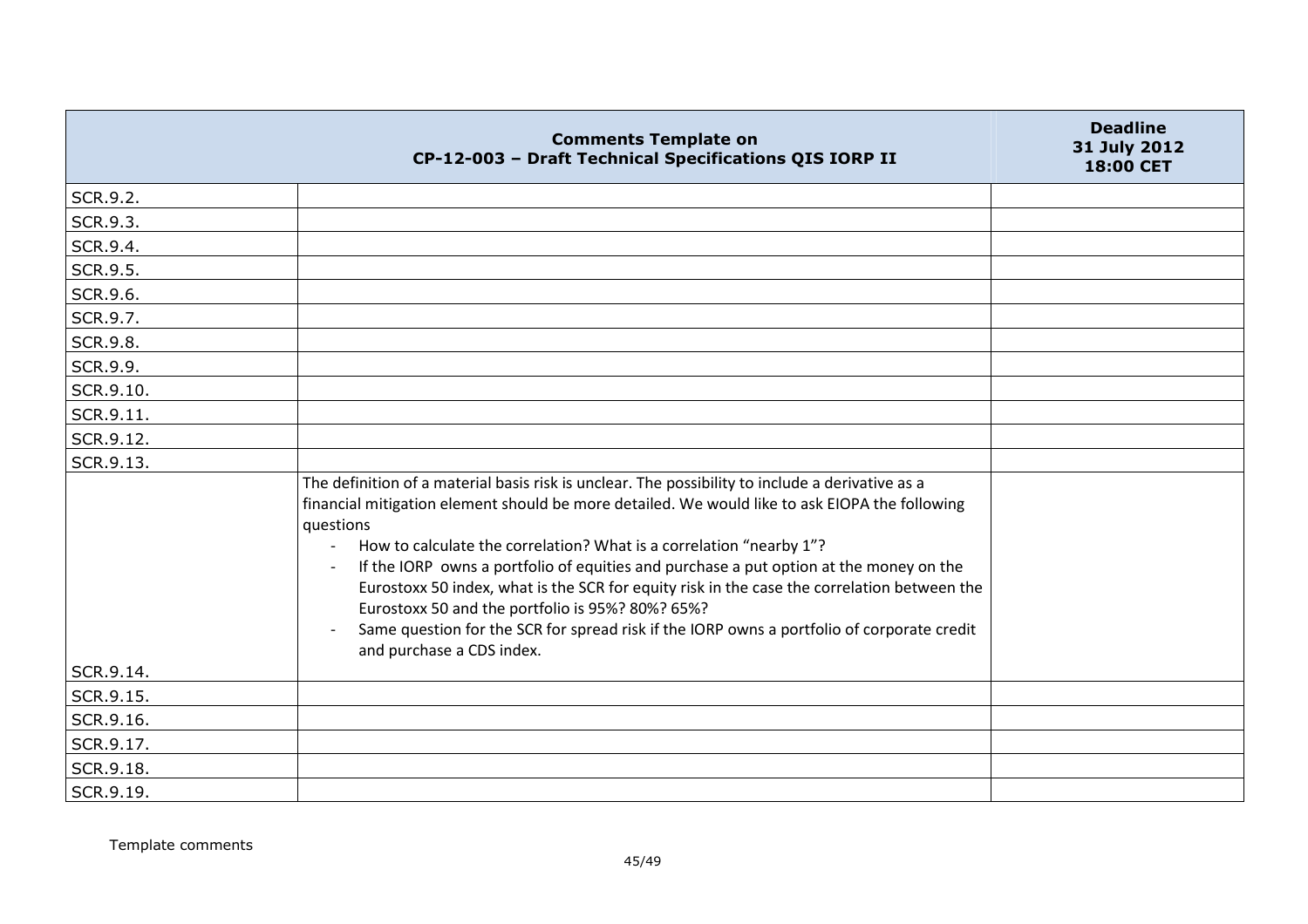|            | <b>Comments Template on</b><br>CP-12-003 - Draft Technical Specifications QIS IORP II | <b>Deadline</b><br>31 July 2012<br>18:00 CET |
|------------|---------------------------------------------------------------------------------------|----------------------------------------------|
| SCR.9.20.  |                                                                                       |                                              |
| SCR.9.21.  |                                                                                       |                                              |
| SCR.9.22.  |                                                                                       |                                              |
| SCR.9.23.  |                                                                                       |                                              |
| SCR.9.24.  |                                                                                       |                                              |
| SCR.9.25.  |                                                                                       |                                              |
| SCR.9.26.  |                                                                                       |                                              |
| SCR.9.27.  |                                                                                       |                                              |
| SCR.9.28.  |                                                                                       |                                              |
| SCR.9.29.  |                                                                                       |                                              |
| SCR.9.30.  |                                                                                       |                                              |
| SCR.9.31.  |                                                                                       |                                              |
| SCR.9.32.  |                                                                                       |                                              |
| SCR.9.33.  |                                                                                       |                                              |
| SCR.9.34.  |                                                                                       |                                              |
| SCR.10.1.  |                                                                                       |                                              |
| SCR.10.2.  |                                                                                       |                                              |
| SCR.10.3.  |                                                                                       |                                              |
| SCR.10.4.  |                                                                                       |                                              |
| SCR.10.5.  |                                                                                       |                                              |
| SCR.10.6.  |                                                                                       |                                              |
| SCR.10.7.  |                                                                                       |                                              |
| SCR.10.8.  |                                                                                       |                                              |
| SCR.10.9.  |                                                                                       |                                              |
| SCR.10.10. |                                                                                       |                                              |
| SCR.10.11. |                                                                                       |                                              |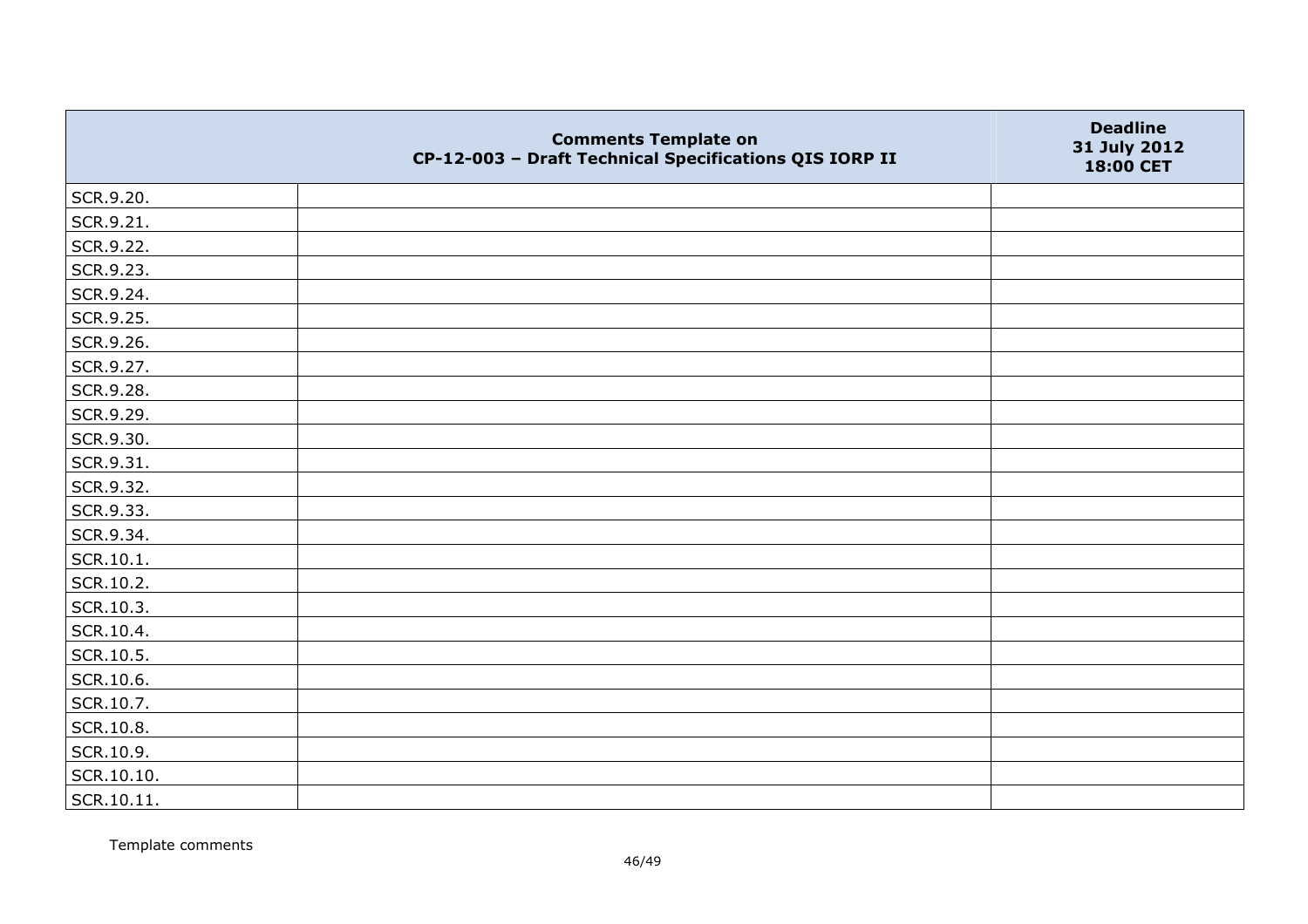|                 | <b>Comments Template on</b><br>CP-12-003 - Draft Technical Specifications QIS IORP II | <b>Deadline</b><br>31 July 2012<br>18:00 CET |
|-----------------|---------------------------------------------------------------------------------------|----------------------------------------------|
| MCR.1.1.        |                                                                                       |                                              |
| MCR.2.1.        |                                                                                       |                                              |
| MCR.2.2.        |                                                                                       |                                              |
| MCR.2.3.        |                                                                                       |                                              |
| MCR.2.4.        |                                                                                       |                                              |
| MCR.2.5.        |                                                                                       |                                              |
| MCR.2.6.        |                                                                                       |                                              |
| MCR.2.7.        |                                                                                       |                                              |
| MCR.2.8.        |                                                                                       |                                              |
| MCR.2.9.        |                                                                                       |                                              |
| PRO.1.1.        |                                                                                       |                                              |
| PRO.2.1.        |                                                                                       |                                              |
| <b>PRO.2.2.</b> |                                                                                       |                                              |
| PRO.2.3.        |                                                                                       |                                              |
| PRO.2.4.        |                                                                                       |                                              |
| PRO.2.5.        |                                                                                       |                                              |
| <b>PRO.2.6.</b> |                                                                                       |                                              |
| PRO.3.1.        |                                                                                       |                                              |
| PRO.3.2.        |                                                                                       |                                              |
| PRO.3.3.        |                                                                                       |                                              |
| PRO.3.4.        |                                                                                       |                                              |
| <b>PRO.3.5.</b> |                                                                                       |                                              |
| PRO.3.6.        |                                                                                       |                                              |
| PRO.3.7.        |                                                                                       |                                              |
| PRO.3.8.        |                                                                                       |                                              |
| PRO.3.9.        |                                                                                       |                                              |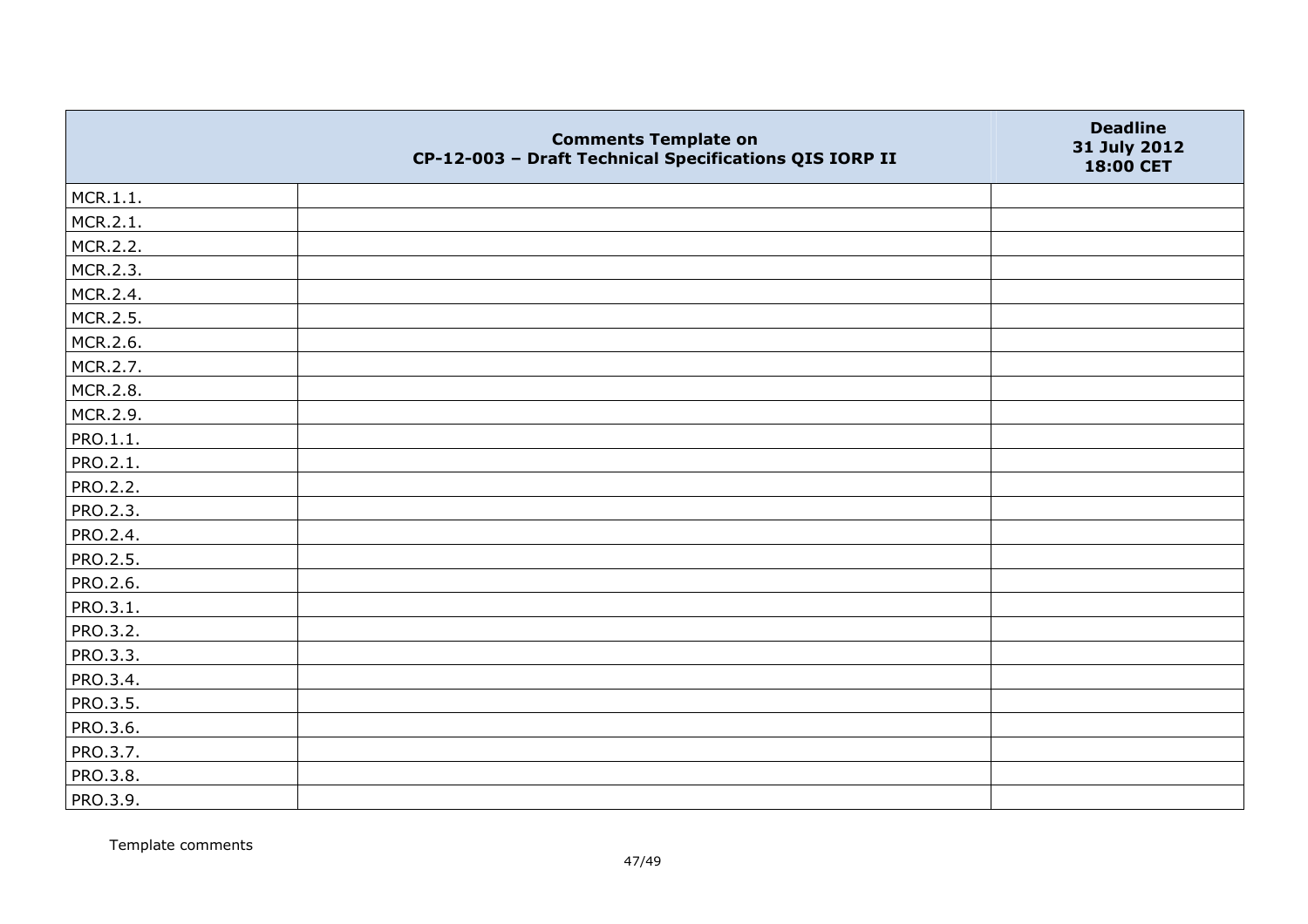|           | <b>Comments Template on</b><br>CP-12-003 - Draft Technical Specifications QIS IORP II | <b>Deadline</b><br>31 July 2012<br>18:00 CET |
|-----------|---------------------------------------------------------------------------------------|----------------------------------------------|
| PRO.3.10. |                                                                                       |                                              |
| PRO.3.11. |                                                                                       |                                              |
| PRO.3.12. |                                                                                       |                                              |
| PRO.3.13. |                                                                                       |                                              |
| PRO.3.14. |                                                                                       |                                              |
| PRO.3.15. |                                                                                       |                                              |
| PRO.3.16. |                                                                                       |                                              |
| PRO.3.17. |                                                                                       |                                              |
| PRO.3.18. |                                                                                       |                                              |
| PRO.3.19. |                                                                                       |                                              |
| PRO.3.20. |                                                                                       |                                              |
| PRO.3.21. |                                                                                       |                                              |
| PRO.3.22. |                                                                                       |                                              |
| PRO.3.23. |                                                                                       |                                              |
| PRO.3.24. |                                                                                       |                                              |
| PRO.3.25. |                                                                                       |                                              |
| PRO.3.26. |                                                                                       |                                              |
| PRO.3.27. |                                                                                       |                                              |
| PRO.3.28. |                                                                                       |                                              |
| PRO.4.1.  |                                                                                       |                                              |
| PRO.4.2.  |                                                                                       |                                              |
| PRO.4.3.  |                                                                                       |                                              |
| PRO.4.4.  |                                                                                       |                                              |
| PRO.4.5.  |                                                                                       |                                              |
| PRO.4.6.  |                                                                                       |                                              |
| PRO.4.7.  |                                                                                       |                                              |